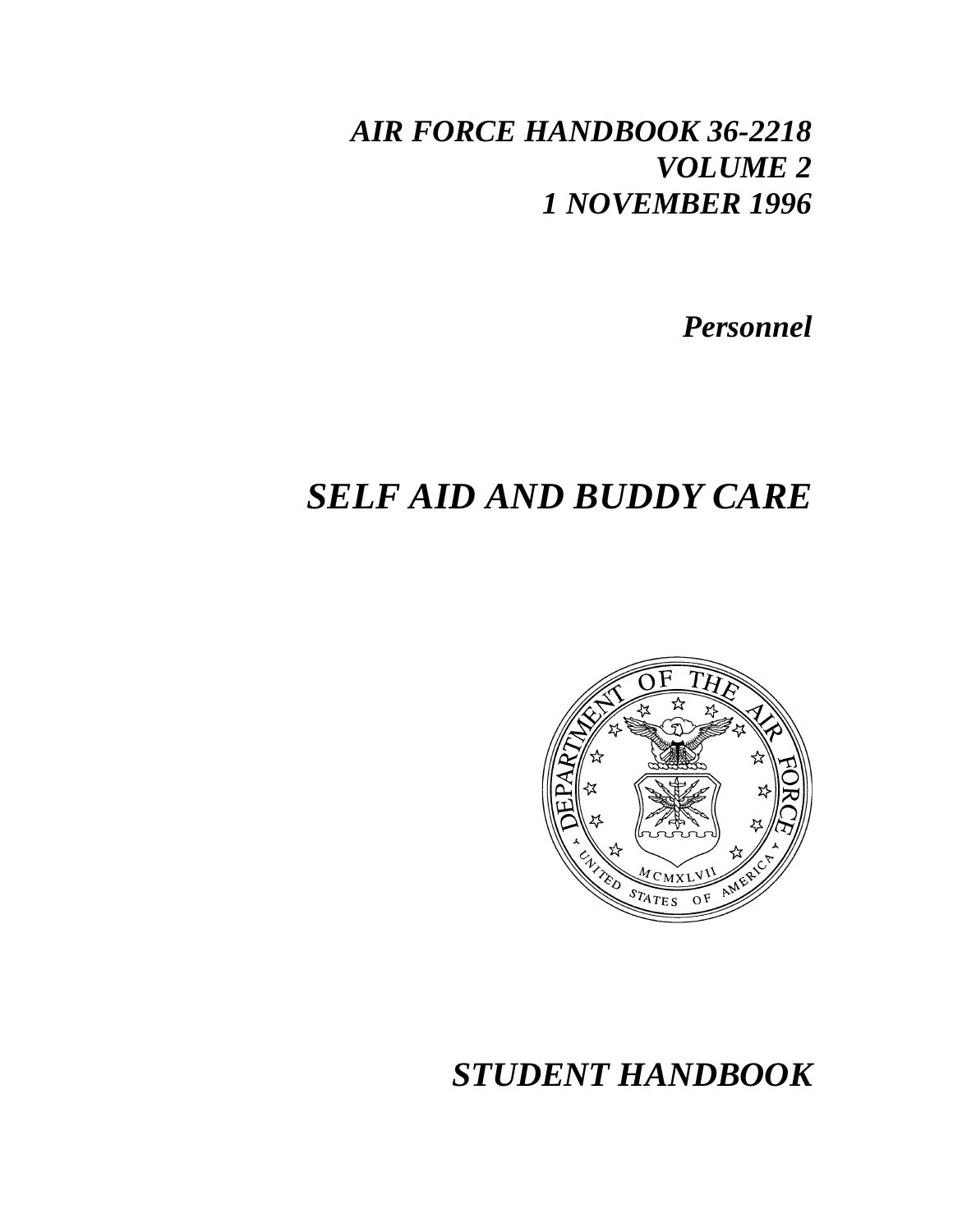## **BY ORDER OF THE SECRETARY OF THE AIR FORCE**

### AIR FORCE HANDBOOK 36-2218, VOLUME 2 1 NOVEMBER 1996



#### Personnel

## **SELF AID AND BUDDY CARE--STUDENT HANDBOOK**

**NOTICE:** This publication is available digitally on the SAF/AAD WWW site at: http://afpubs.hq.af.mil. If you lack access, contact your Publishing Distribution Office (PDO) for the monthly CD-ROM or access to the bulletin board system. Paper publications will be discontinued in December 1996.

#### Page

| 10 |
|----|
| 11 |
| 11 |
| 13 |
| 16 |
| 17 |
| 19 |
| 21 |
| 21 |
|    |
| 23 |
| 24 |
| 26 |
| 60 |
| 62 |
|    |

OPR: HQ USAF/SGWN (CMSgt D.B. Bayliss)

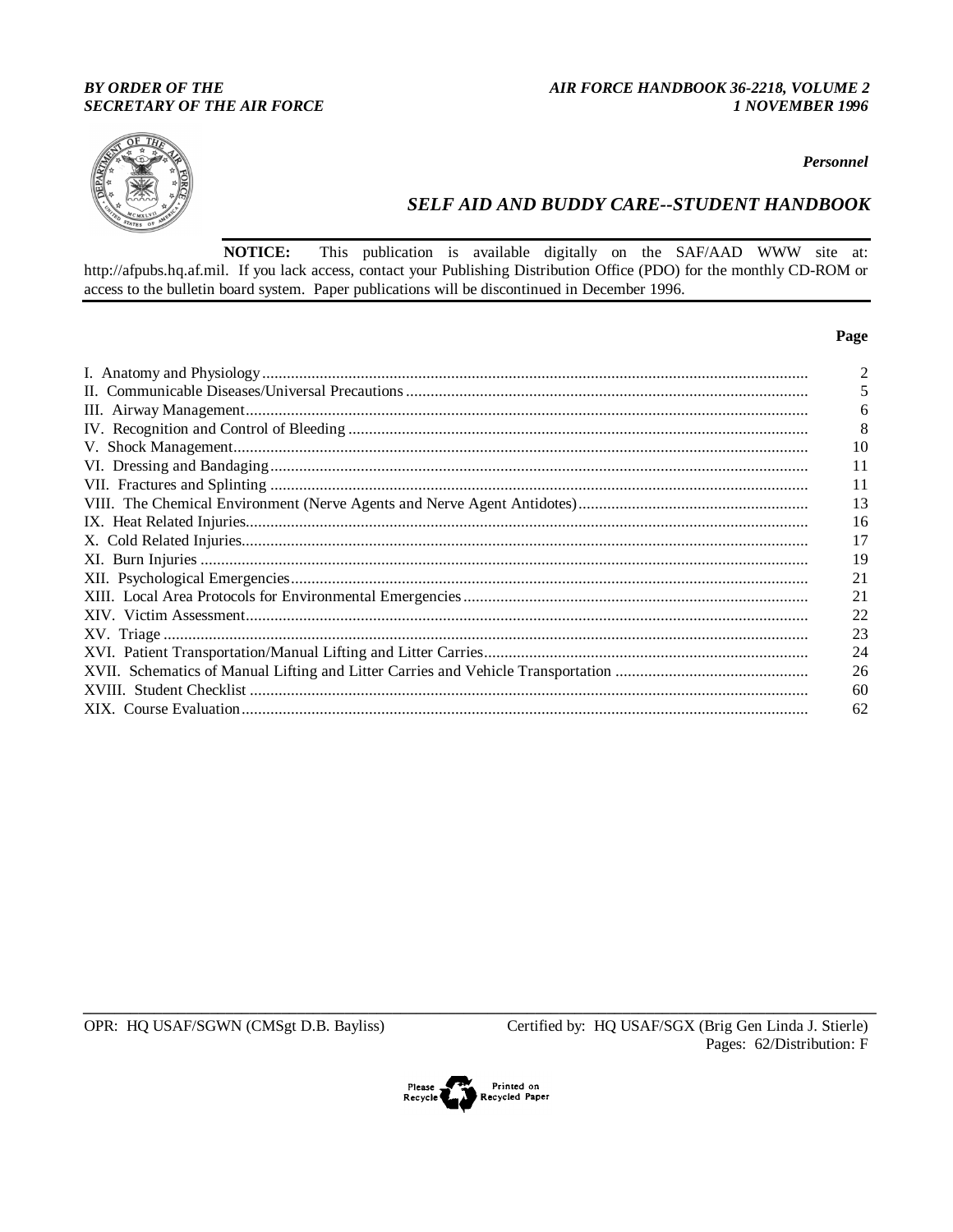#### **I. ANATOMY AND PHYSIOLOGY**

Objectives: By the end of this lesson, the participant will be able to:

- (1) Define anatomy and physiology
- (2) Identify basic facts and principles about the human body

#### **A. Definition:**

- (1) Anatomy the study of body structure
- (2) Physiology the study of body functions

#### **B. The Language of Anatomy and Physiology:**

- (1) Direction Terms
	- (a) Anatomical position The human body, standing erect, facing you with the arms down at the sides and palms facing forward. Unless otherwise indicated, all references to body structures are made when the body is in the anatomical position.
	- (b) Anterior and posterior -
	- (c) Midline
		- 1 Medial -
		- 2 Lateral -
	- (d) Superior and inferior terms used to compare structures and locations
		- 1 Superior -
		- 2 Inferior -
	- (e) Proximal and distal terms used primarily for the extremities, with the shoulder and hip as the points of reference
		- 1 When describing a limb, the closer the injury is to the trunk of the body, the more proximal the injury is
		- 2 When the injury is farther away from the trunk of the body, the more distal it is

#### **C. Introduction to Anatomy:**

- (1) Anatomy is the study of body structures
- (2) Body regions
	- (a) Head
	- (b) Neck
	- (c)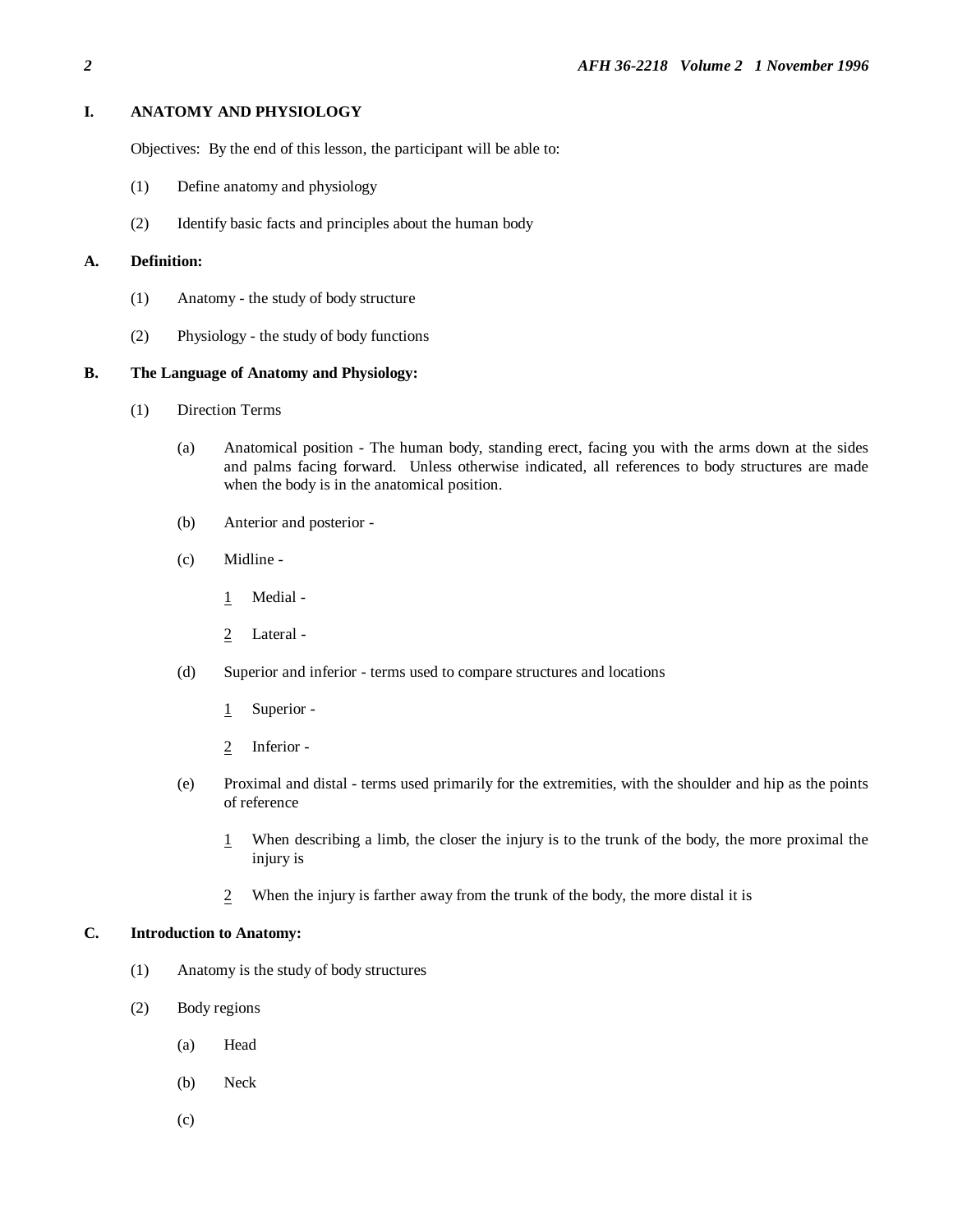(d) Upper extremities

(e)

- (3) The spine
	- (a) Cervical
	- (b) Thoracic
	- (c) Lumbar
	- (d) Sacrum
	- (e) Coccyx

#### **D. Body Systems:**

- (1) A group of organs that carry out specific body functions
- (2) Knowing the different body functions can be useful when trying to determine the extent of injury
- (3) The major body systems

#### **E. Nervous System:**

- (a) Consists of the brain, spinal cord and nerves that control and permit all body activities and sensations (such as eating, walking, and conscious movement)
- (b) Controls unconscious muscle movement and certain other bodily functions (heart beat, blood pressure)
- (c) Controls responses to stressful and relaxed environments (fight or flight, and digestion etc.)
- (d) A muscle

#### **F. Structures of the Nervous System:**

- (1) Brain composed of many structures which are essential for human function and is surrounded by the skull
- (2) Brain stem -

#### **G. Circulatory (cardiovascular) System:**

- (1) Consists of the heart, vessels, and blood
- (2) Oxygen is transported to all body systems through arteries
- (3) Removes waste products and carbon dioxide from the body
- (4)
- (5) The circulatory system is composed of the heart which pumps approximately 5 liters of blood throughout the body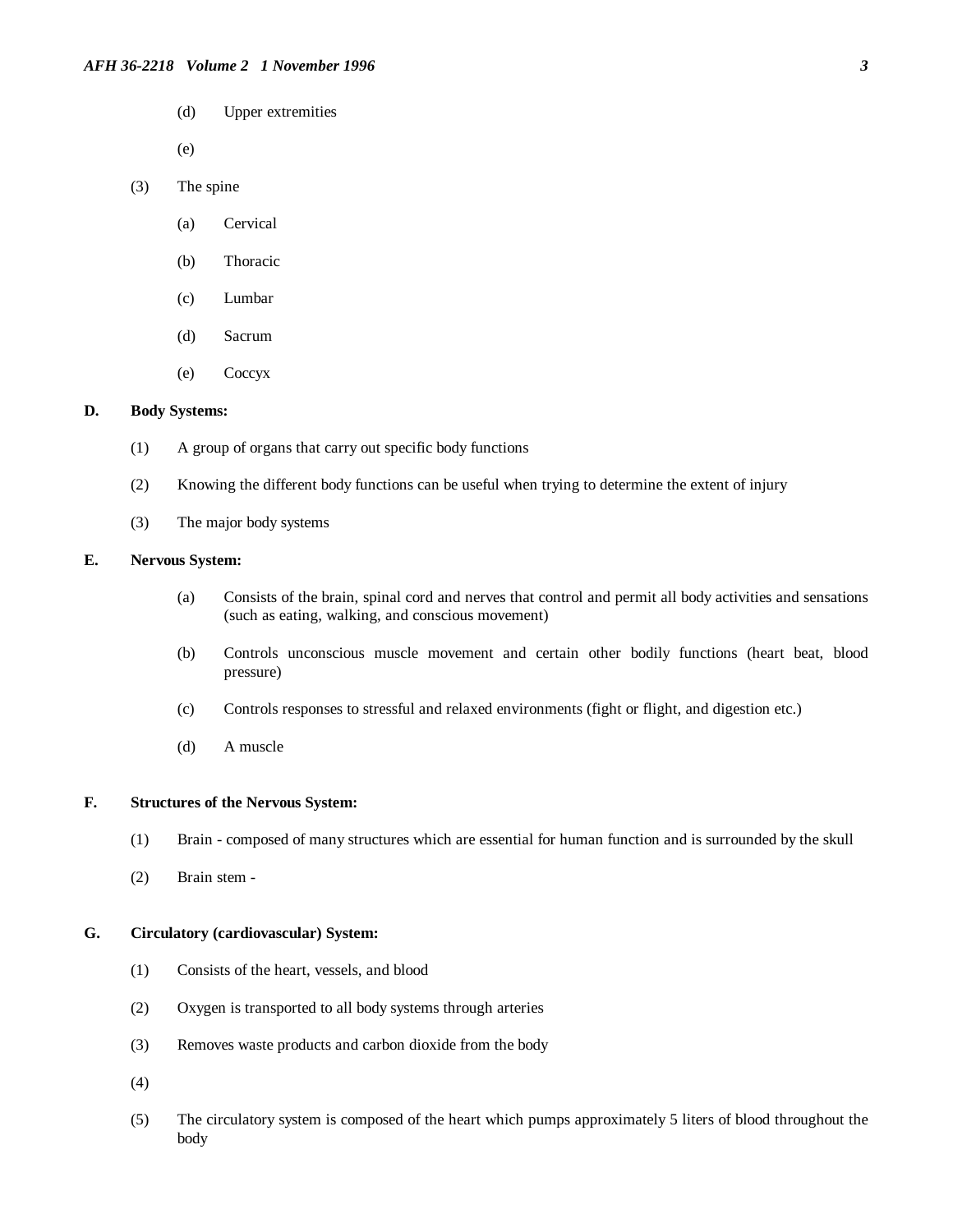- (a) The heart is a muscle that pumps blood through the blood vessels to body tissues and cells
- (b) Located mid-lower sternum, toward the left side of the chest
- **H.** The heart rate can be measured by feeling certain arteries (pulse points):
	- (1) Brachial
	- (2) Radial
	- (3)
	- (4) Ulnar
	- (5) Femoral
	- (6) Dorsalis pedis
	- (7) Posterior Tibial
	- (8) Carotid (right and left)

#### **I. Respiratory System:**

- (1) Consists of organs that permit
- (2) Provides a means for oxygen intake and the elimination of carbon dioxide and other waste products
- (3) The major structures of the airway include:
	- (a) Nose and mouth -
	- (b) Pharynx -
	- (c) Larynx -
	- (d) Trachea -
	- (e) Lungs the spongy, elastic organs containing microscopic air sacs where oxygen and carbon dioxide exchange takes place
- (4) Physiology of respiration:
	- (a) The entire act of breathing would not be accomplished without the diaphragm (main muscle of respiration). When the diaphragm contracts, we inhale, as it relaxes, we exhale.
	- (b) Then the air enters the throat, the trachea, bronchioles and into the lungs where the exchange of oxygen and carbon dioxide takes place

#### **J. Skeletal System:**

- (1) The skeletal system is made up of all the bones and joints in the body
- (2) The skeletal system provides the body with four major functions: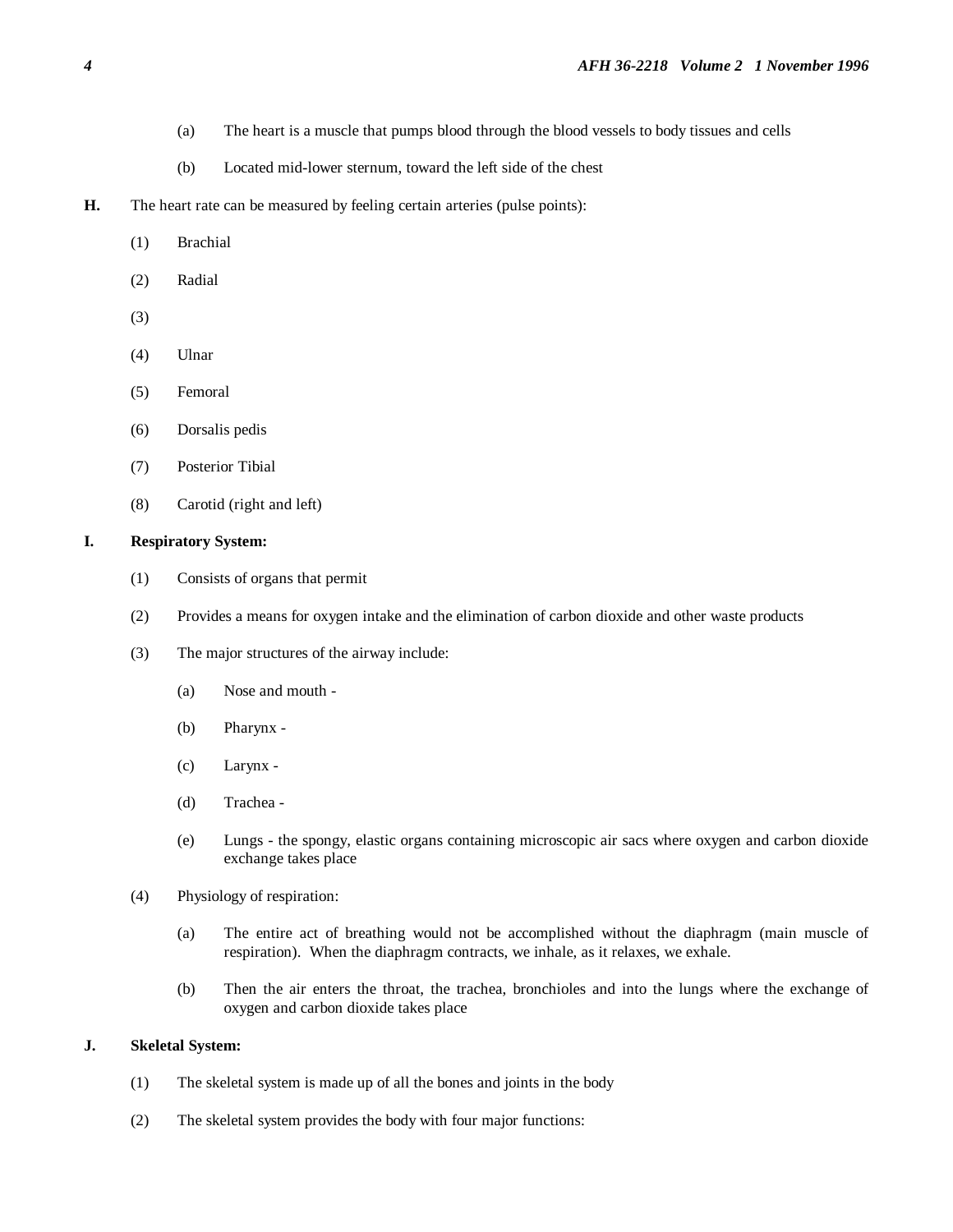- (a) Bones support -
- (b) Bones articulate -
- (c) Bones provide protection for the internal organs (skull protects the brain; spinal cord encloses and protects the spinal cord; ribs protect the heart, lungs, liver, stomach and spleen; and bones of the pelvis protects the urinary bladder and the internal reproductive organs)

(d)

#### **K. Muscles (Musculoskeletal system):**

- (1) Muscles are involved with body movement, moving food, fluids, or blood through structures in the body, and with body posture
- (2) Most of the emergency care of muscle injury is associated with care of soft tissues injury and possible fractures
- (3) Basic care procedures for serious muscle injuries include:
	- (a) Dressing open wounds
	- (b)
	- (c)

#### **II. COMMUNICABLE DISEASES/UNIVERSAL PRECAUTIONS**

Objectives: By the end of this lesson, the participant will be able to:

- (1) Define communicable diseases
- (2) Define universal precautions
- (3) Recognize situations that would necessitate use of universal precautions

#### **A. Definition:**

- (1) Communicable Disease
- (2) Four ways to transfer communicable diseases
	- (a) Contact transmission
	- (b)
	- (c) Vehicle transmission
	- (d) Vector transmission
- **B.** Universal precautions Protective measures developed by the Centers for Disease Control (CDC) for use when dealing with objects that might accidentally puncture the skin of a healthcare worker.

#### **C. Identification of Communicable Disease Patients:**

(1)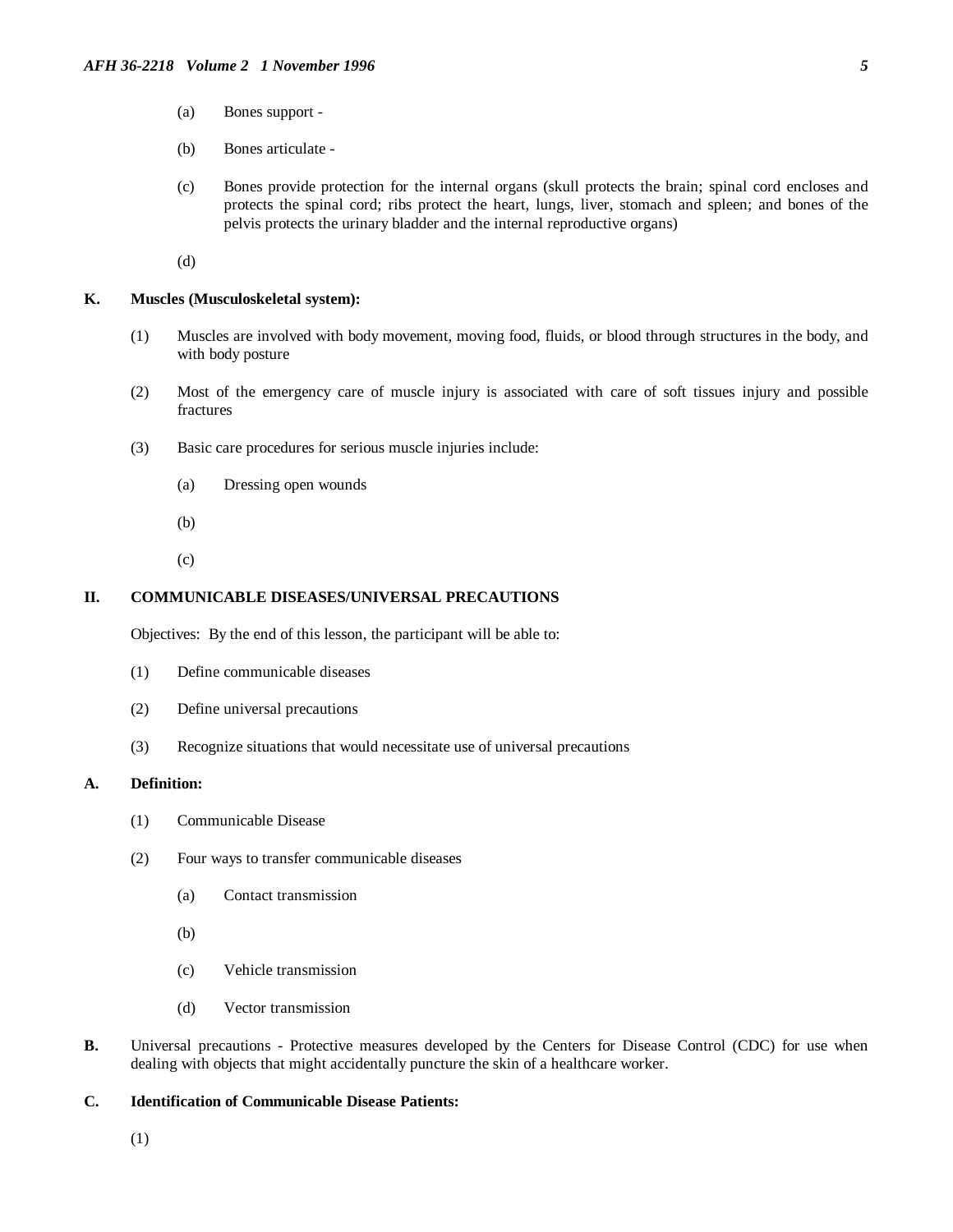(2)

- **D.** Diseases that cause concern for transmission:
	- (1) Hepatitis
	- (2) Meningitis
	- (3) Tuberculosis
	- (4) HIV
- **E.** To minimize contracting communicable diseases:
	- (1) Employ universal precautions where possible and feasible
	- (2) Use protective barriers located in the SABC Equipment/supply Kit located in mobility bag, Kit #NSN 6545- 01-094-8412
		- (a) Pocket Mask
		- (b) Latex gloves

## **III. AIRWAY MANAGEMENT**

Objective: By the end of this lesson, the participant should be able to demonstrate the steps in opening a victim's airway using the head-tilt chin-lift technique.

#### **A. Introduction:**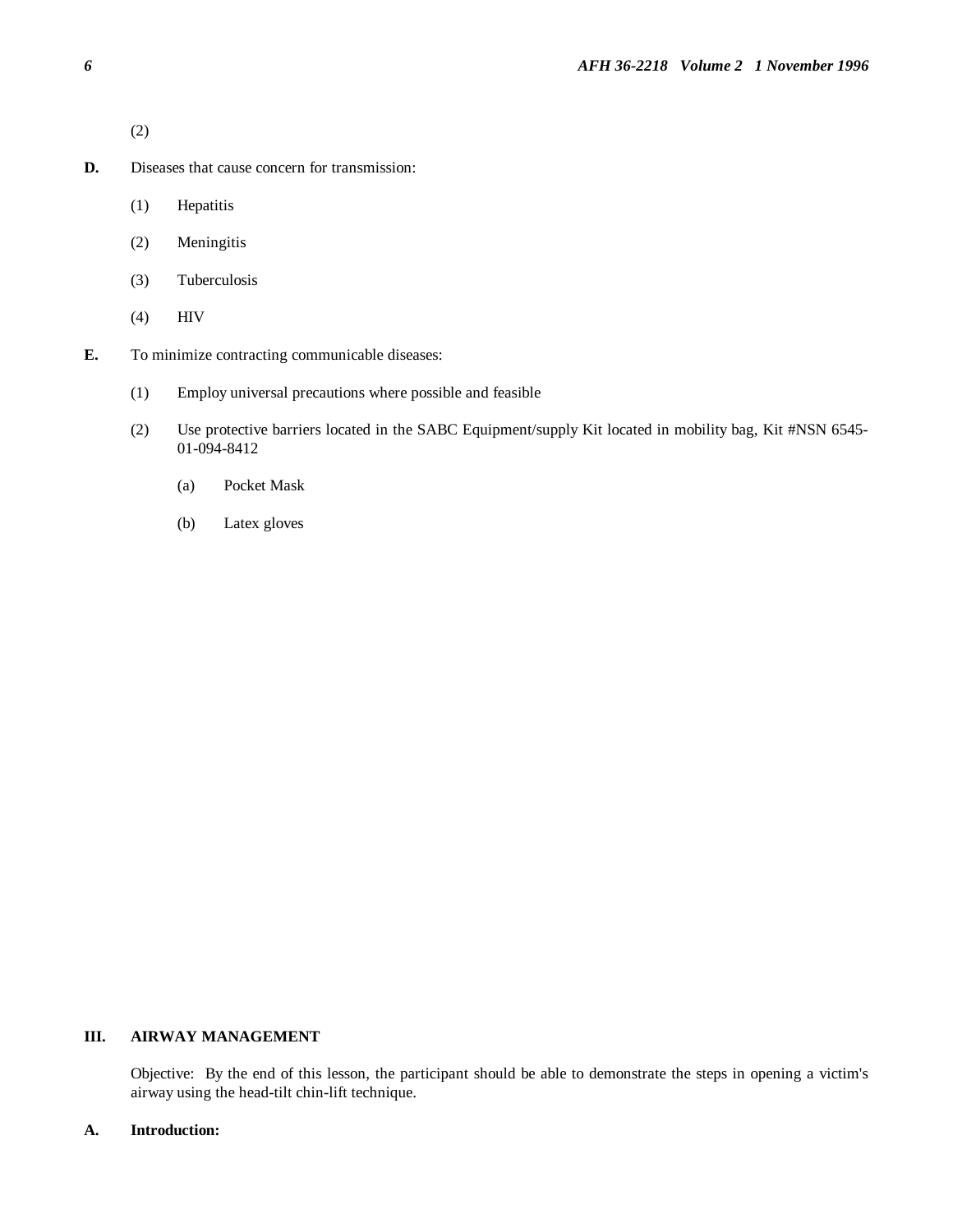(1) In the unresponsive victim -

(2) Recommendations for opening the airway -

(3) A key action for successful resuscitation -

(4) Since the tongue, directly, and the epiglottis, indirectly, are attached to the lower jaw, tilting the head back and moving the lower jaw (chin) forward lifts the tongue and the epiglottis from the back of the throat and usually opens the airway.

#### **B. Head Tilt-Chin Lift Maneuver:**

- (1) To accomplish the head tilt maneuver, one hand is placed on the victim's forehead and firm, backward pressure is applied with the palm to tilt the head back.
- (2) To complete the head tilt-chin lift maneuver
- (3) The fingers must not press deeply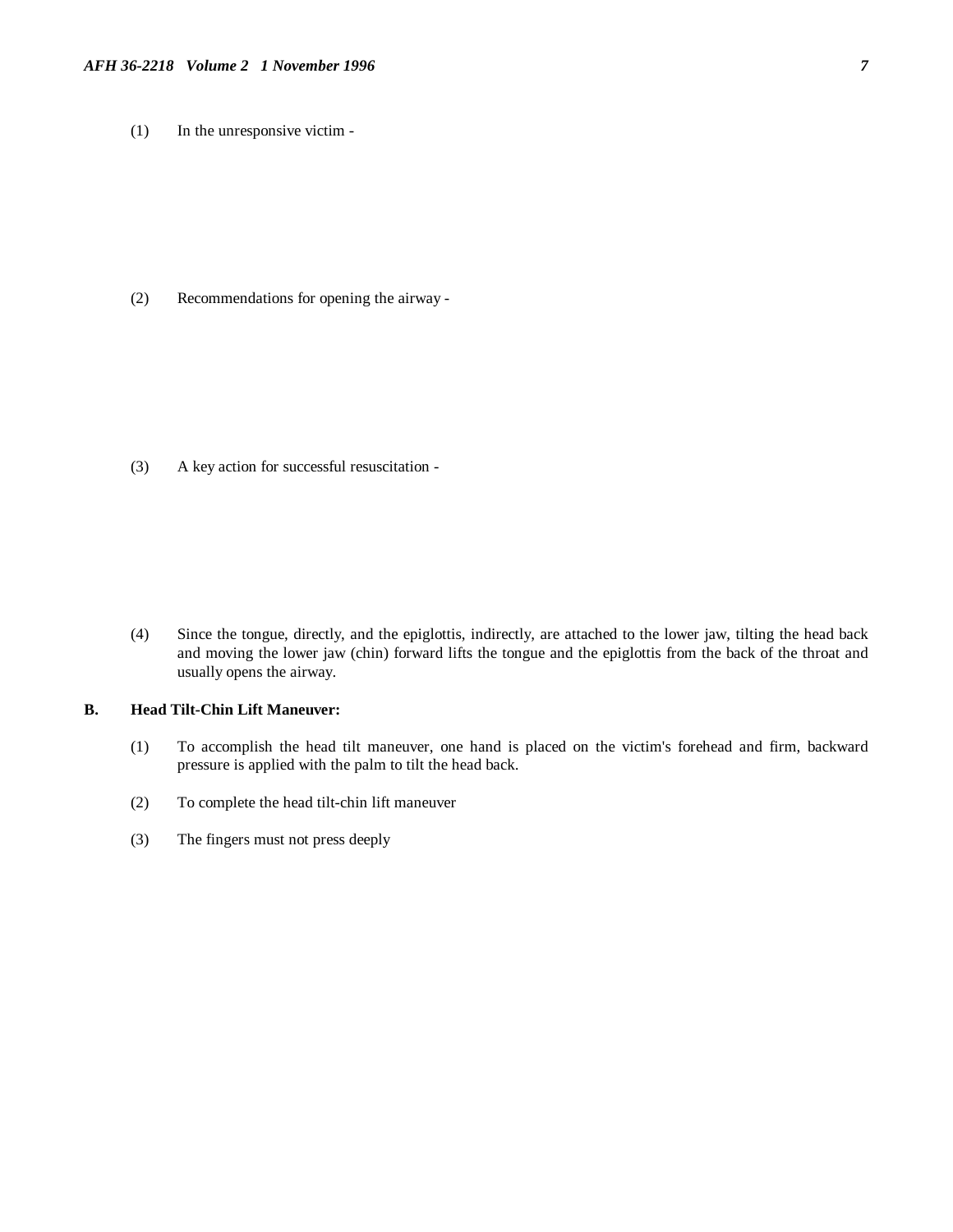## **IV. RECOGNITION AND CONTROL OF BLEEDING**

Objectives: By the end of this lesson, the participant should be able to:

- (1) Recognize external arterial, venous, and capillary bleeding
- (2) Describe signs and symptoms of internal bleeding
- (3) Correctly perform methods of controlling external bleeding

#### **A. Definition:**

- (1)
- (2) May be internal or external

## **B. Circulatory System:**

- (1) Blood is transported within the circulatory system through blood vessels
- (2) Three types of vessels:
	- (a) Arteries
	- (b)
	- (c)
- (3) Types of external bleeding:
	- (a)
	- (b)
	- (c) Capillary

## **C. Internal Bleeding:**

(1)

- (2) Causes
	- (a) Bleeding ulcers
	- (b)
- (3) Signs and Symptoms
	- (a) Pulse
	- (b) Skin
	- (c)
- (4) Control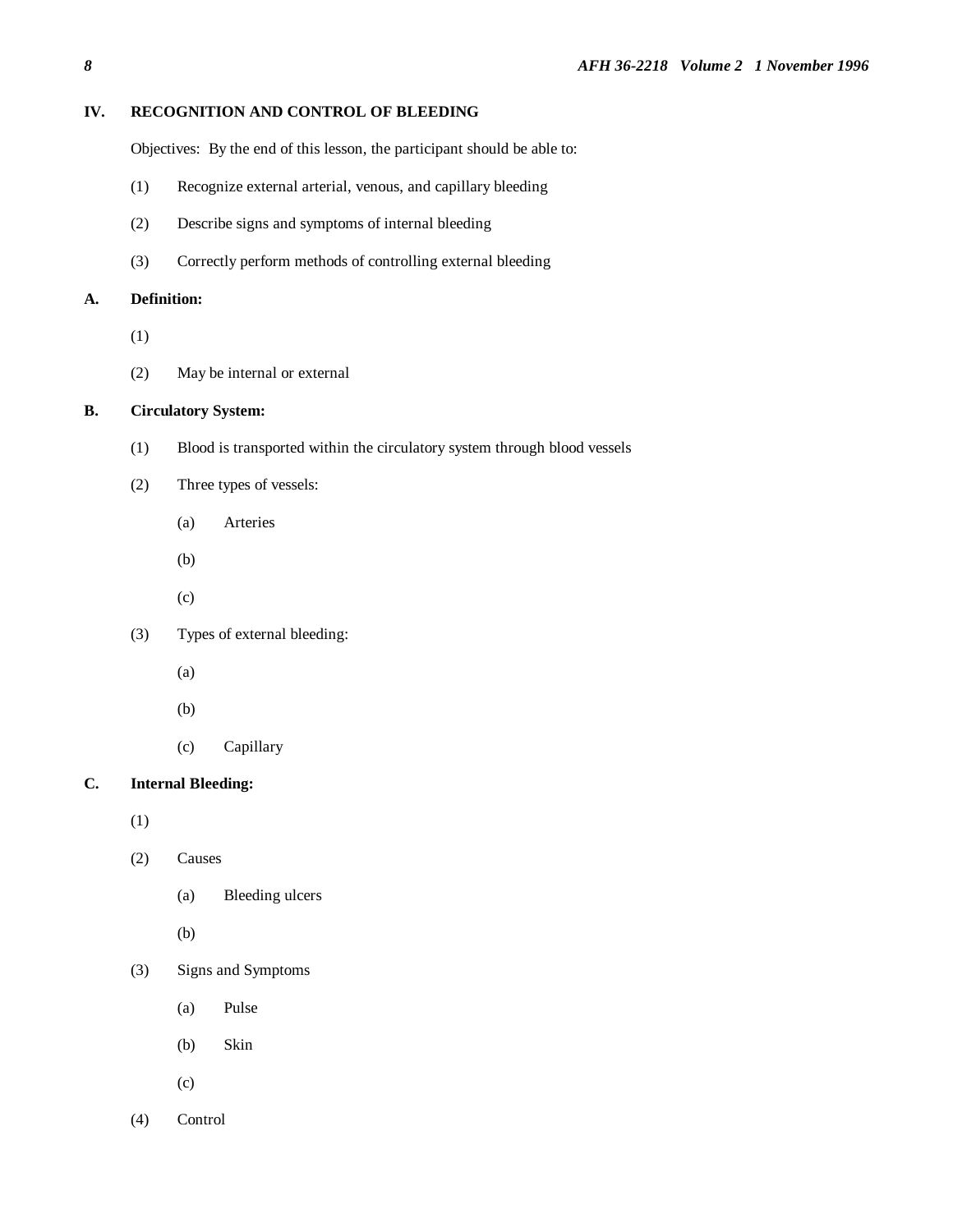- (a) Bleeding within chest
- (b) Abdominal bleeding
- (c) Bleeding into extremities (arms or legs)

## **D. External Bleeding:**

- (1) Causes
	- (a) Bullet wounds
	- (b)
	- (c) Open fractures
- (2) Treatments
	- (a)
	- (b) Pressure point
	- (c) Tourniquet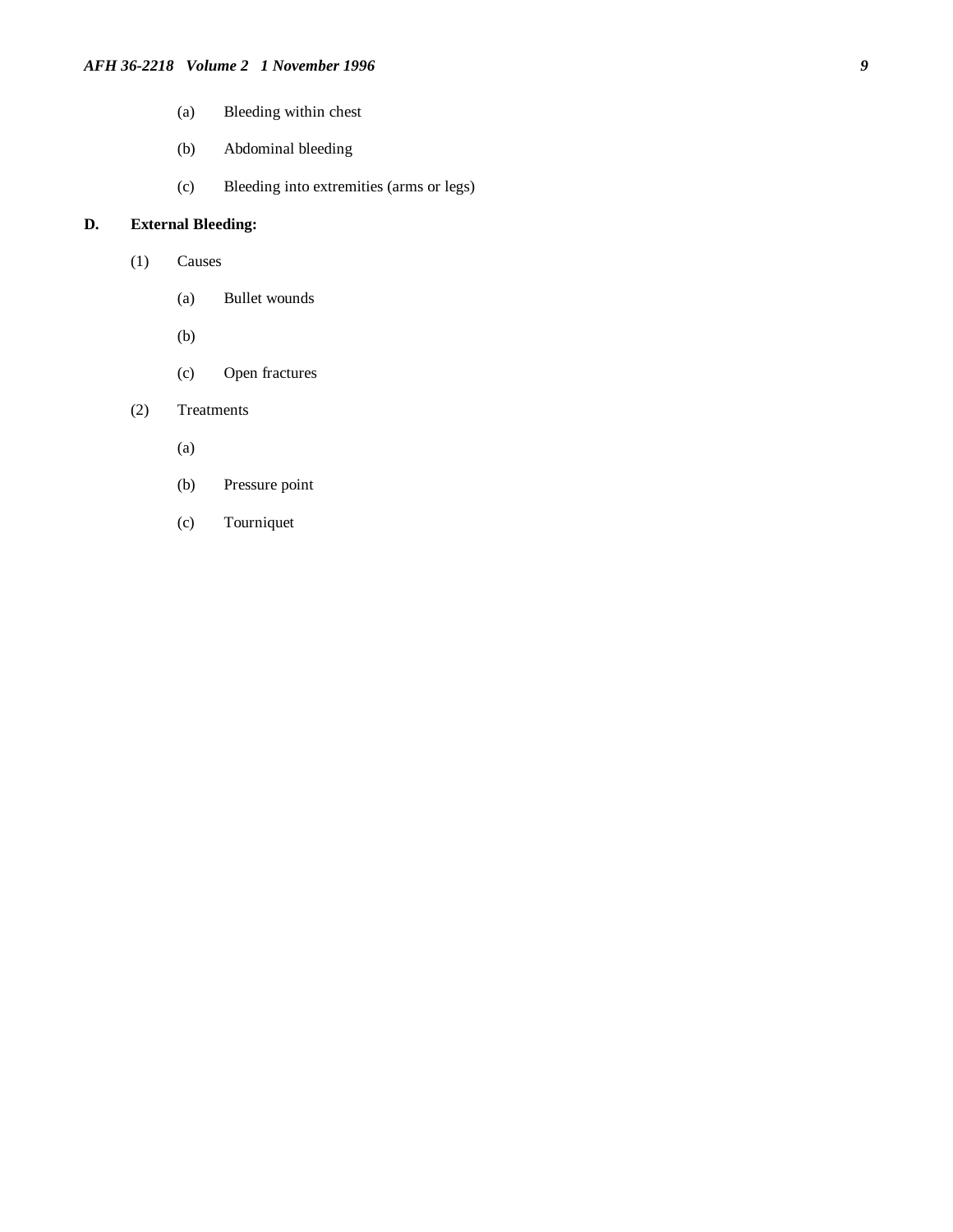## **V. SHOCK MANAGEMENT**

Objectives: By the end of this lesson, the participant will be able to:

- (1) Recognize signs and symptoms of shock
- (2) Correctly provide basic treatment to shock victim

## **A. Definition:**

Collapse of cardiovascular system -

#### **B. Major Causes:**

- (1) Failure of heart as a pump heart attack.
- (2) Decreased amount of circulatory volume hemorrhage and burns.

## **C. Signs and Symptoms:**

- (1) Restlessness and anxiety -
- (2) Pulse -
- (3) Skin -
- (4) Sweating -
- (5) Respirations -

## **D. Treatment:**

- (1) Open airway and initiate CPR if necessary and if you know how
- (2) Control obvious bleeding
- (3) Elevate lower extremities at least 12" unless injured
- (4)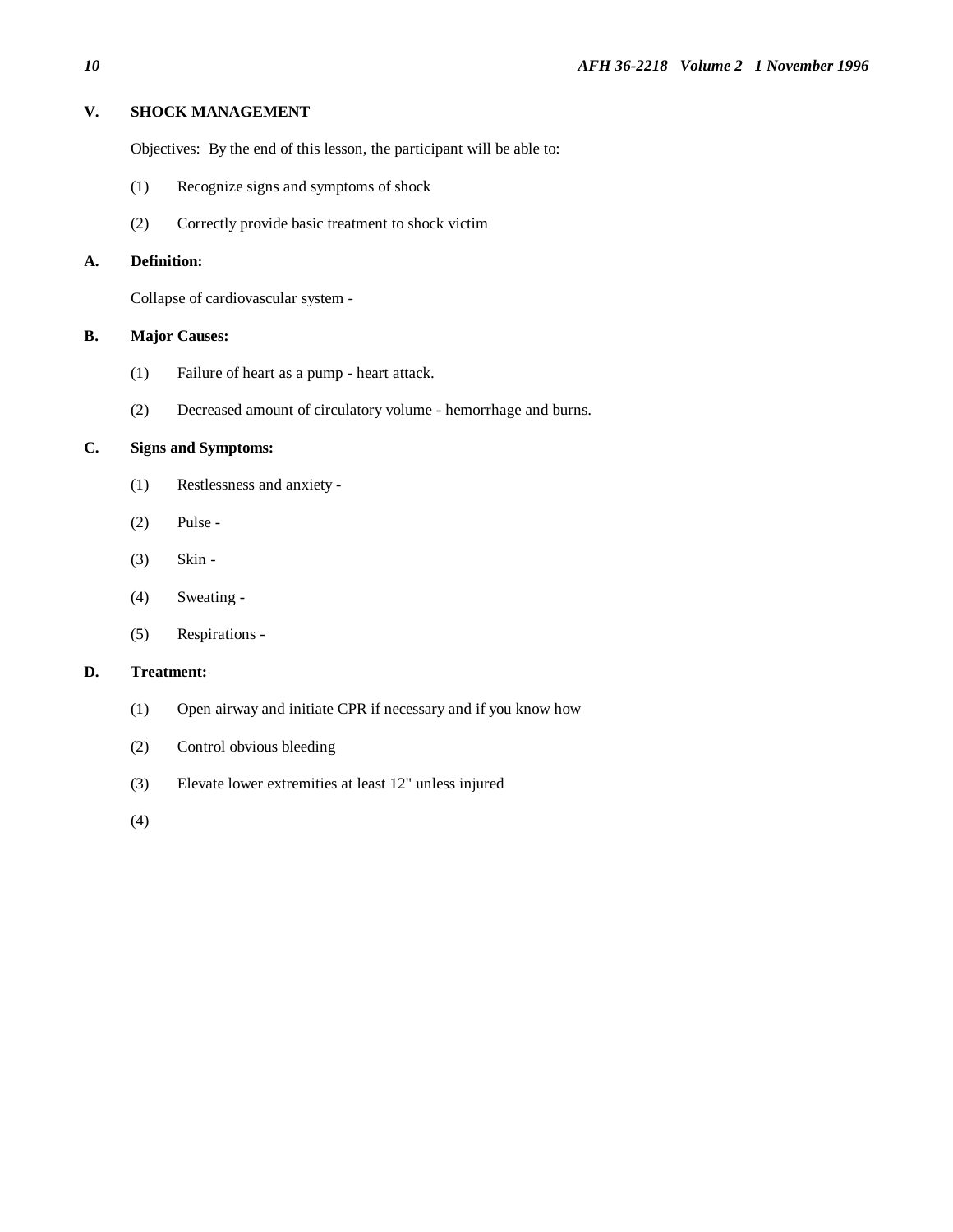## **VI. DRESSING AND BANDAGING**

Objectives: By the end of this lesson, the participant will be able to:

- (1) State main functions of:
	- (a) Dressings
	- (b) Bandages
- (2) Correctly apply:
	- (a) Dressings
	- (b) Bandages

#### **A. Definitions:**

- (1) Dressings sterile pads or compresses used to cover a wound
- (2) Bandages -

#### **B. All Wounds are Considered Contaminated (Dirty).**

### **C. Application:**

- (1)
- (2) Place dressing over wound
- (3) Secure dressing with bandage

#### **D. Two Special Types of Wounds:**

- (1) Chest wound
	- (a) Place hand or something airtight (ID card cellophane from cigarettes) over wound
	- (b)
	- (c) Observe for shock
- (2) Abdominal wound
	- (a) If abdominal contents lie outside abdominal cavity, do not replace them
	- (b) Cover contents with sterile/clean dressing moist if possible
	- (c)
	- (d)

#### **VII. FRACTURES AND SPLINTING**

Objectives: By the end of this lesson, the participant should be able to: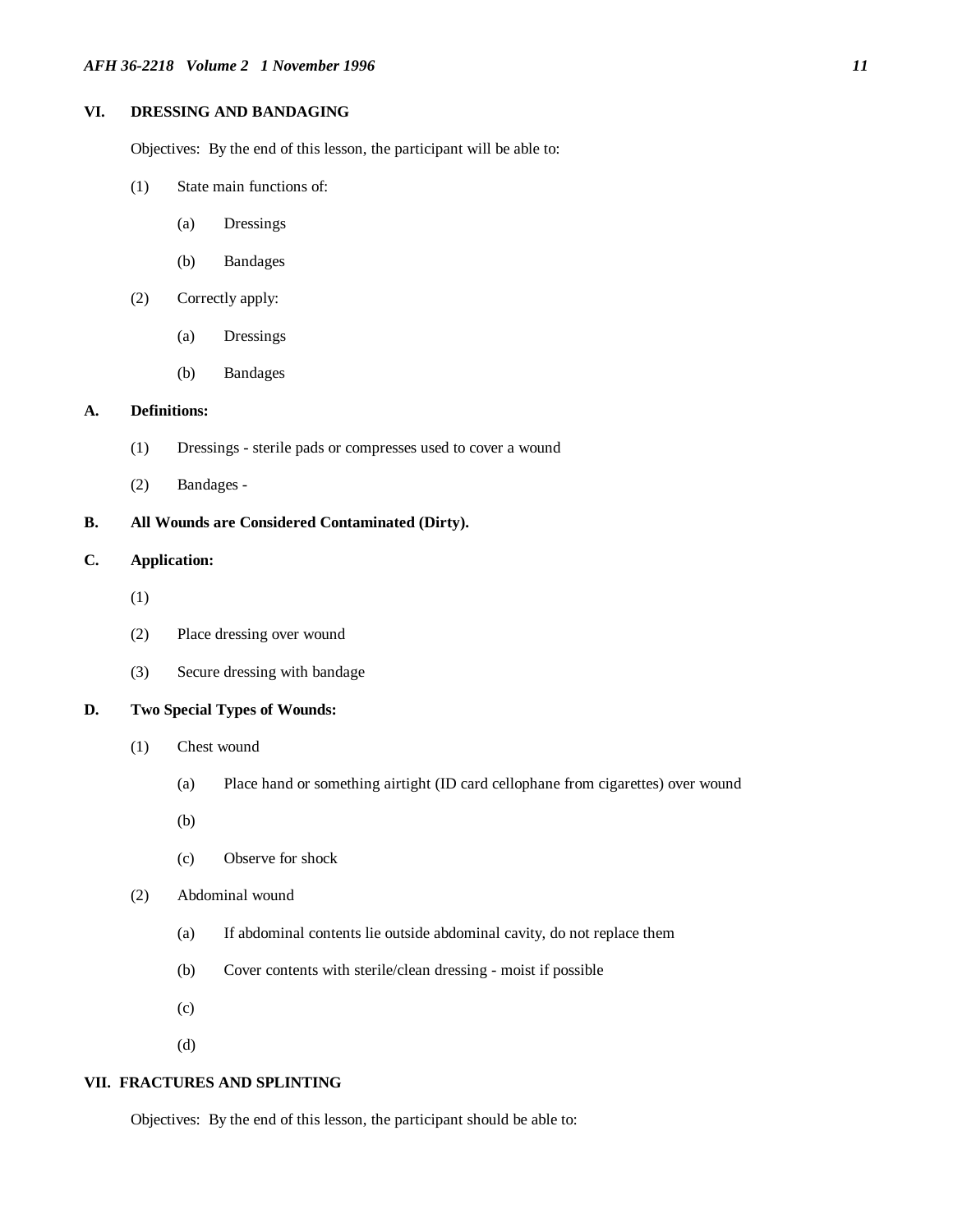- (1) Recognize fractures
- (2) Identify functions of splints
- (3) Apply splints

## **A. Purposes:**

- (1) Prevent movement of fractured bone
- (2) Reduce pain of fractured area
- (3) Prevent

#### **B. Signs and Symptoms of Fracture:**

- (1) Deformity
- (2) Tenderness
- (3) Swelling and discoloration (due either as result of hemorrhage or edema [increased fluid in tissues])

## **C. Principles of Splinting:**

- (1) Remove clothing from fractured area
- (2)
- (3)
- (4)

#### **D. Improvisions:**

- (1) Splints can be improvised from:
- (2) To immobilize a fractured arm you can use the chest wall
- (3) To immobilize a fractured leg you can use the other leg
- (4) Padding
- (5) Bandages
- (6) Slings

#### **E. Spinal/Neck Injuries:**

- (1) Spinal column
- (2) Neck
	- (a) Fractured neck is extremely dangerous
	- (b) If prepared for transportation before medical personnel arrive: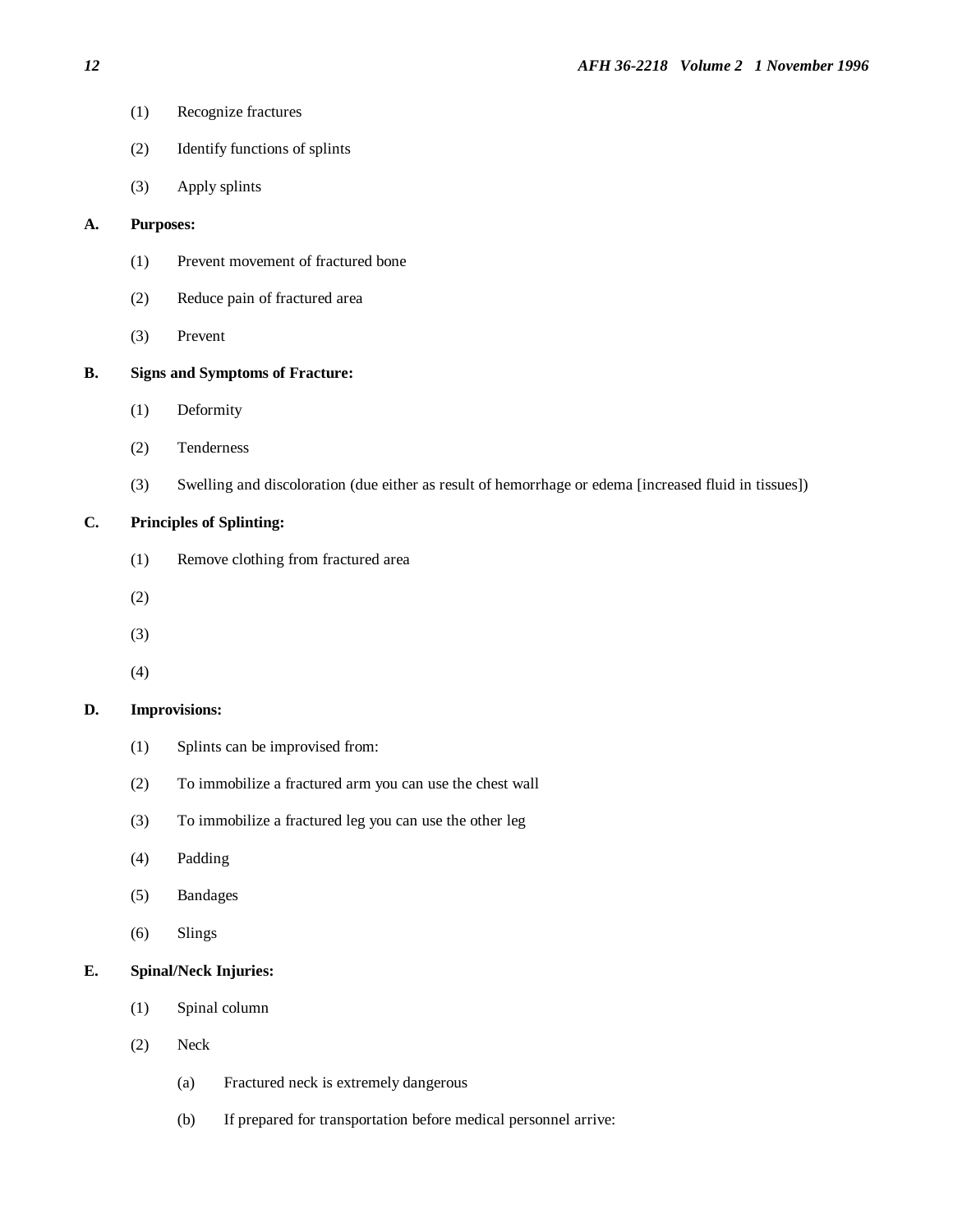#### **VIII. THE CHEMICAL ENVIRONMENT (NERVE AGENTS AND NERVE AGENT ANTIDOTES)**

Objectives: By the end of this lesson, the participant should be able to:

- (1) State the contents of the nerve agent kit
- (2) State the use of the nerve agent kit
- (3) State the signs and symptoms of nerve agent poisoning

*NOTE:* NATO's definition of a chemical agent: A chemical which is intended for use in military operations to kill, seriously injure or incapacitate man because of its physiological effects.

#### **A. History:**

(1) First used in WWI (1914-1918) - into favorable winds chlorine gases released

#### **B. Physical and Chemical Properties:**

- (1) Persistency agents are divided into two main categories:
- (2) Characteristics:
	- (a) physical:
	- (b) chemical:

## **C. Nerve Agent Protection:**

- (1) Steps to take if your buddy is severely incapacitated with nerve agent poisoning.
	- (a) Ensure you are protected from the gas
	- (b) Put their mask on for them
	- (c)
	- (d)
	- (e)

#### **D. Nerve Agent Pretreatment:**

- (1) Pyridostigmine Pretreatment Tablet Set
	- (a) consists of
	- (b) taken only when
- (2) Taking the tablets

#### **E. Nerve Agent Antidote Kit:**

- (1) Contents
	- (a)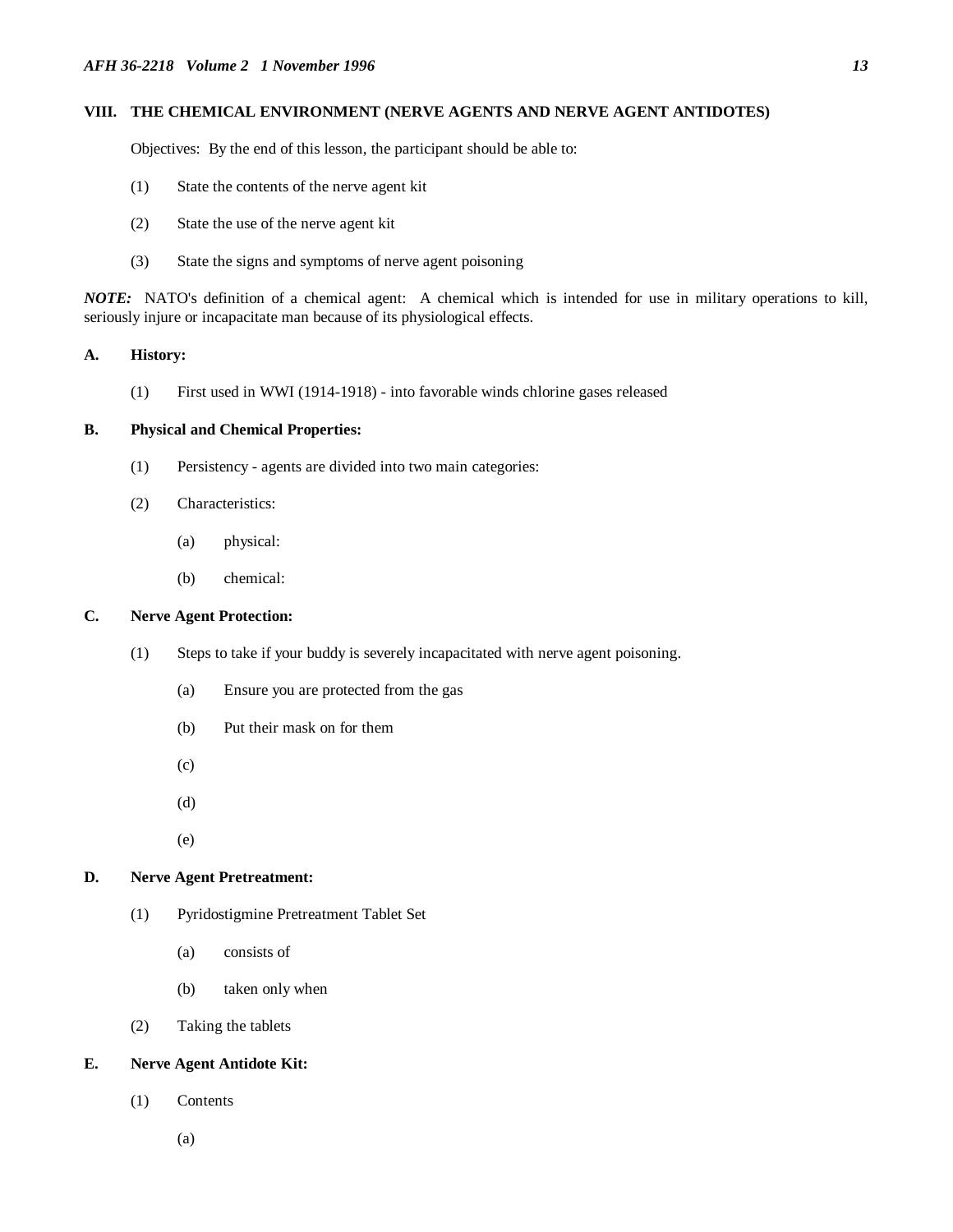(b)

## **F. Use of Kit:**

- (1) Mild nerve agent poisoning
- (2) Casualty with severe nerve agent poisoning
	- (a) Put the mask on the casualty

(b)

## **G. Purpose of Antidote Injectors:**

- (1) Injectors are individually issued antidotes used to counteract the lethal effects of nerve agent exposure
- (2) Injectors are used when nerve agent symptoms occur
- (3) Description of the automatic injector
	- (a) Injector tube
	- (b) Safety cap
	- (c) Pressure sensitive injection end

#### (4) Procedure

- (a) Remove protective wrapper from the injector
- (b) Remove the injector safety cap
- (c) Press the injector
- (d)
- (e)
- (f)
- (5) Issue instructions
- (6) Use the buddy system in chemical threat conditions

## **H. Signs and Symptoms of Mild Nerve Agent Poisoning:**

- (1) Unexplained runny nose
- (2) Unexplained sudden headache
- (3) Excessive sudden drooling
- (4) Dimness of vision (due to pinpointing of pupils)
- (5) Tightness of the chest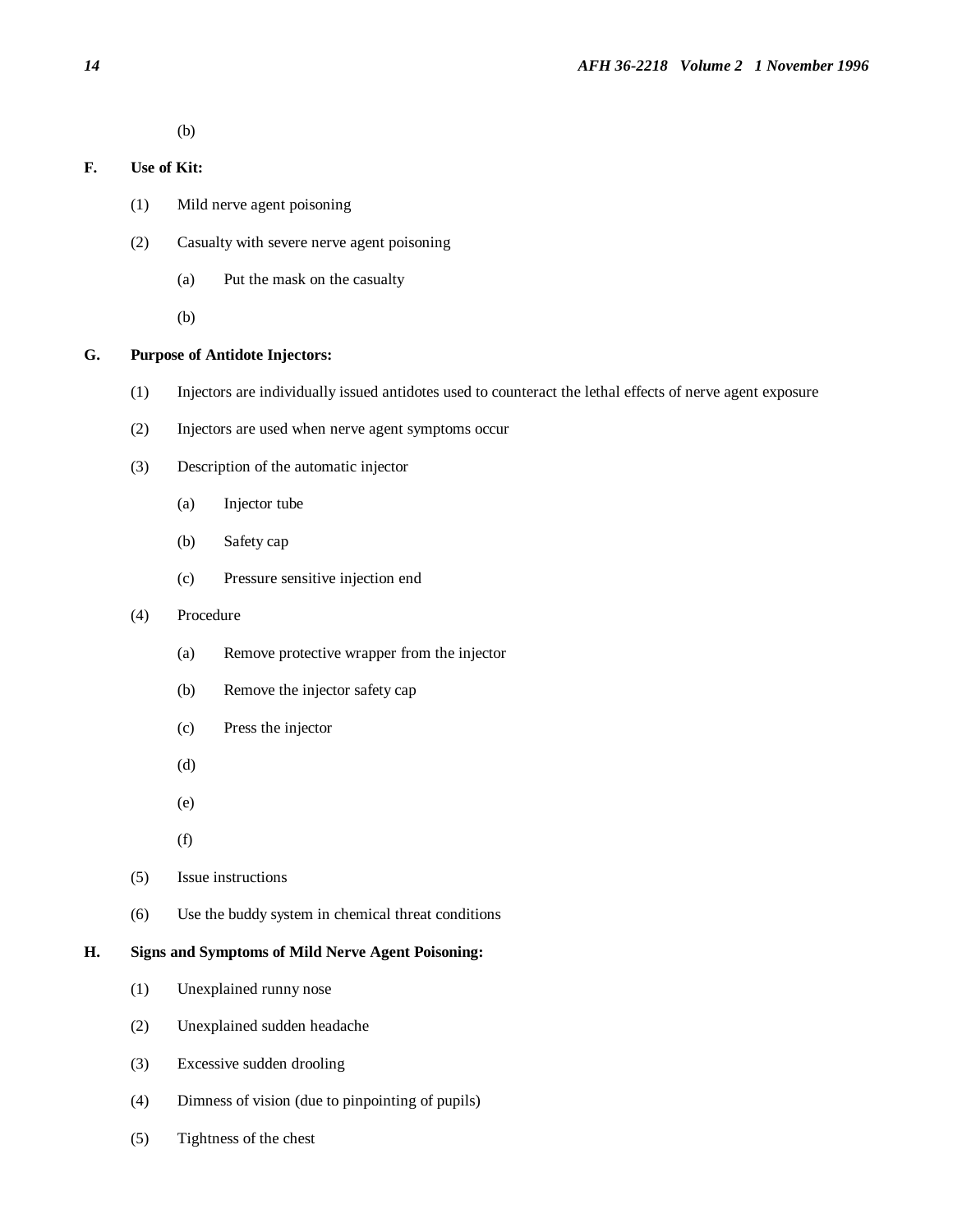## *AFH 36-2218 Volume 2 1 November 1996 15*

## **I. Signs and Symptoms of Severe Nerve Agent Poisoning:**

- (1) Strange and confused behavior
- (2) Wheezing and difficulty breathing and coughing
- (3) Pinpointed pupils
- (4) Red eyes with tearing
- (5) Vomiting
- (6) Severe muscular twitching and generalized weakness
- (7)
- (8)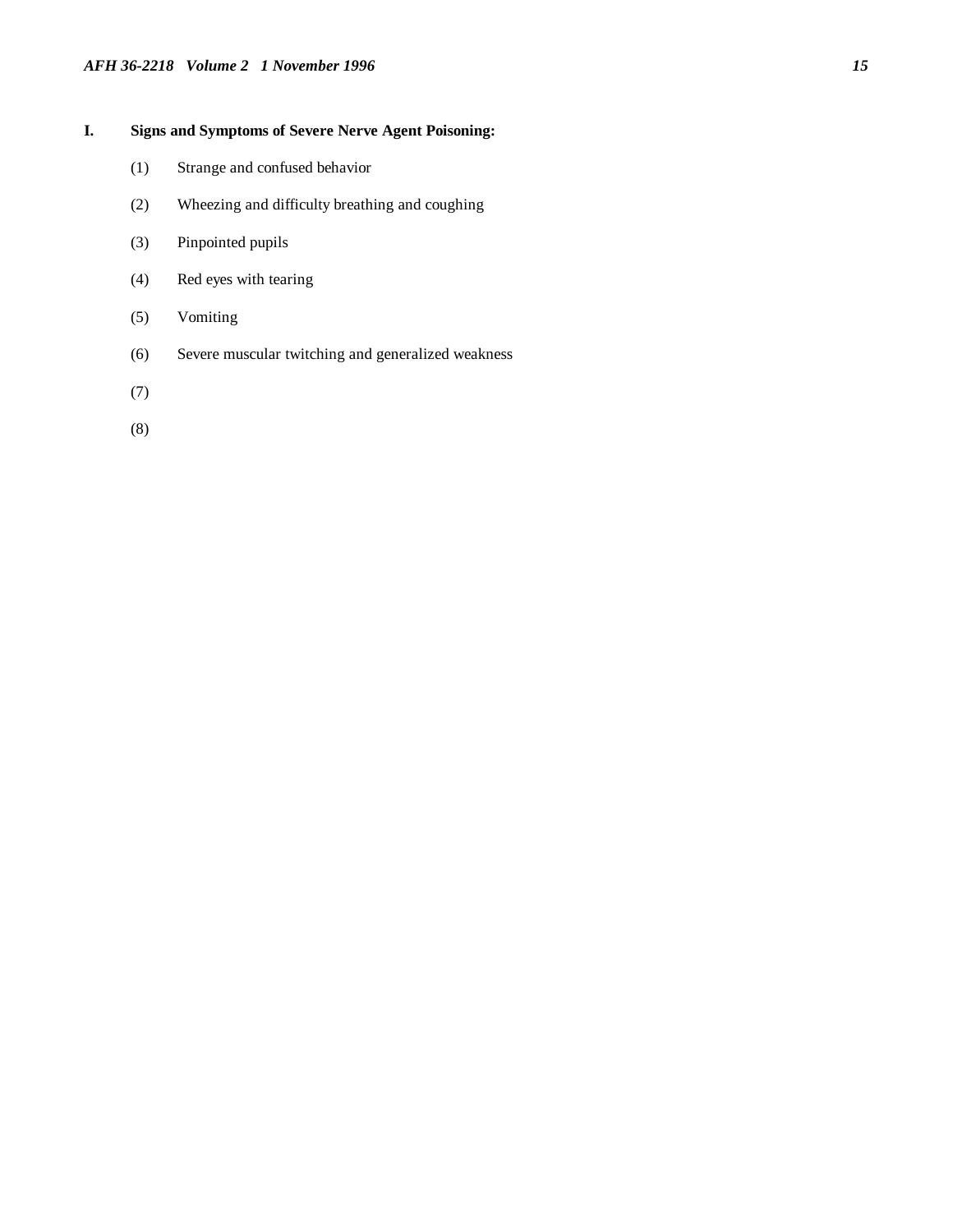#### **IX. HEAT RELATED INJURIES**

Objectives: By the end of this lesson, the participant should be able to:

- (1) Describe signs and symptoms of heat cramps, heat exhaustion and heat stroke
- (2) List first aid treatment for those conditions listed above.

#### **A. Definition:**

The human body is absolutely dependent upon water to cool itself in hot environments. In severe heat it's possible for a person to lose a quart of water each hour. Water loss must be replaced or an individual can suffer a heat injury. Activity, temperature and acclimatization will determine the amount of fluid necessary to maintain proper body functions.

#### **B. The 4 basic factors that determine the degree of heat stress exerted by the environment are:**

- (1)
- (2) Relative humidity
- (3)
- (4) Heat radiation

#### **C. Signs and Symptoms of Heat Related Injuries:**

- (1) Heat cramps
- (2) Heat exhaustion
- (3) Heat stroke

#### **D. Treatment for Heat Related Injuries:**

- (1) Heat cramps
- (2) Heat exhaustion
- (3) Heat stroke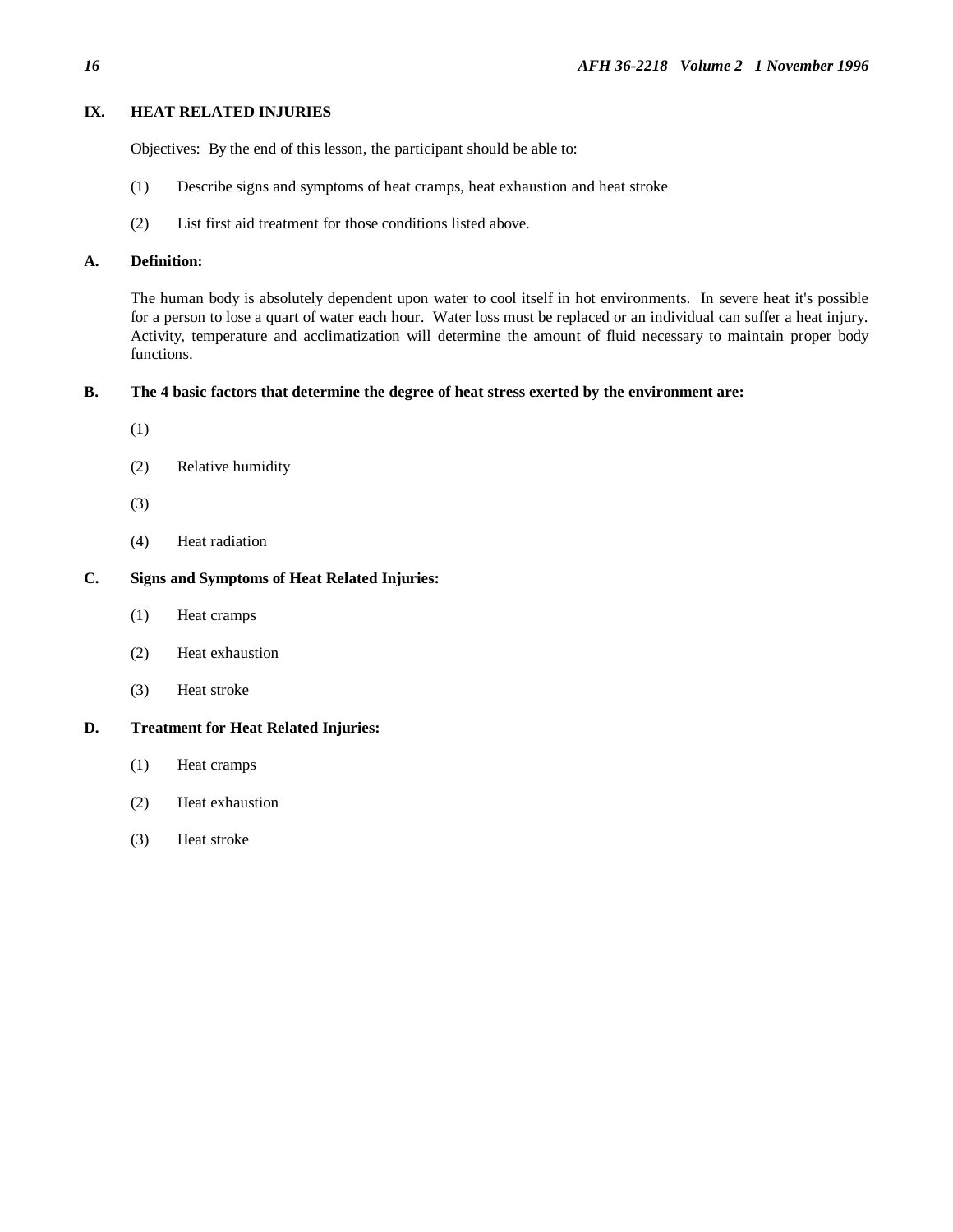## **X. COLD RELATED INJURIES**

Objectives: By the end of this lesson, the participant should be able to:

- (1) State the signs and symptoms of frostnip and frostbite
- (2) State the signs and symptoms of hypothermia
- (3) State the treatment for cold injuries

#### **A. Definition:**

- (1) Frostnip -
- (2) Frostbite -
- (3) Hypothermia A gradual lowering of the internal body temperature, below 95 degrees, due to over exposure to the cold

#### **B. Frostnip:**

(1) With early exposure to the cold the skin begins to turn red

(2)

#### **C. Frostbite:**

(1) Occurs when frostnip goes untreated

(2)

#### **D. Hypothermia:**

- (1) Common causes
	- (a) Wind chill factor
	- (b) Inadequate clothing
	- (c)

## (2) Recognition or early detection

- (a) Use an ungloved hand
	- 1 If the victim's body is cold
	- 2 If warm
- (b) May be violently shivering
	- 1
	- 2
- (c) No shivering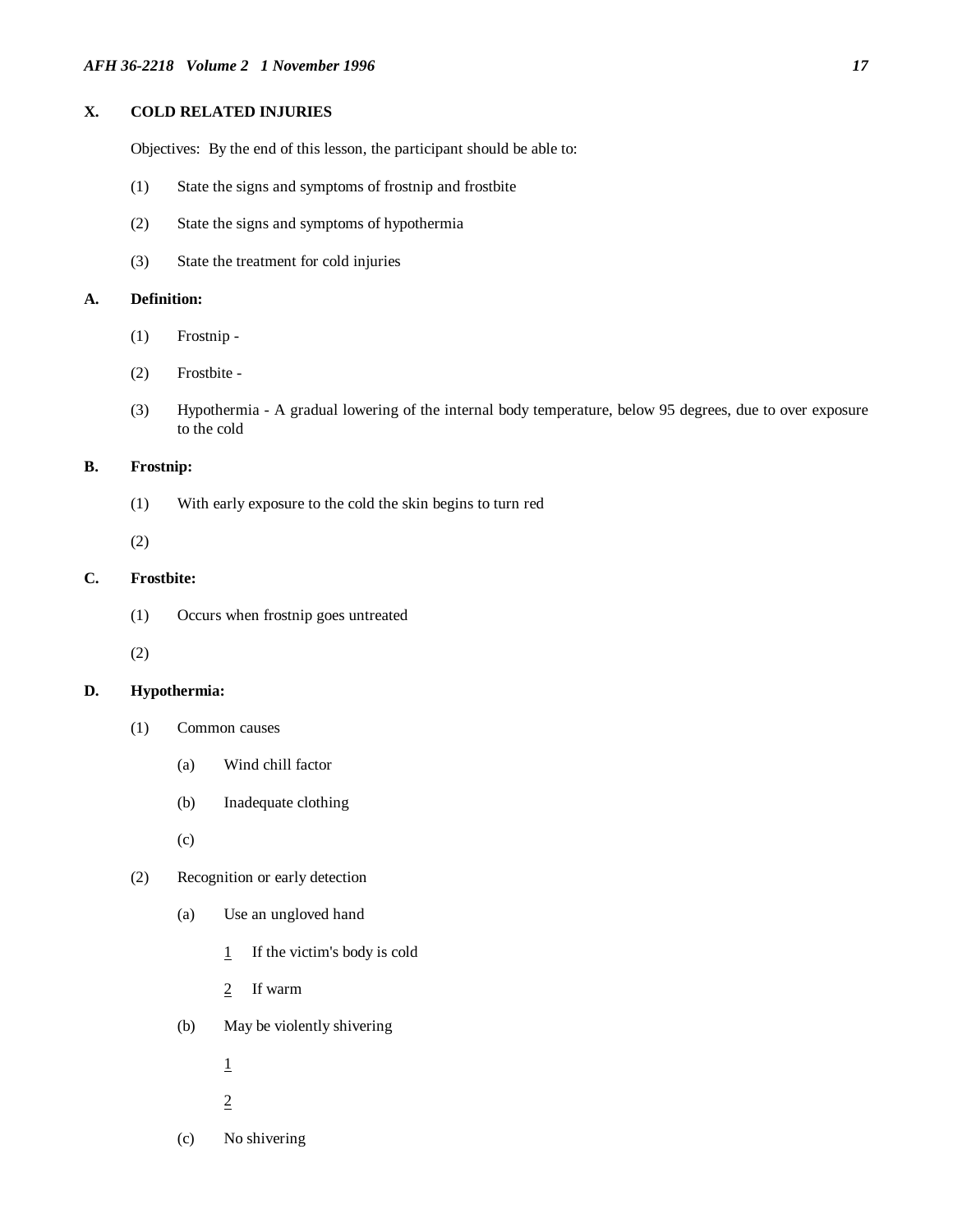- 1 The body has lost this function
- 2
- 3
- (d) They may act confused
	- 1
	- 2
- (e) May appear dead
	- 1
	- 2
	- 3
	- 4 Remember, they're not dead until they're warm and dead

## (3) Treatment

- (a) Treat very gently
- (b)
- (c)
- (d) Prevent further heat loss
	- 1 Move to warm environment
	- 2
- (e) Don't rub body parts
- (f) Do not give alcohol
	- 1 Alcohol is a depressant type drug

### (g) CPR may be required

- 1 Attempt to feel for a pulse for 5-10 seconds
- 2 Do not attempt CPR if:

You see ice crystal formations in the back of the throat.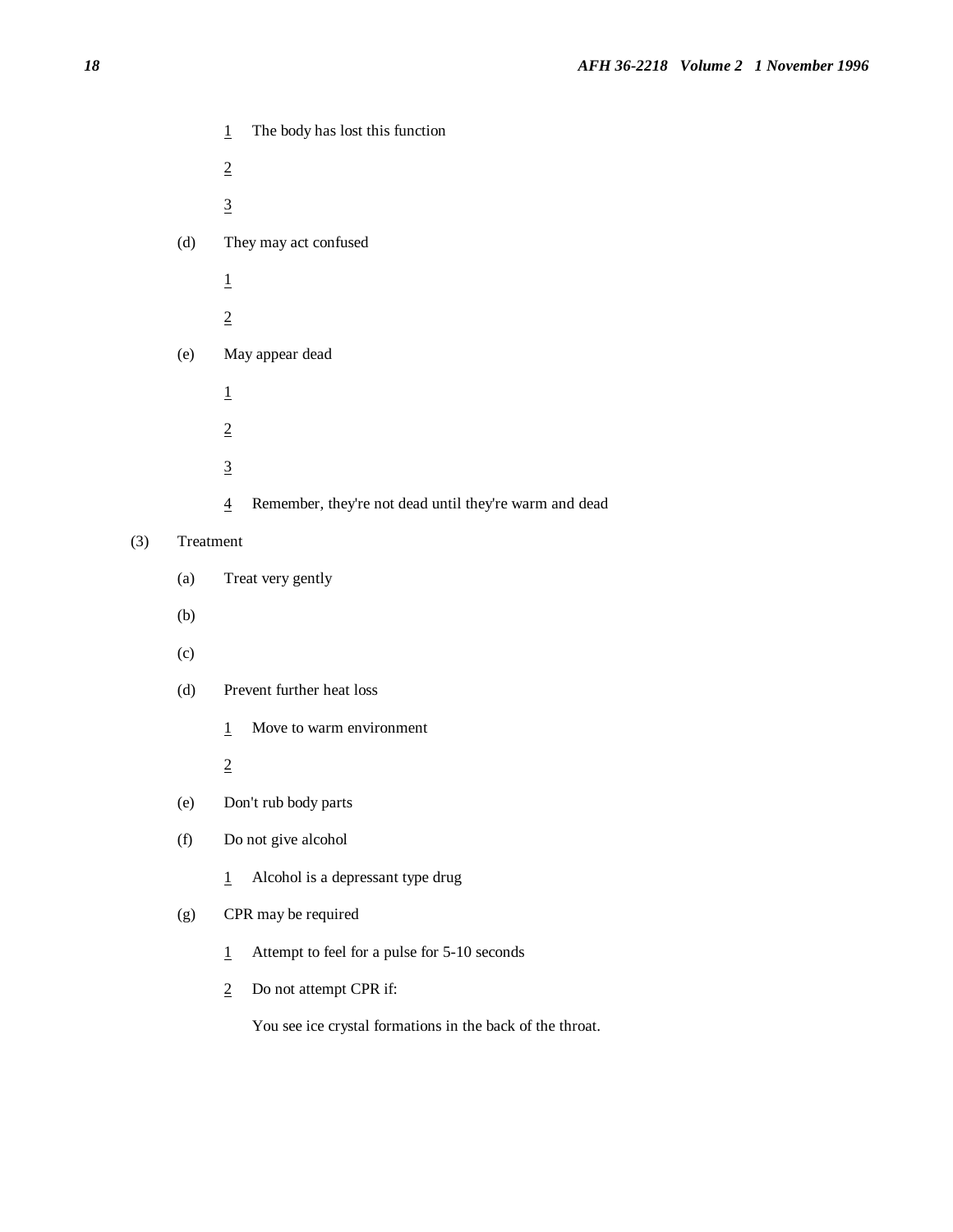## **XI. BURN INJURIES**

Objectives: By the end of this lesson, the participant should be able to:

- (1) Describe signs and symptoms of first degree burn, second degree and third degree burns
- (2) List first aid treatment for those conditions listed above.

#### **A. Definition:**

A burn is an injury that results from a heat source. It may be thermal, electrical, chemical or radiation. It will vary in depth, size, and severity causing injury to cells in the affected area.

#### **B. Causes:**

- (1) Thermal
- (2) Electrical
- (3) Chemical
- (4) Radiation

#### **C. Classification is Done by Depth of Burn and Amount of Damage to the Skin:**

- (1) 1st degree burn
	- (a) Only the top layer is burned
	- (b) Painful
	- (c) Example
- (2) 2nd degree burn
	- (a) Top 2 layers of skin is burned
	- (b) May have some or all of the signs and symptoms of 1st degree burn plus blisters will appear
	- (c) Example
- (3) 3rd degree burn
	- (a) All layers of the skin are burned
	- (b)
	- (c) Example
- (4) Critical Burns

#### **D. Treatment for the Burn Injury:**

(1) Thermal injuries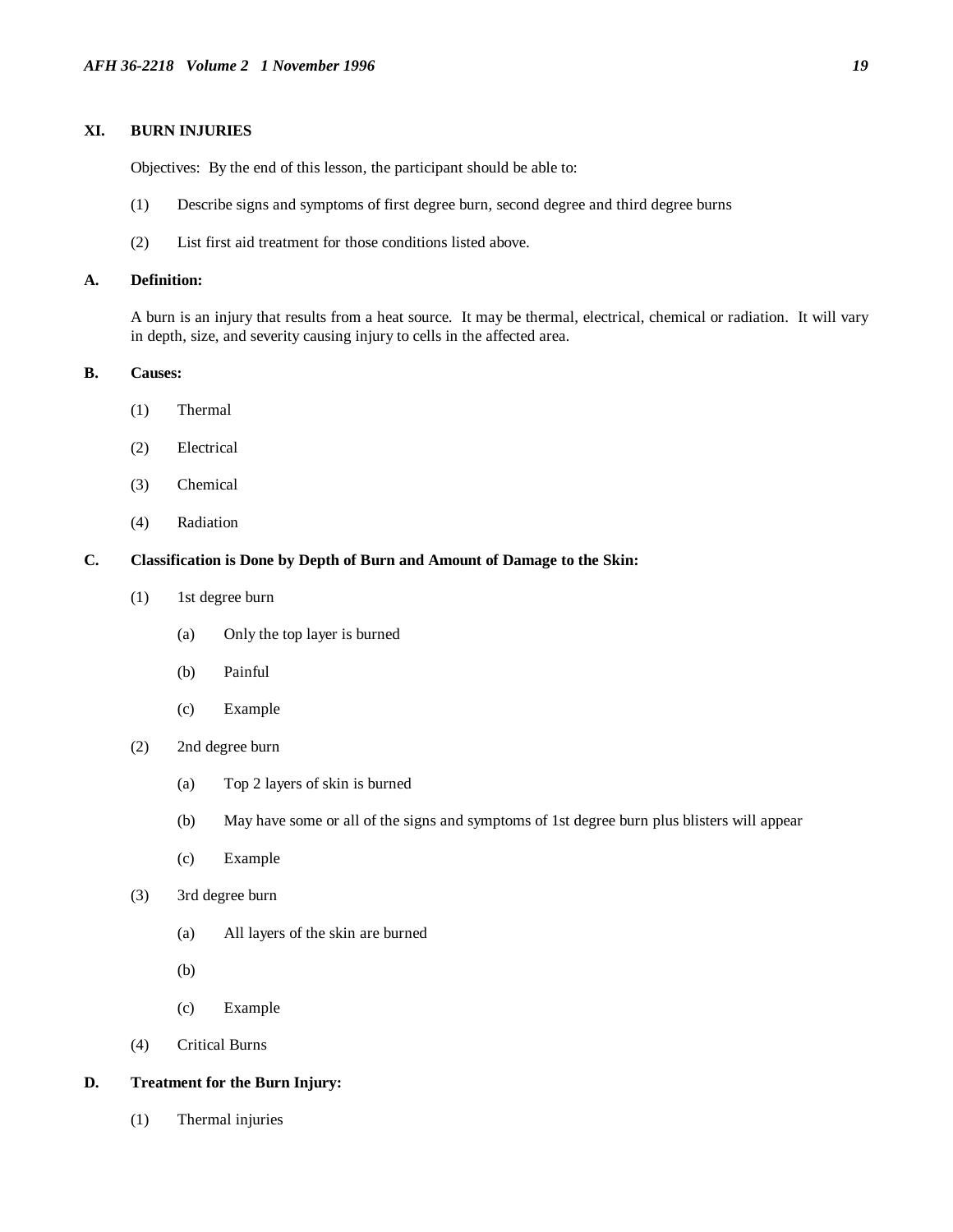- (a) 1st degree burn
- (b) 2nd degree burn
- (c) 3rd degree burn
- (2) Electrical burns
- (3) Chemical burns
- (4) Radiation burns
	- (a) Remove from source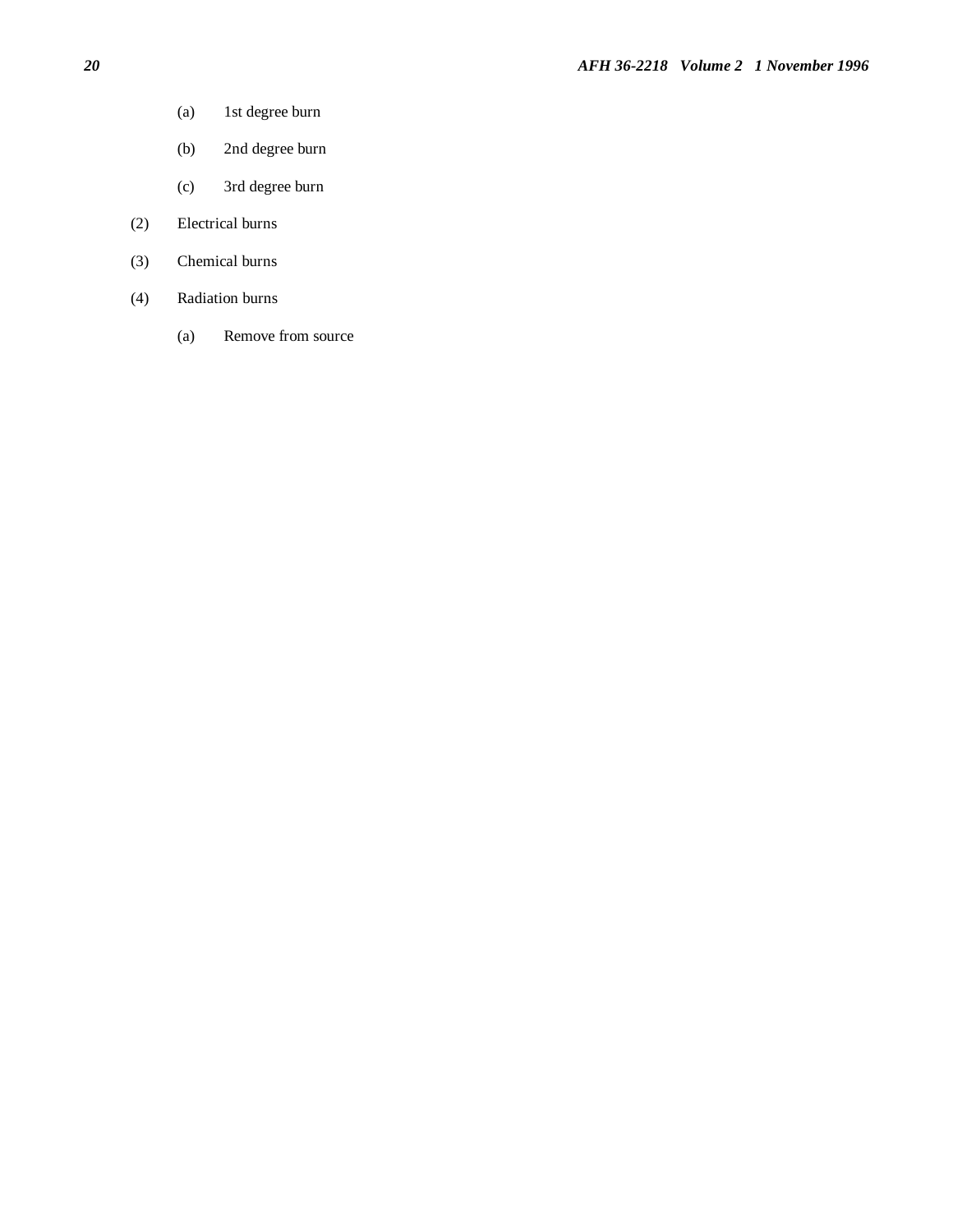## **XII. PSYCHOLOGICAL EMERGENCIES**

Objectives: By the end of this lesson, the participant should be able to: List first aid treatment for the psychologically impaired victim

## **A. The Goal of Treatment for the Psychologically Impaired Victim:**

- (1) Return the victim to duty ASAP
- (2)
- (3)

## **B. Principles of Treatment:**

- (1) Respect everyone's right to their own feelings
- (2)
- (3)

## **C. Treatment:**

- (1) Use things that are familiar to the victim like name and friends to aid in the ability to overcome fear
- (2) Encourage the victim to talk

## **XIII. LOCAL AREA PROTOCOLS FOR ENVIRONMENTAL EMERGENCIES**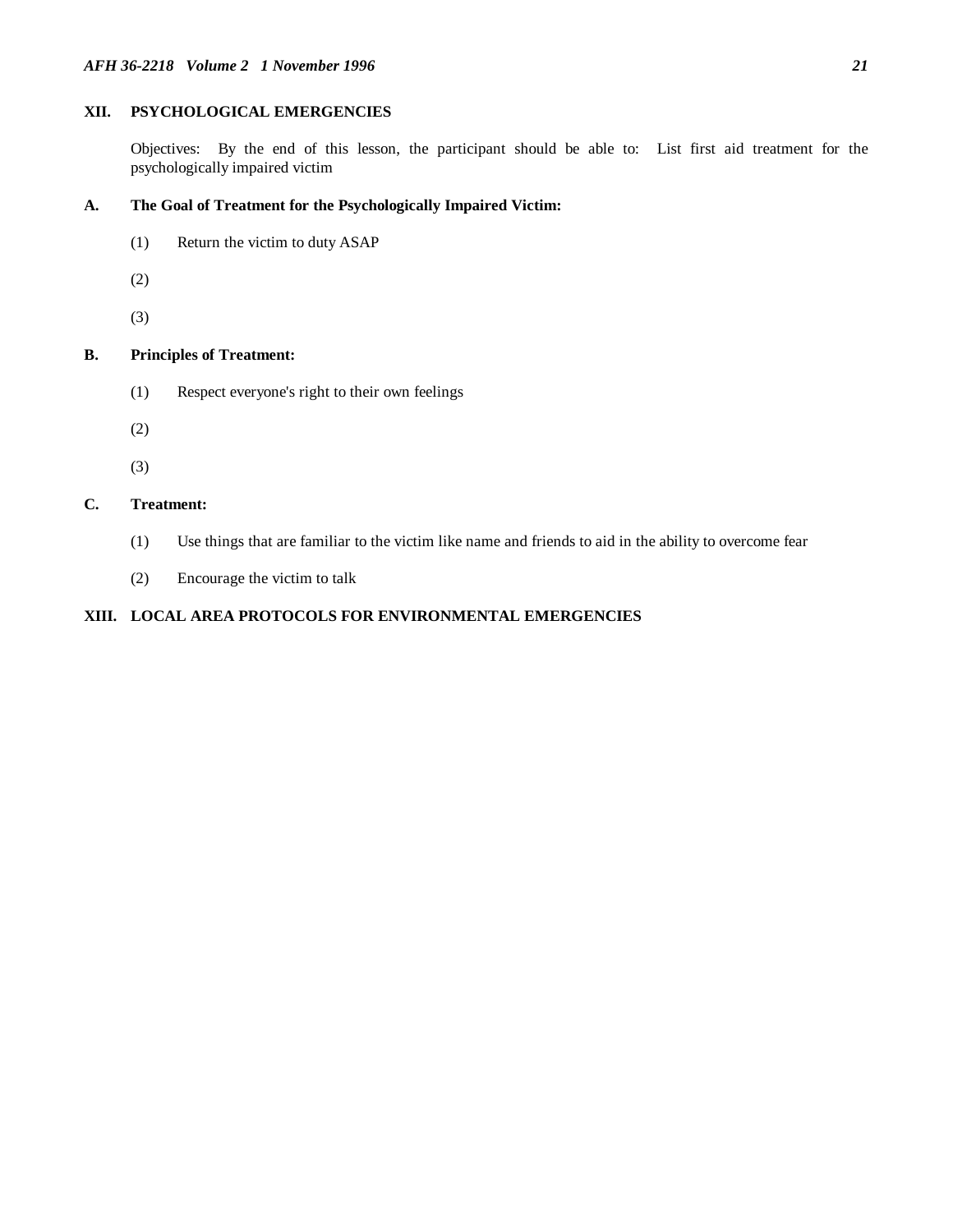## **XIV. VICTIM ASSESSMENT**

Objectives: By the end of this lesson, the participant should be able to: List the steps needed to perform a patient assessment

## **A. The Primary Assessment:**

(1) Purpose is to correct life threatening, quickly correctable emergencies affecting:

(2)

## **B. The Secondary Assessment:**

(1) Purpose is to uncover all other injuries and attempt to stabilize and treat the problems found.

(2)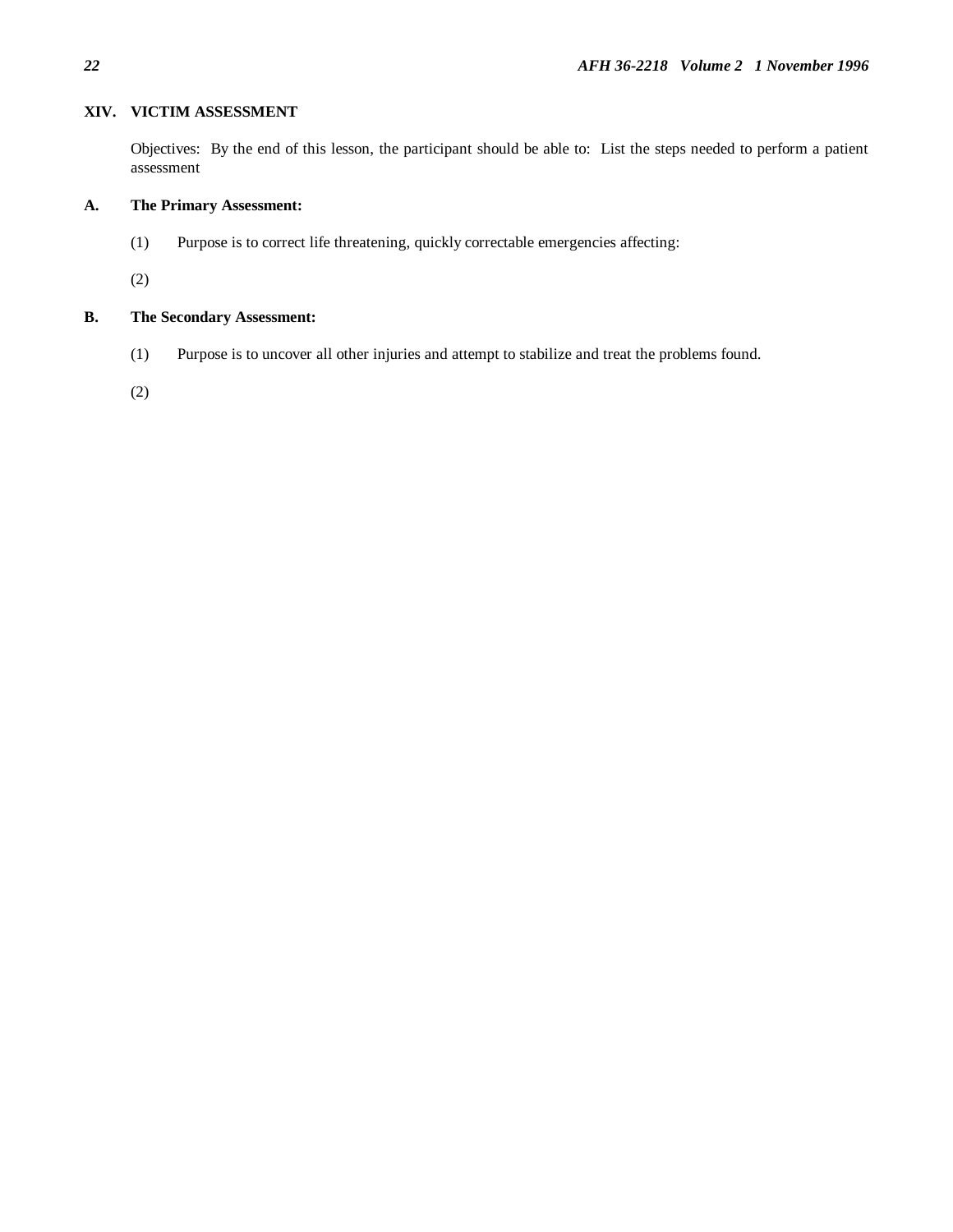## **XV. TRIAGE**

Objectives: By the end of this lesson, the participant should be able to: List the steps needed to perform triage.

Definition: A French word meaning "to sort".

## **A. Grouping of Victims According to:**

- (1) Seriousness of injury
- (2)
- (3)
- (4) Priority system assures greatest good to largest number

## **B. Using This System Will Enable Orderly and Efficient Use of:**

- (1) Personnel
- (2)
- (3) Facilities

## **C. Wartime Casualties Will Be Triaged as Follows:**

- (1) Minimal
- (2) Immediate
	- (a) Victims whose conditions are so urgent that immediate treatment is needed to save life or limb highest priority for treatment
- (3) Delayed victims
- (4) Expectant
	- (a) Survivability poor even with prolonged and complicated treatment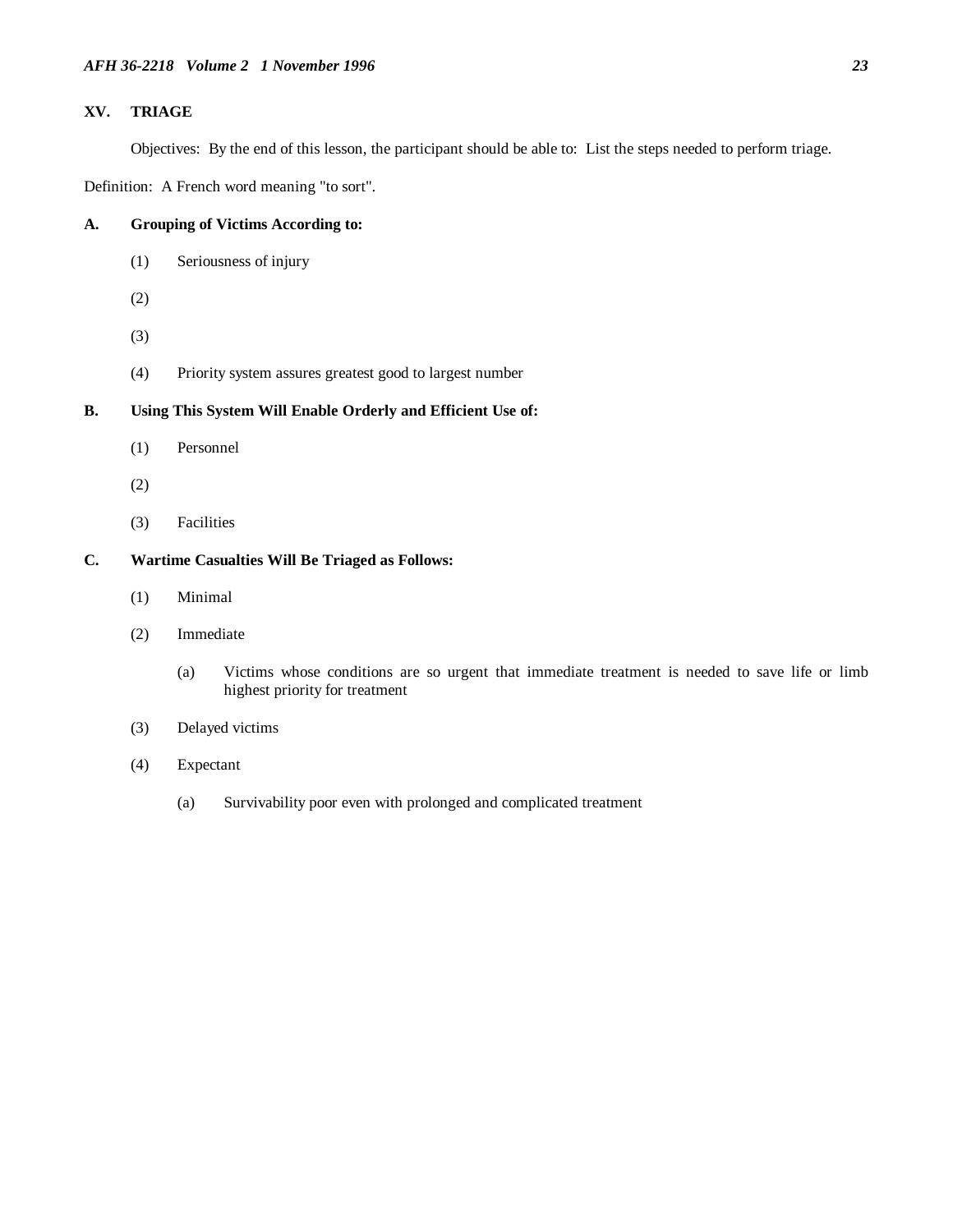## **XVI. PATIENT TRANSPORTATION/MANUAL LIFTING AND LITTER CARRIES**

Objectives: By the end of this lesson, the participant should be able to:

- (1) Perform one and two-person manual carries
- (2) Improvise a litter from blankets, poles, and shirts
- (3) Carry a victim on a litter

#### **A. Two-Man Types of Transportation:**

- (1) Manual
- (2) Litter

## **B. Before Moving Victim You Must:**

- (1) Check airway and respirations
- (2) Evaluate type and extent of injury
- (3)
- (4)

#### **C. If Victim is Conscious:**

- (1) Explain what you're doing
- (2) Allay fear of movement
- (3)

## **D. Manual Carries:**

- (1) Accomplished by 1 or 2 bearers
- (2) Use two-person carries whenever possible
- (3) Distance carried depends upon
- (4) One and Two person carries
	- (a) Clothes Drag -
	- (b) Ankle Drag -
	- (c) Fireman's carry -
	- (d)
	- (e)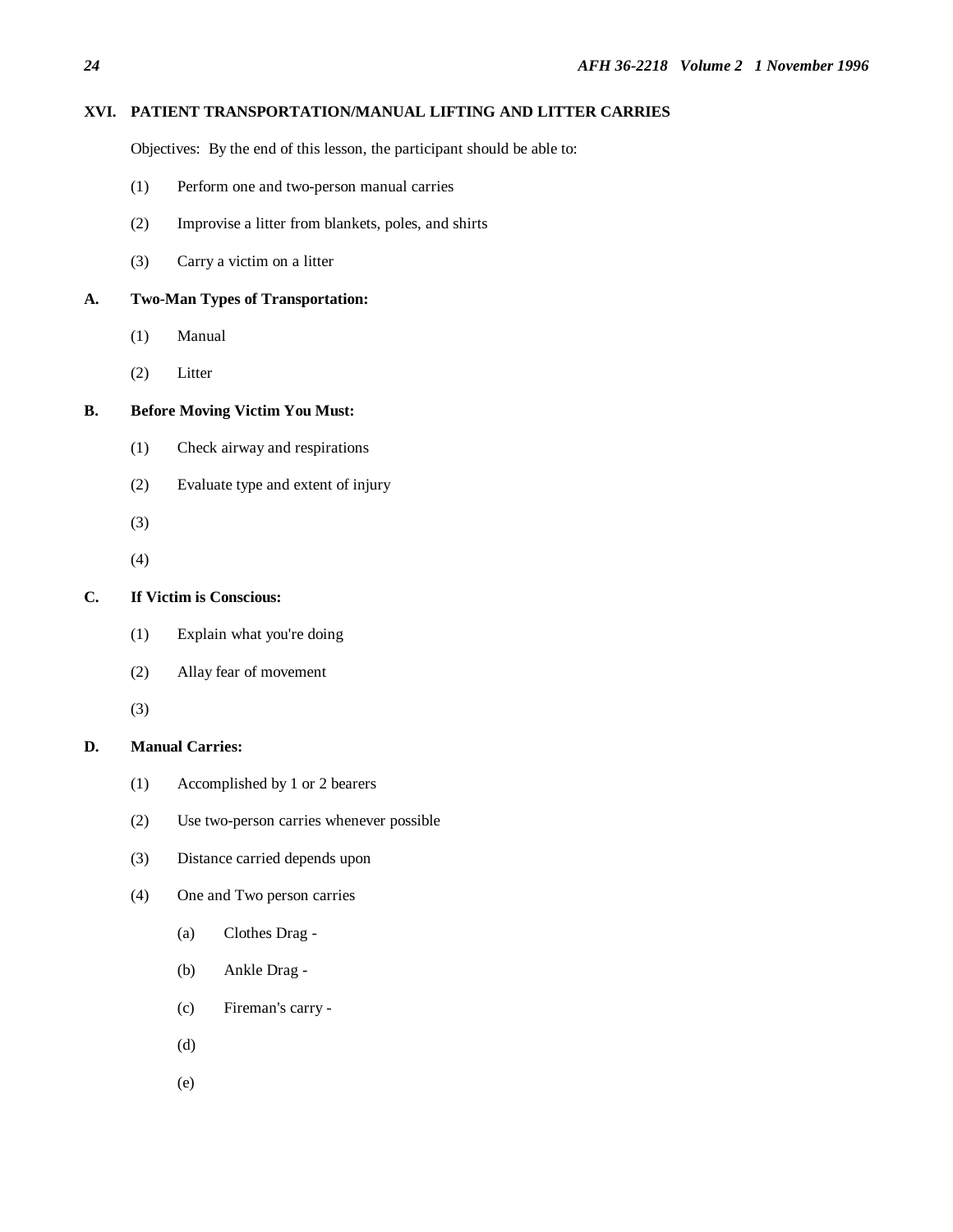(f)

(g)

## **E. Improvised Litters.**

- **F. Techniques for Carrying Litter Over Rough Ground:**
	- (1) Preferable to have 4 bearers
	- (2) Each side-bearer holds side of litter
	- (3) All bearers face same direction
	- (4)
	- (5)
	- (6)

## **G. Techniques for Carrying Litter Over Smooth Ground:**

- (1) Preferable to have four bearers
- (2)
- (3)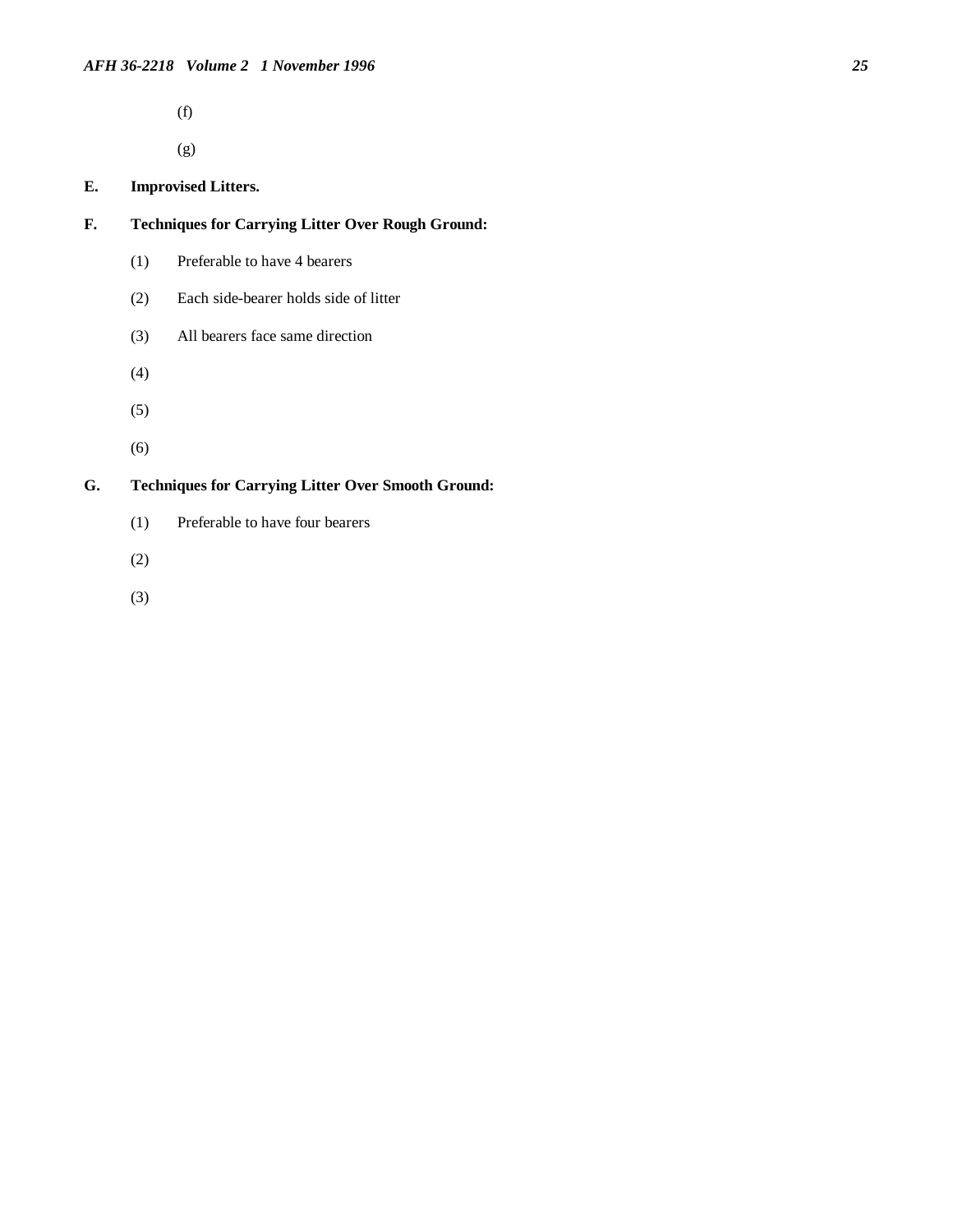## **XVII. SCHEMATICS OF MANUAL LIFTING AND LITTER CARRIES AND VEHICLE TRANSPORTATION**

**Figure 1. Fireman's Carry.**



1.1. Roll the casualty into the prone position. Straddle the casualty and lock your hands under the casualty's chest.



1.2. Pull the casualty to the knees by moving backward.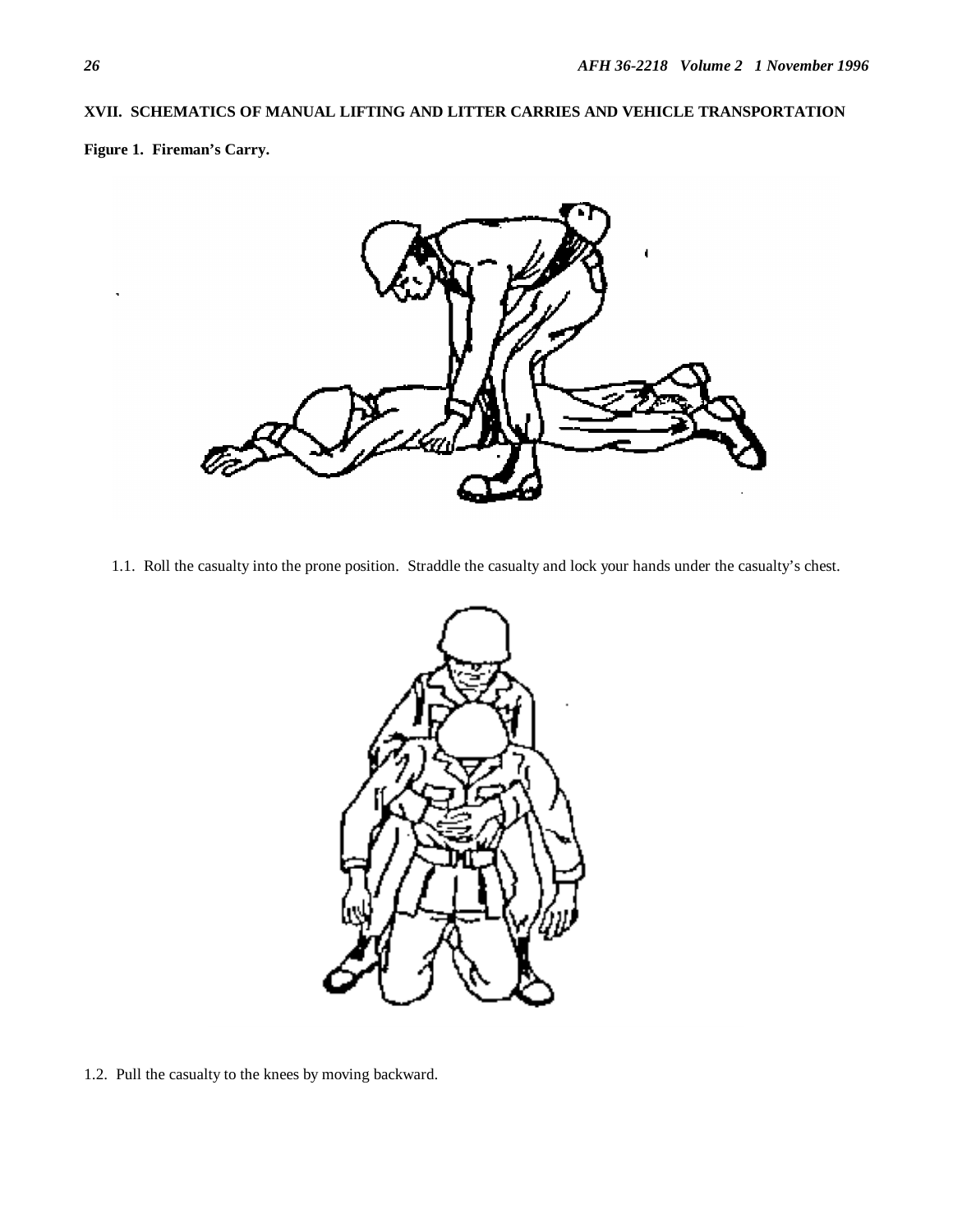## **Figure 1. Continued.**



1.3. Continue to move backward 1.4. Walk forward while lifting with until the casualty's legs are straight your arms until the casualty is in a



and knees are locked. standing position, leaning slightly back.



1.5. Maintaining constant support with your left arm, use your right arm to hold the casualty's right arm high. Step under the right arm and turn to face the casualty.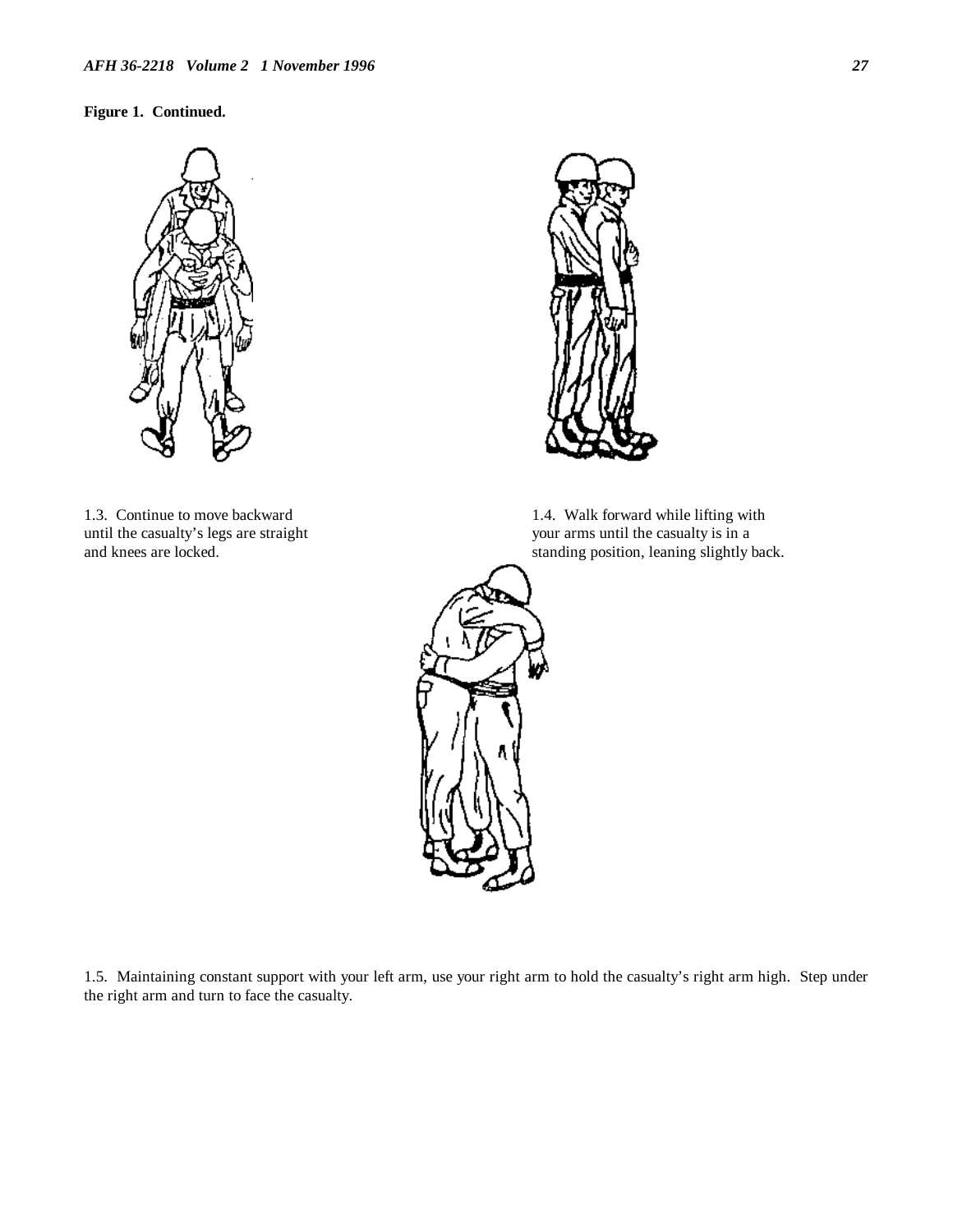**Figure 1. Continued.**





1.8. Grasp the casualty's right wrist 1.9. Position the casualty and then with your right hand. Place your stand. Your left hand is free for use left hand on your left knee for as needed. support in rising.



1.6. Using your left hand, grasp 1.7. Bending at the waist and knees, pull the the casualty's right wrist and casualty's right arm over your shoulder and raise it over your head. pass your right arm between the casualty's legs.

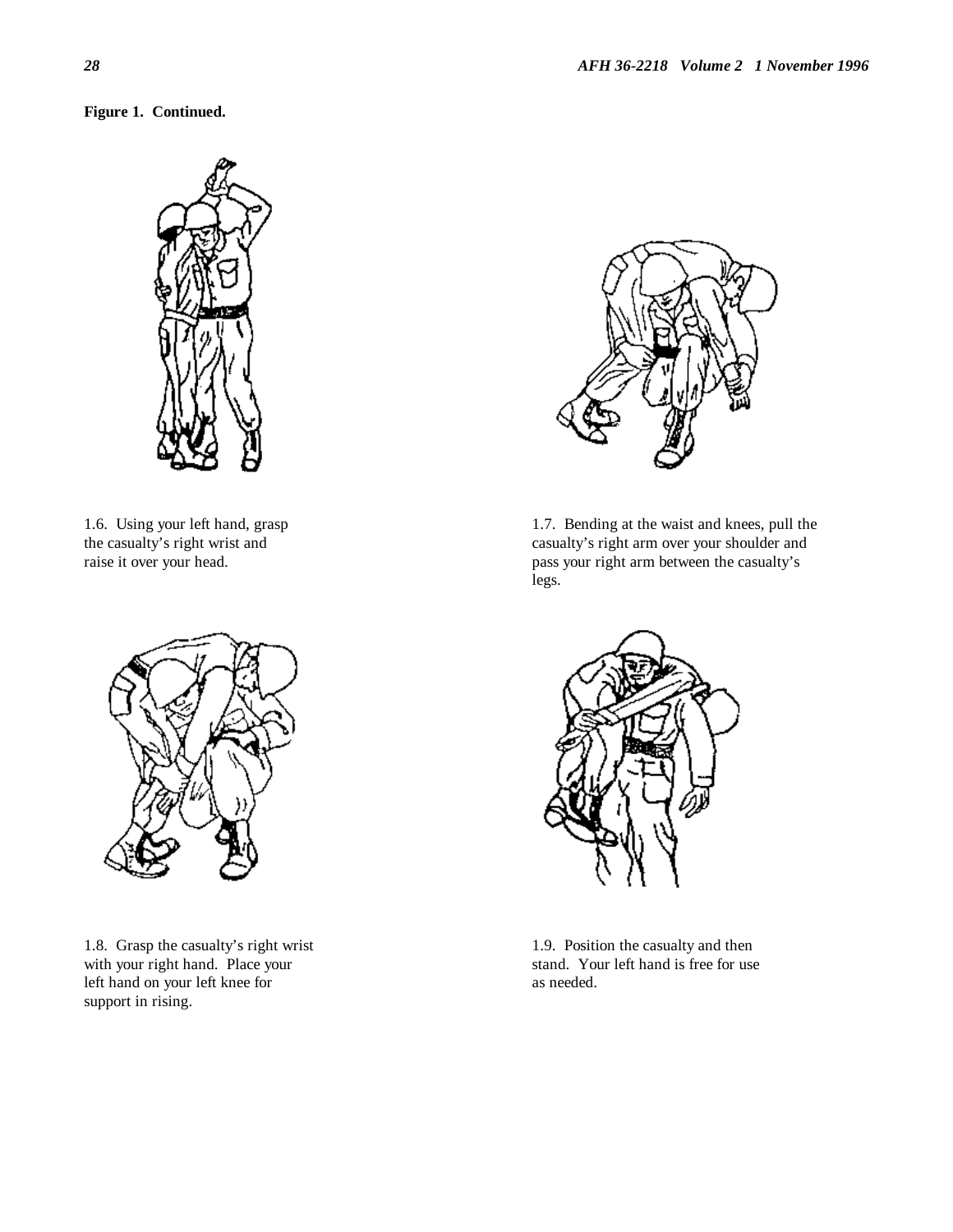**ONE/TWO-MAN SUPPORT.** Used for conscious casualties who are able to support their own weight on one leg. Since the casualty will be using the bearer(s) only as a crutch, it is not very tiring for the bearer(s). When performing the oneman support, position yourself on the casualty's affected side.

#### **Figure 2. One/Two-Man Support.**





2.1. Raise the casualty from the ground 2.2. Standing on the injured side, grasp the same way as the fireman's carry.  $\qquad \qquad$  one of the casualty's wrists and draw his/her arm around your neck. Place your other arm around the waist of the casualty.



2.3. For Two-Man Support, the second bearer will perform Step 2 on the other side of the casualty.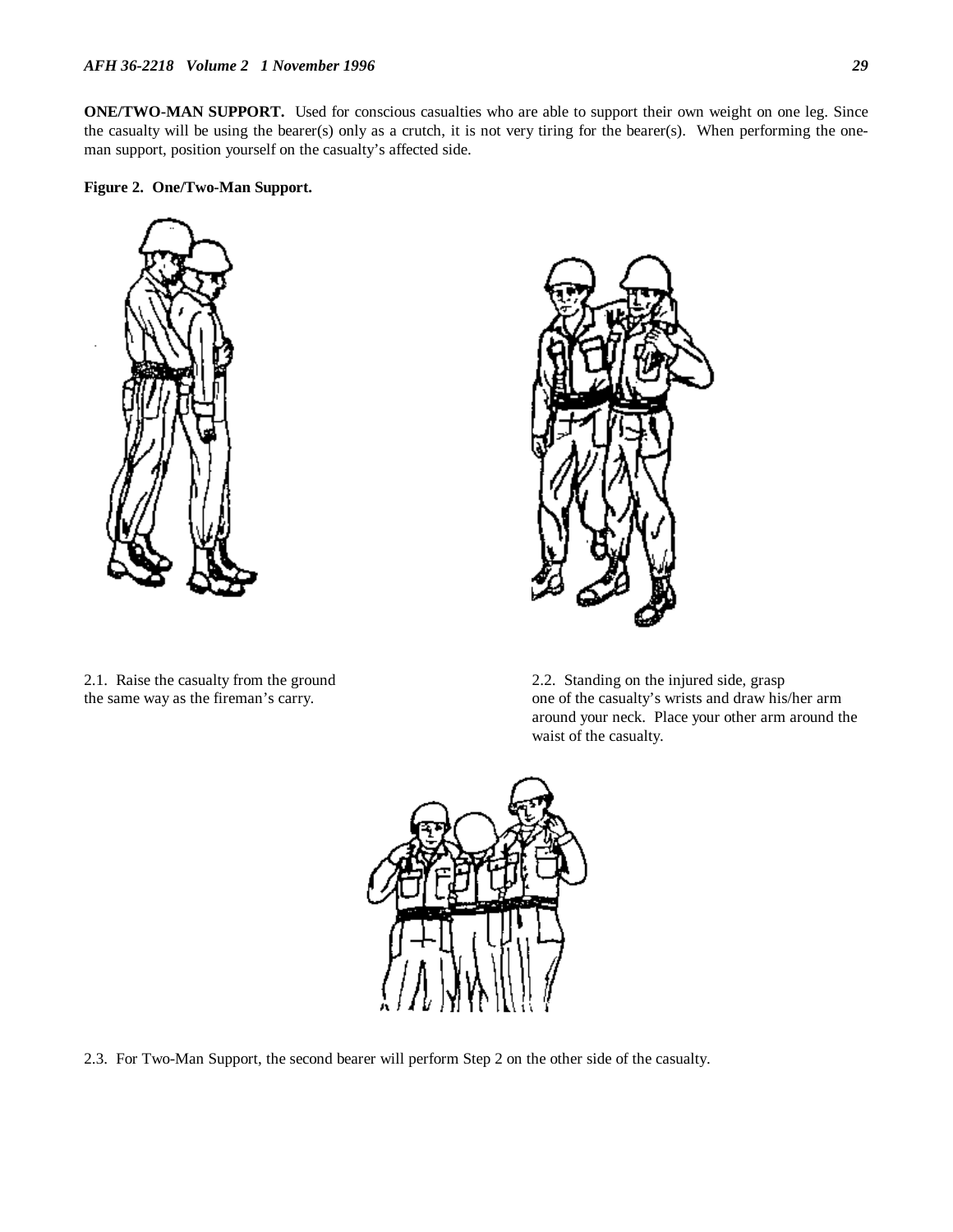**NECK DRAG.** A one-man carry used to transport conscious casualties behind low walls or shrubbery, under a vehicle or through a culvert. Use the helmet to protect the casualty's head from the ground.

## **Figure 3. One/Two-Man Support.**



- 1. Place casualty on back.
- 2. On hands and knees, bearer then straddles the casualty.
- 3. Casualty locks hands behind the bearer's neck.
- 4. Bearer then crawls, dragging casualty.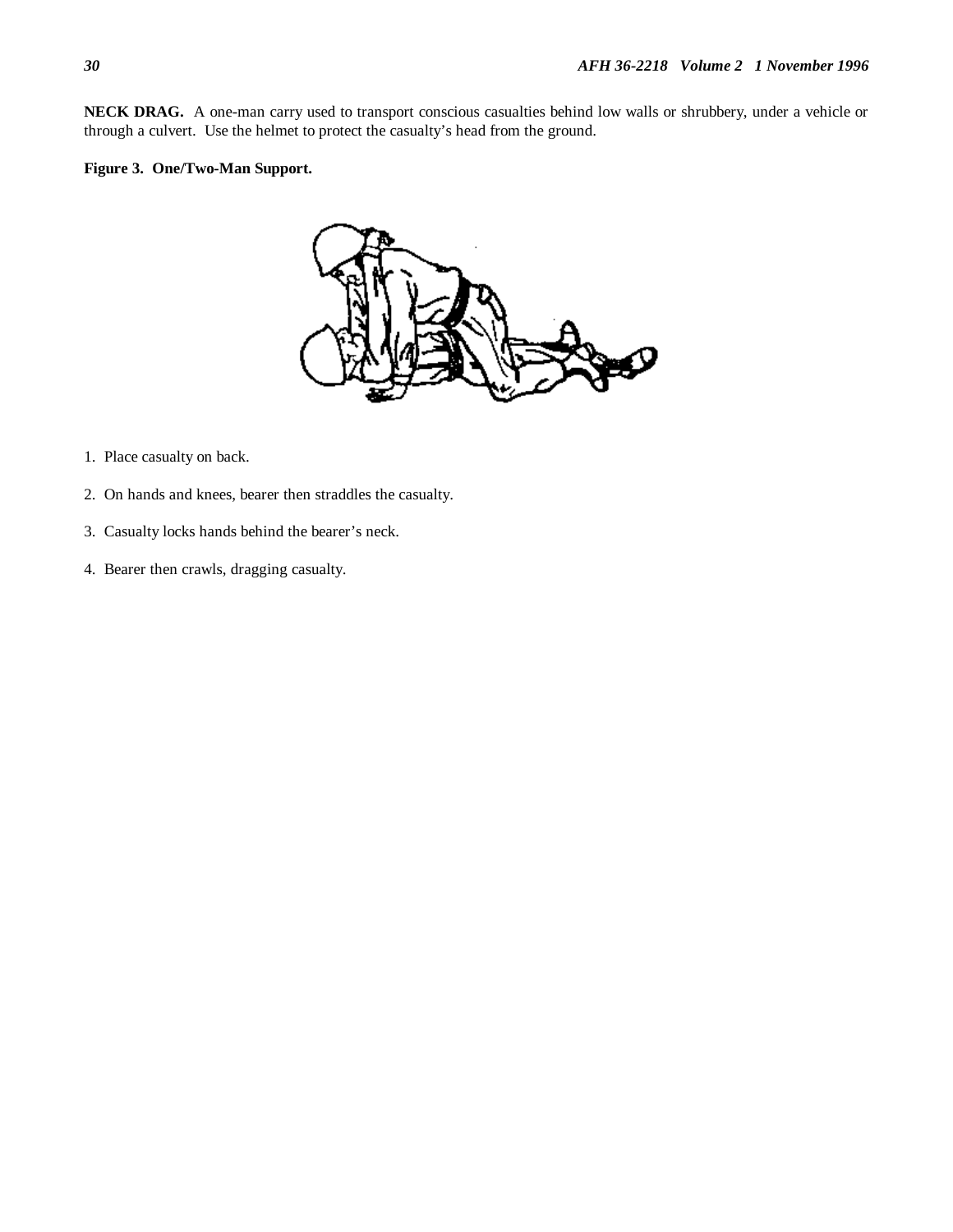**SADDLEBACK CARRY.** A one-man carry used to transport conscious casualties.

**Figure 4. Saddleback Carry.**



k,

4.1.Raise casualty to upright position in 4.2. Have casualty place arms the same way as Fireman's Carry. Once around your shoulders for raised, move in front of the casualty with support. your back to the casualty.

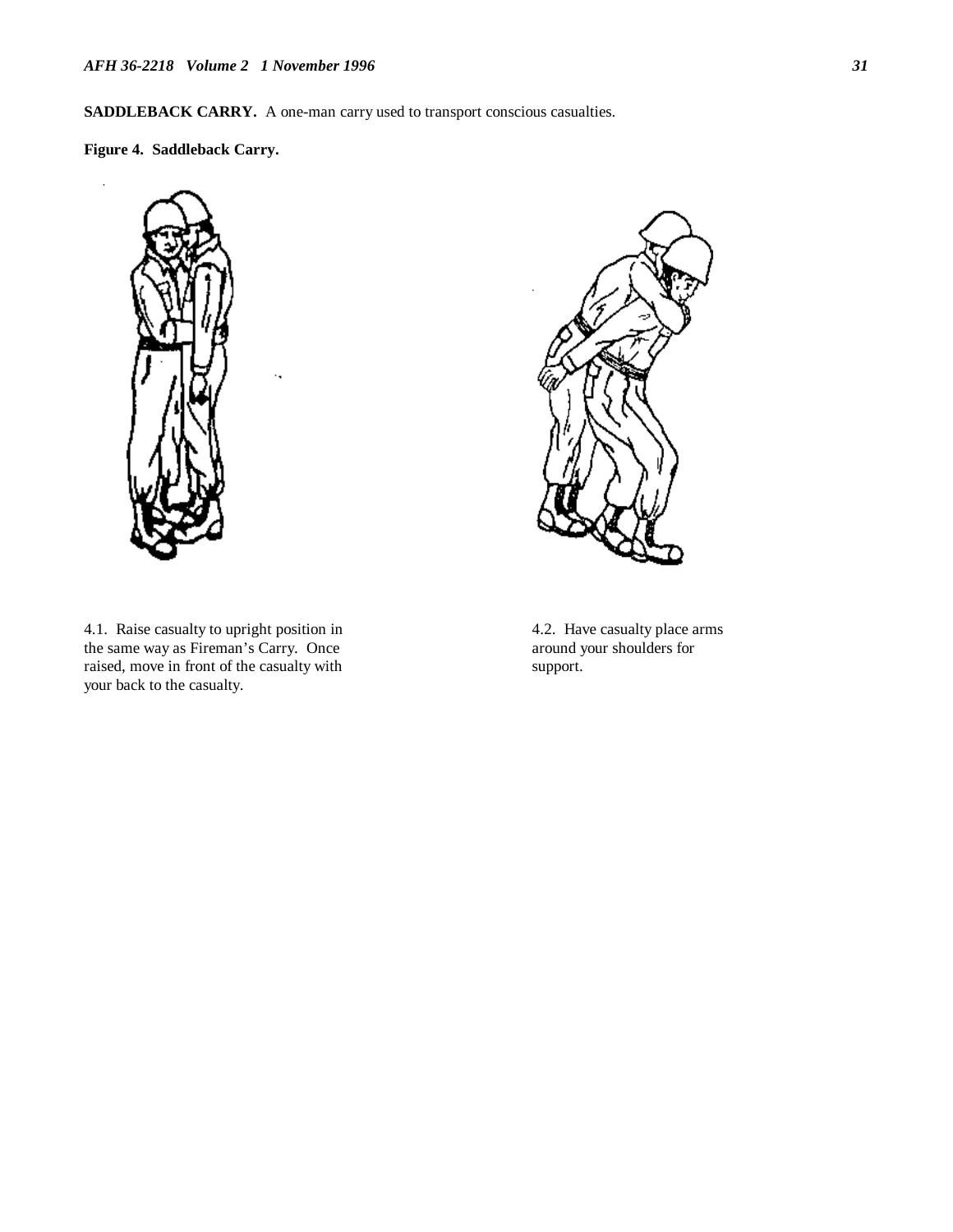**Figure 4. Continued.**





4.3. Bending at the knees with 4.4. Clasp your hands across your one foot in front of the other, hook abdomen and stand. your arms on the casualty's lower thighs.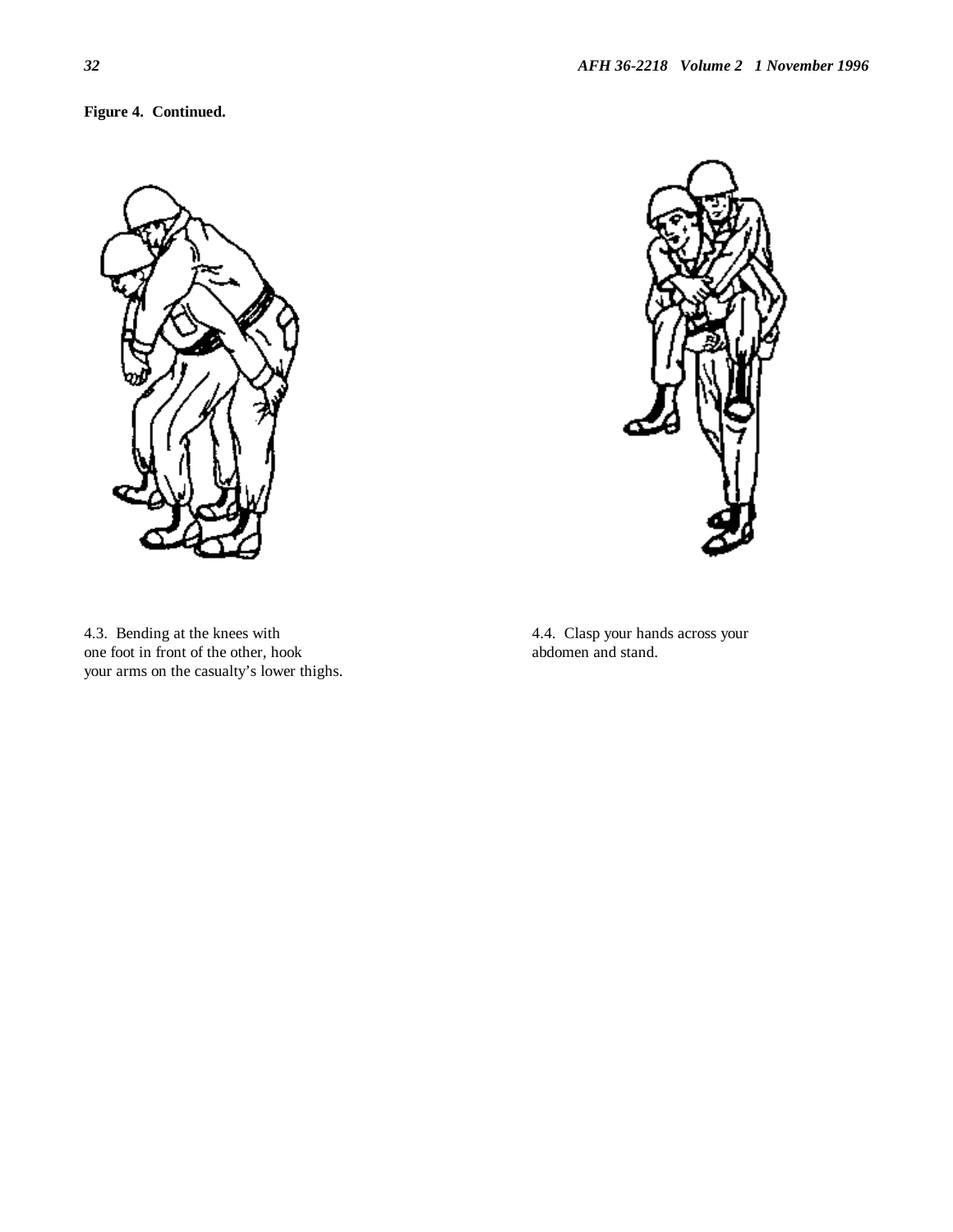**TWO-HAND SEAT CARRY.** A two-man carry used for conscious and unconscious casualties. Casualties with injuries to the thighs, hips or knees should not be transported using this carry because the casualty's weight is on the lower extremities during the carry.

#### **Figure 5. Two-Hand Seat Carry.**



5.1.With the casualty lying on back, one bearer kneels on either side of casualty at the hips. Note the bearer's knee closest to the casualty's feet is on the ground.



5.2. Each bearer places arms beneath 5.3. Team leader gives lifting casualty's upper back and thighs, then commands to raise casualty. grasps the other bearer's wrists.

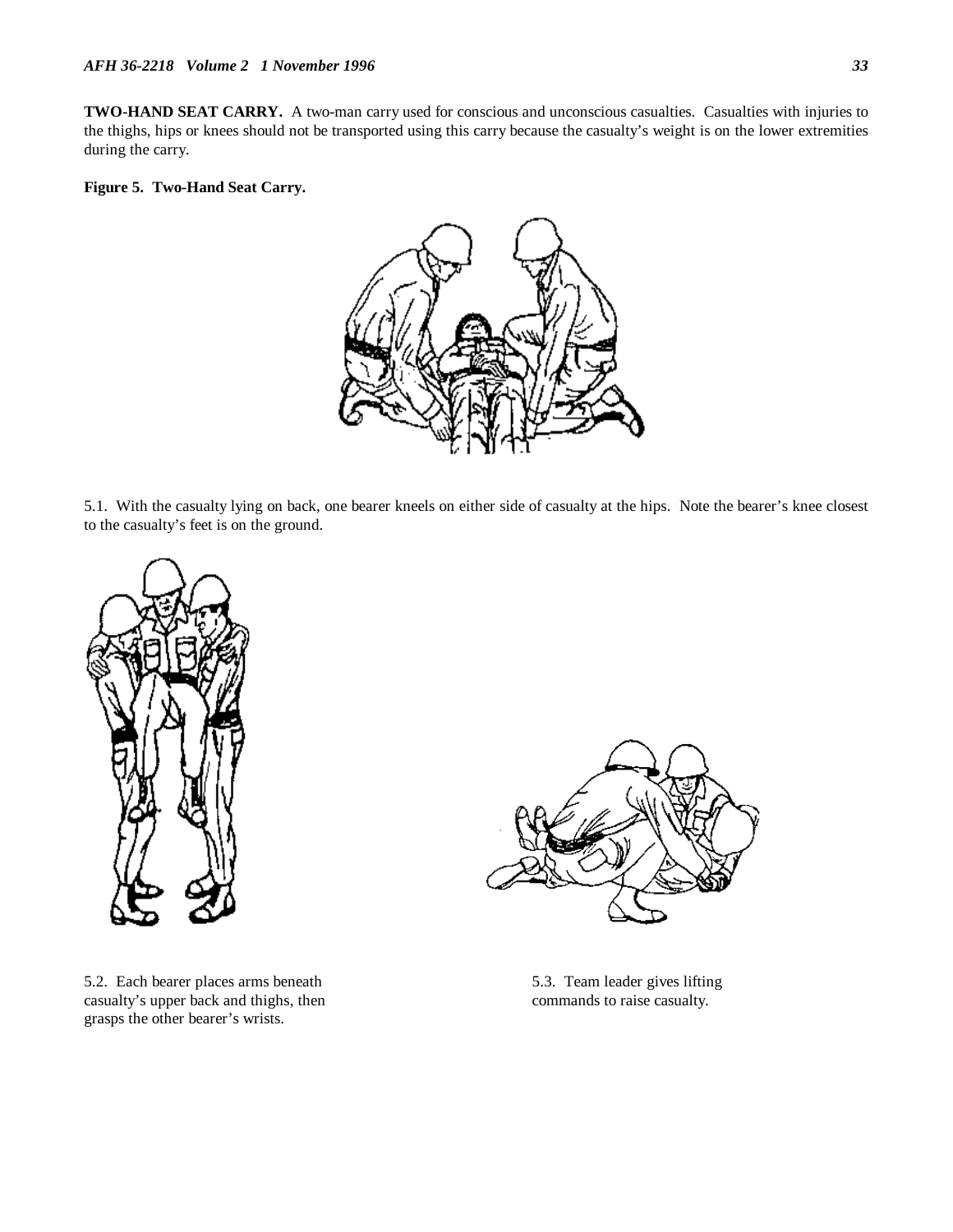**FOUR-HAND SEAT CARRY.** Because the casualty must hold onto the bearer's neck during this two-man carry, it can be used only for conscious casualties.

**Figure 6. Four-Hand Seat Carry.**



6.1. Each bearer grasps own wrist 6.2. Bending at one knee, lower and one of the other bearer's wrists, the seat until casualty can be seated.



forming a seat. Have the casualty place an arm around Have the casualty place an arm around the neck of both bearers.



6.3. Team leader gives lifting commands to stand.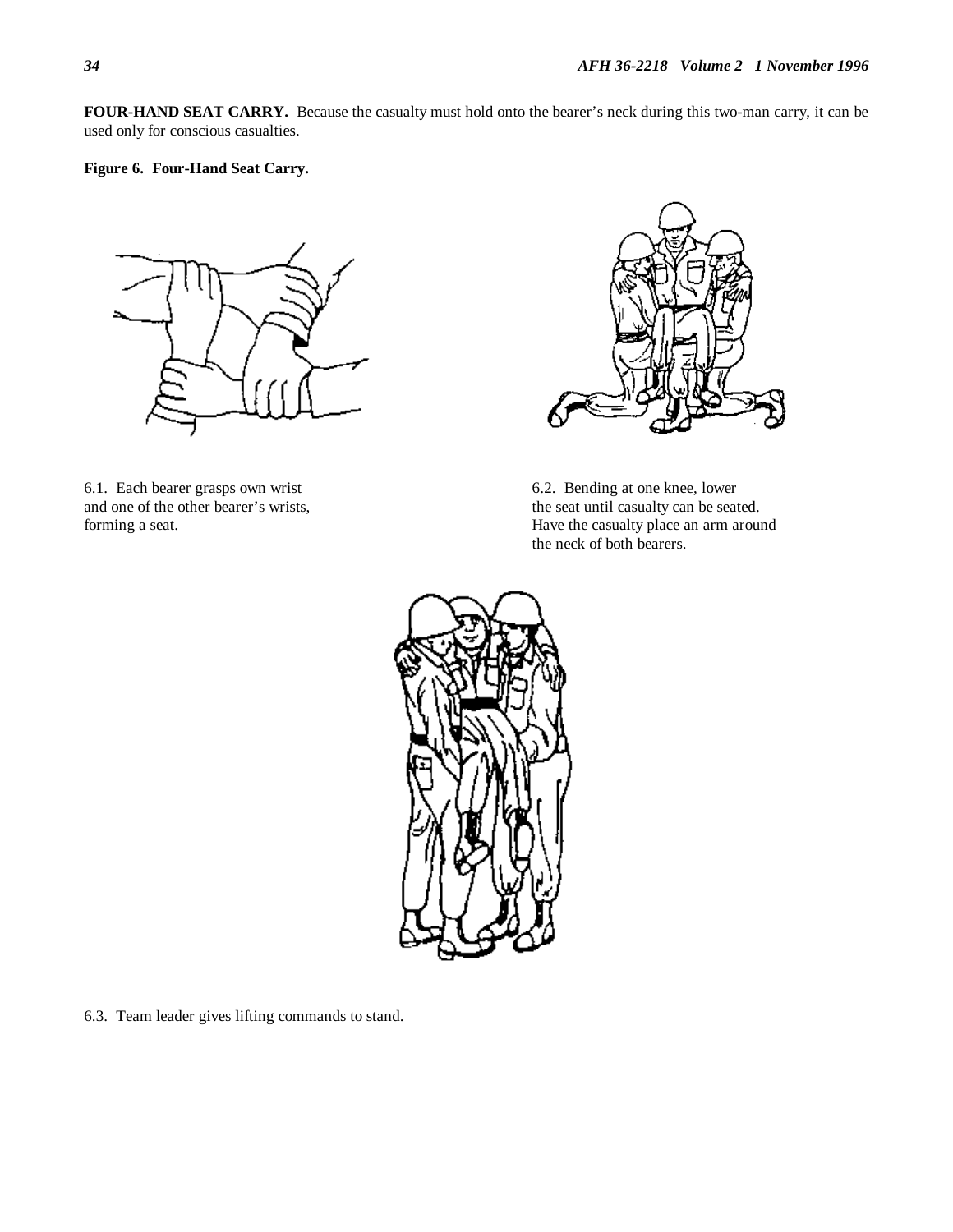**FORE-AND-AFT CARRY.** A two-man carry used for conscious and unconscious casualties. Used for rapid movement of casualty.

#### **Figure 7. Fore-and-Aft Carry.**



7.1. One bearer kneels between the casualty's legs, facing the casualty's feet, and positions his/her hands beneath the casualty's knees. The remaining bearer runs his/her hands under the casualty's armpits and locks hands across the casualty's chest. *NOTE:* The taller bearer should be at the casualty's head.



7.2. Bearer at the casualty's head gives lifting commands to stand.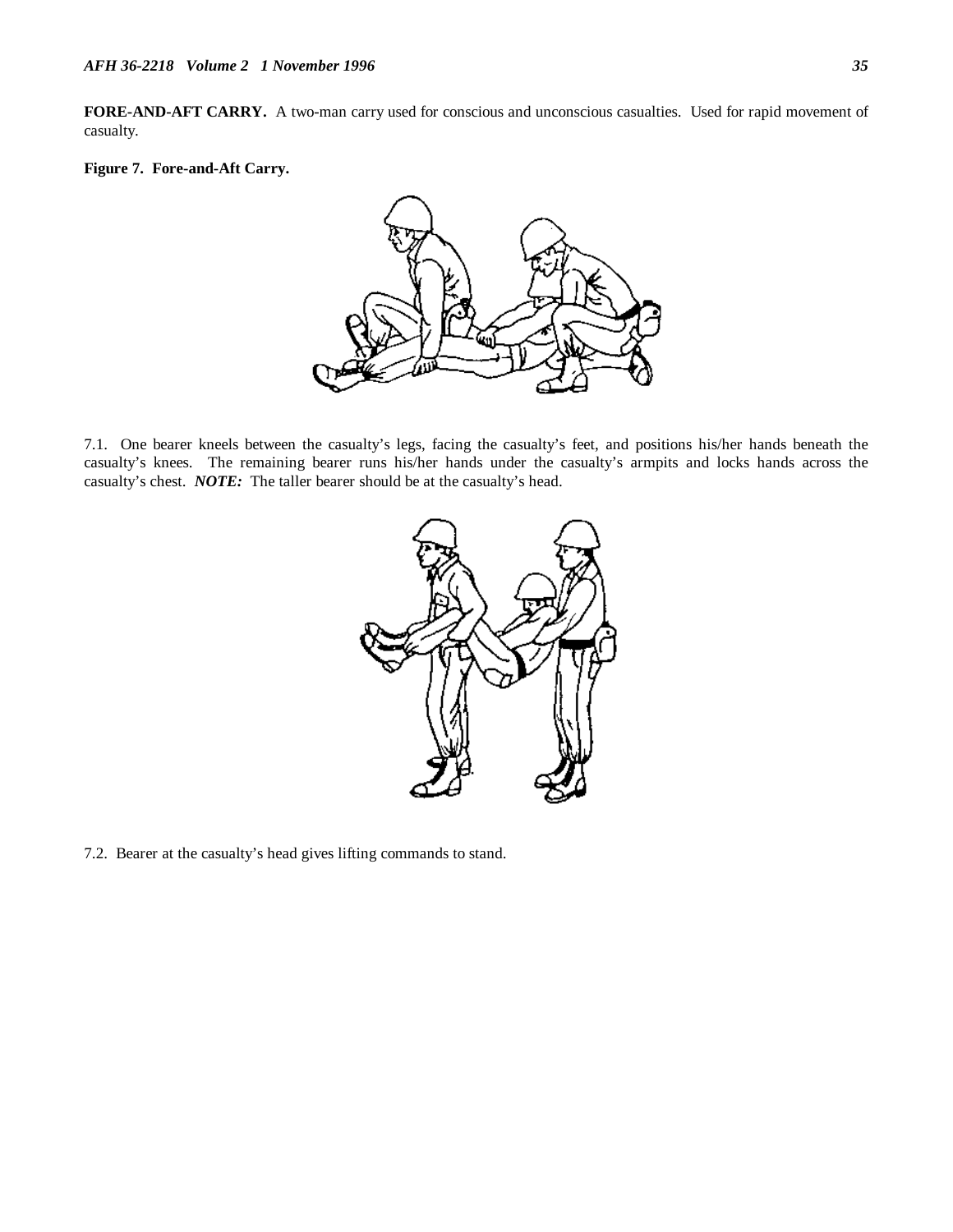**THREE-MAN LIFT.** Although any type of injury can be transported using this carry, it is the only carry which should be used to transport casualties with spinal or neck injuries. When sufficient bearers are available, and short distances need to be covered, it is the carry of choice for any type of injury. It is also particularly useful for transporting abdominal injuries and placing casualties on a litter.

#### **Figure 8. Three-Man Lift.**



8.1. Three bearers kneel on the uninjured side of the casualty with the knee closest to the casualty's feet on the ground.



8.2. Bearer #1 (at the casualty's head) places one arm under the head, neck, and shoulders and the other under the upper back. Bearer #2 places one arm beneath the lower back and one beneath the upper thighs. Bearer #3 places one arm beneath the lower thighs and one beneath the ankles.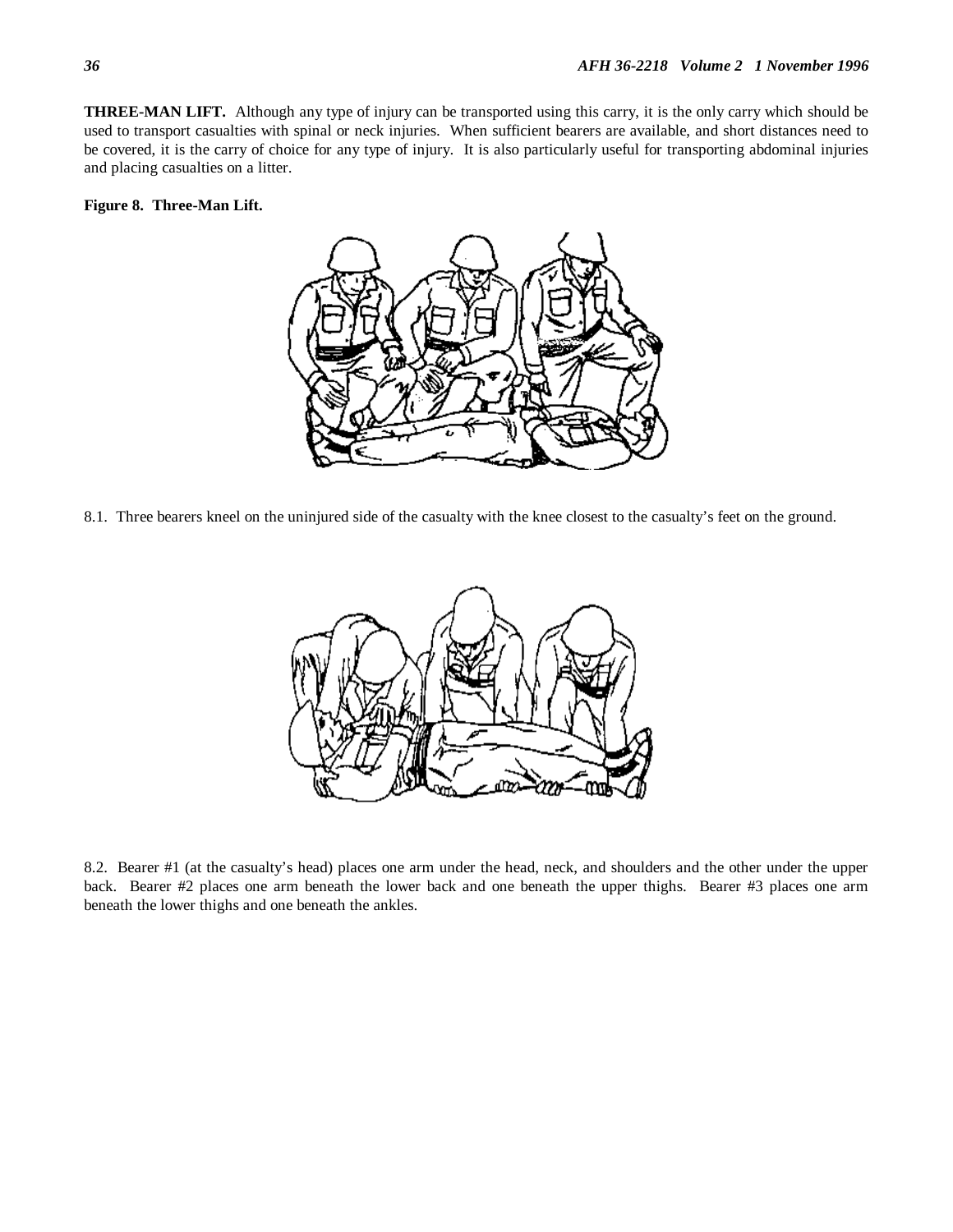## **Figure 8. Continued.**



8.3. The team leader (at casualty's head) gives lifting commands and the casualty is brought to the bearer's knees.



8.4. The team leader gives lifting commands and bearers stand.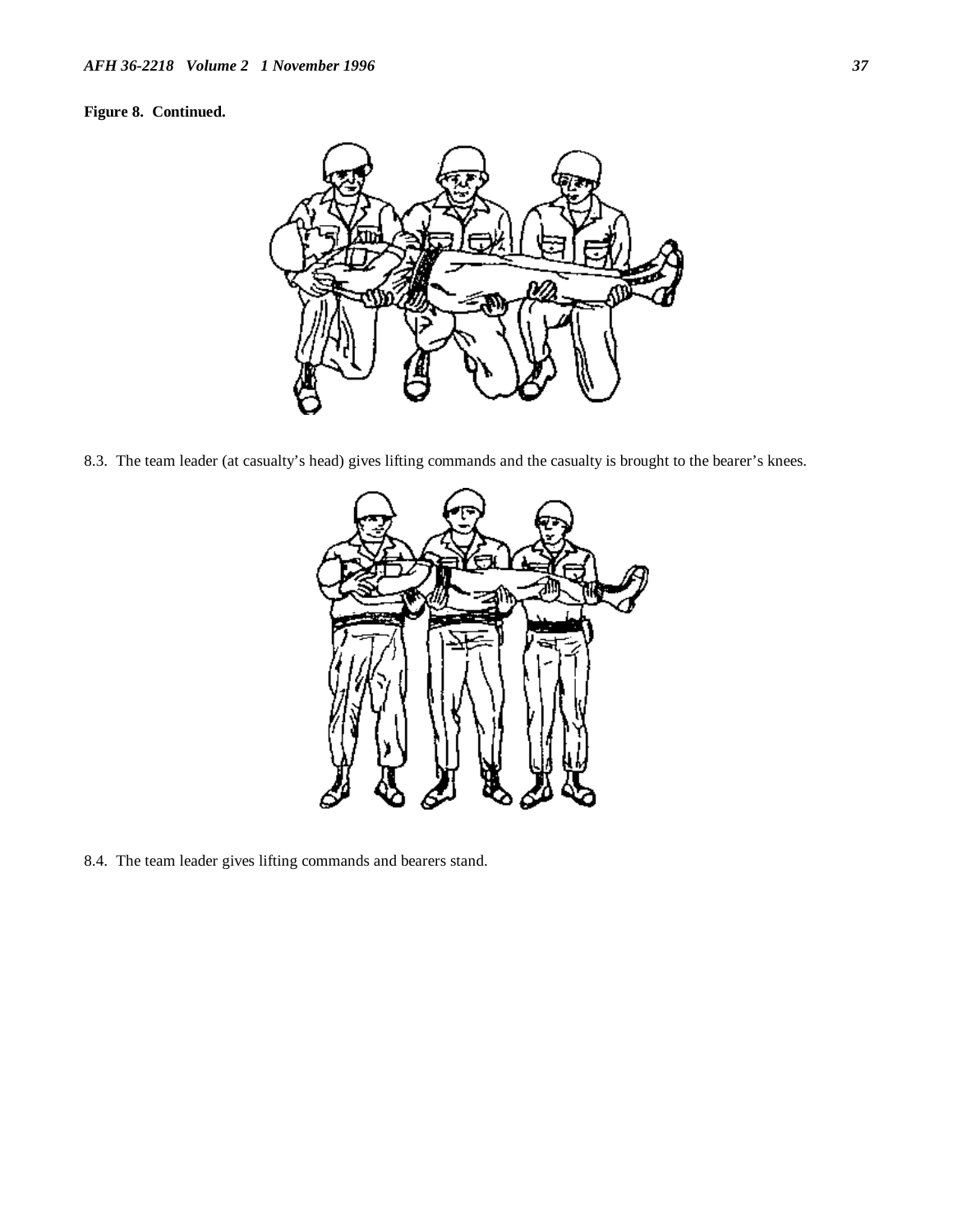## **Figure 8. Continued.**



8.5. Casualty can be rolled so that his/her chest rests against the bearer's chests. This will allow the casualty to vomit without danger of aspiration.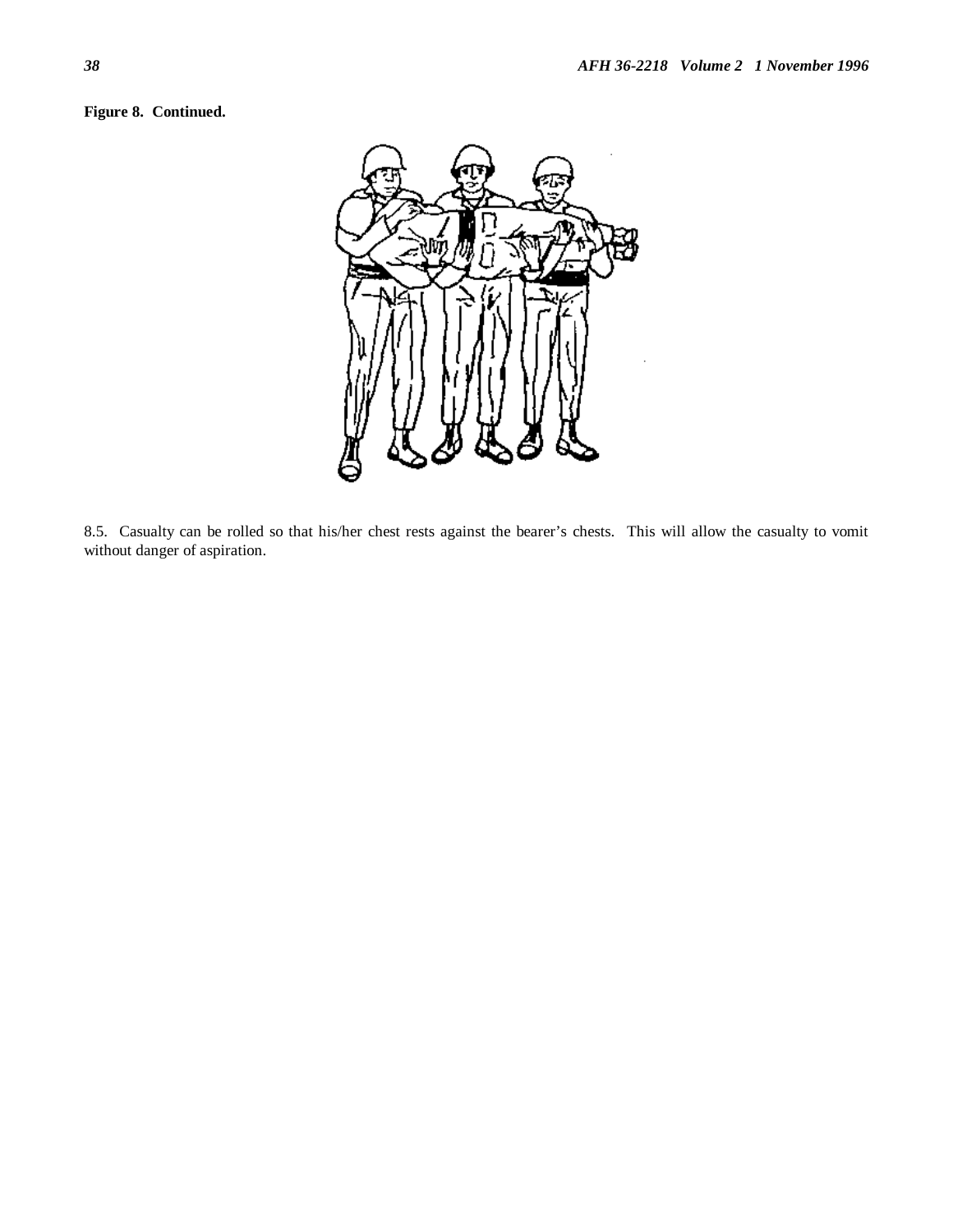#### **Figure 9. Opening the Standard Field Litter.**





9.1. Stand litter on end and step 9.2. Invert the litter and repeat downward with boot toe. the procedures.

*NOTE:* To close the litter, place it on its side and, using both hands, grasp the pole that is not on the ground; next, tap inward on the spreader bars with the heel of your boot until the tension is released. When both spreader bars have been released, the litter will collapse. Fanfold the canvas, secure the tie straps and the litter is ready for storage. **NEVER USE YOUR HANDS ON THE SPREADER BARS!**

#### **TERMINOLOGY**:

**FRONT OF THE LITTER:** The end of the litter pointed in the direction of travel.

**REAR OF THE LITTER:** The end of the litter pointed away from the direction of travel.

**HEAD OF THE LITTER:** The end of the litter where the casualty's head is located.

**DIRECTION OF TRAVEL:** The direction which you intend to move the casualty. It is important to understand that although a casualty is transported in the feet-first position on level ground, changes in the terrain encountered mean that the litter may have to be rotated to a head-first position; or the number and position of bearers on the litter team may have to be changed.

**TRANSFERRING THE CASUALTY TO THE LITTER:** The 3-man lift is the manual carry of choice for placing the casualty on the litter. To modify this carry for litter transfer, a fourth member, usually the litter team leader, is required. He/she is responsible for placing the litter beneath the casualty while the casualty is resting on the bearer's knees (see figure 10).

Once the casualty is in place on the litter, a minimum of two litter straps should be used to secure the casualty to the litter. Litter straps are normally placed across the chest and mid thigh. The arms should be enclosed only if the casualty is unconscious or restraining the arms will facilitate treatment (i.e., splints or IVs).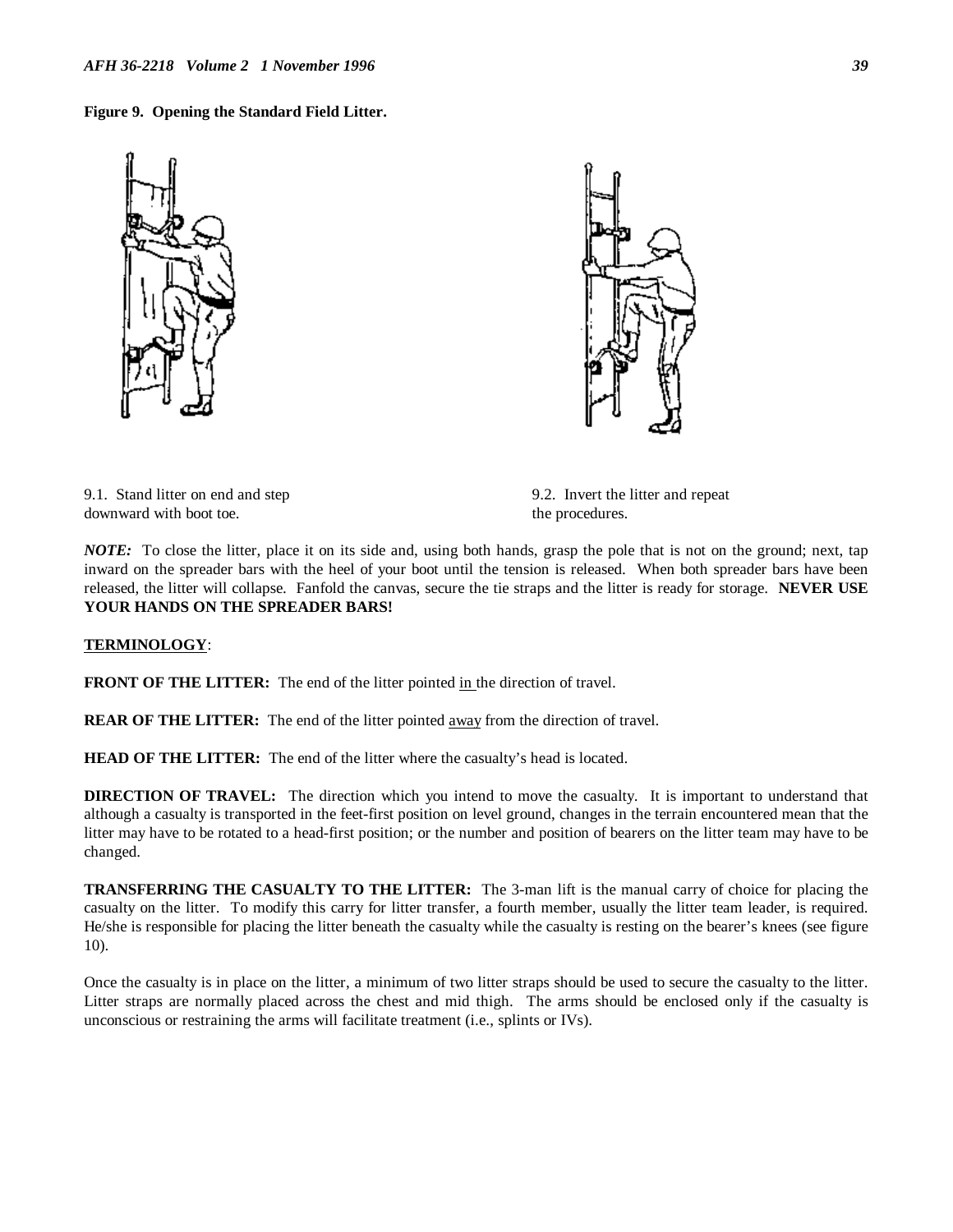



10.1. Litter is placed on the ground, alongside the casualty, between three aligned bearers and the team leader.



10.2. Team leader gives lifting commands. The casualty is raised to bearer's knees. Team leader positions the litter under the casualty.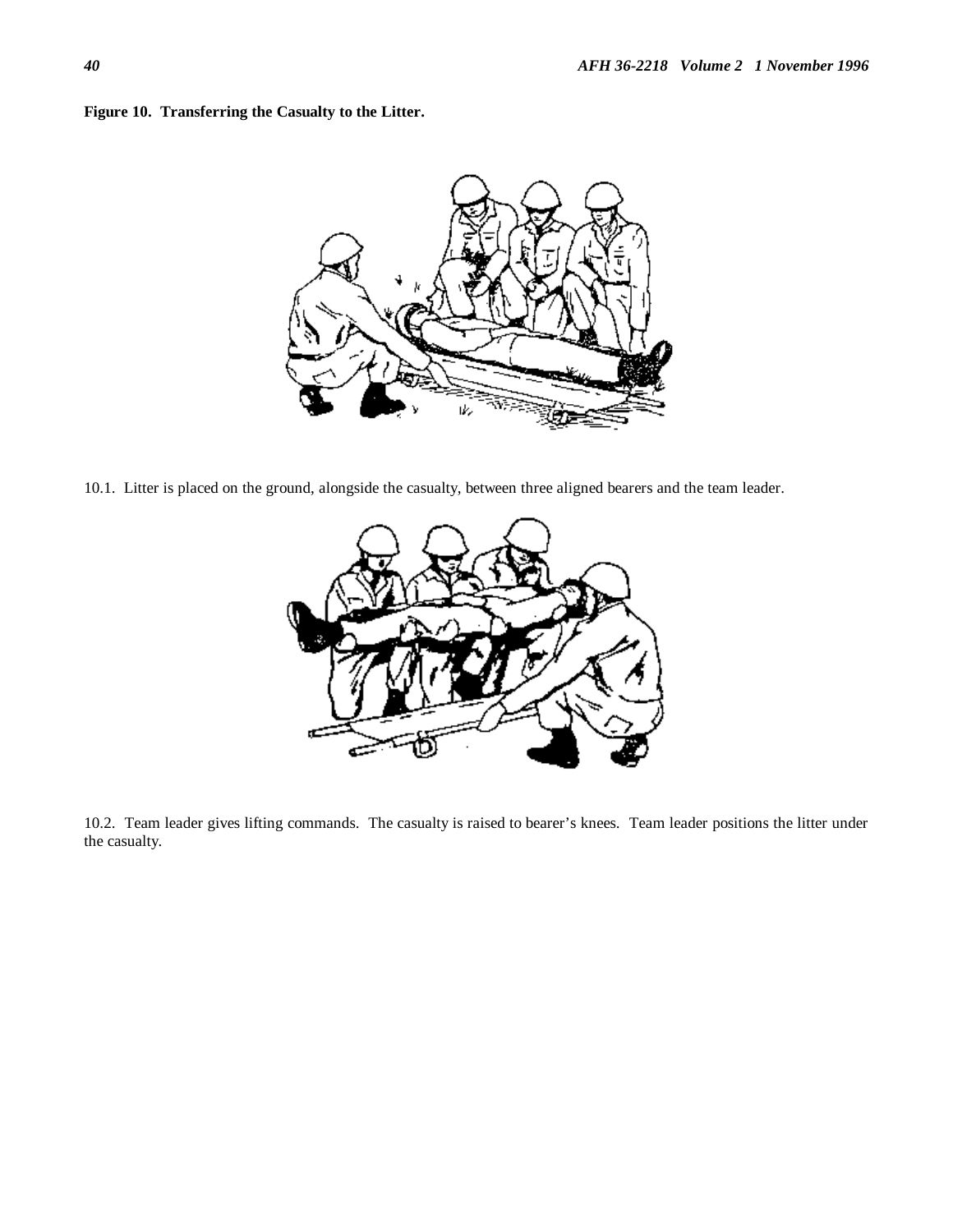## **Figure 10. Continued.**



10.3. Team leader gives lowering commands and casualty is lowered to litter and secured.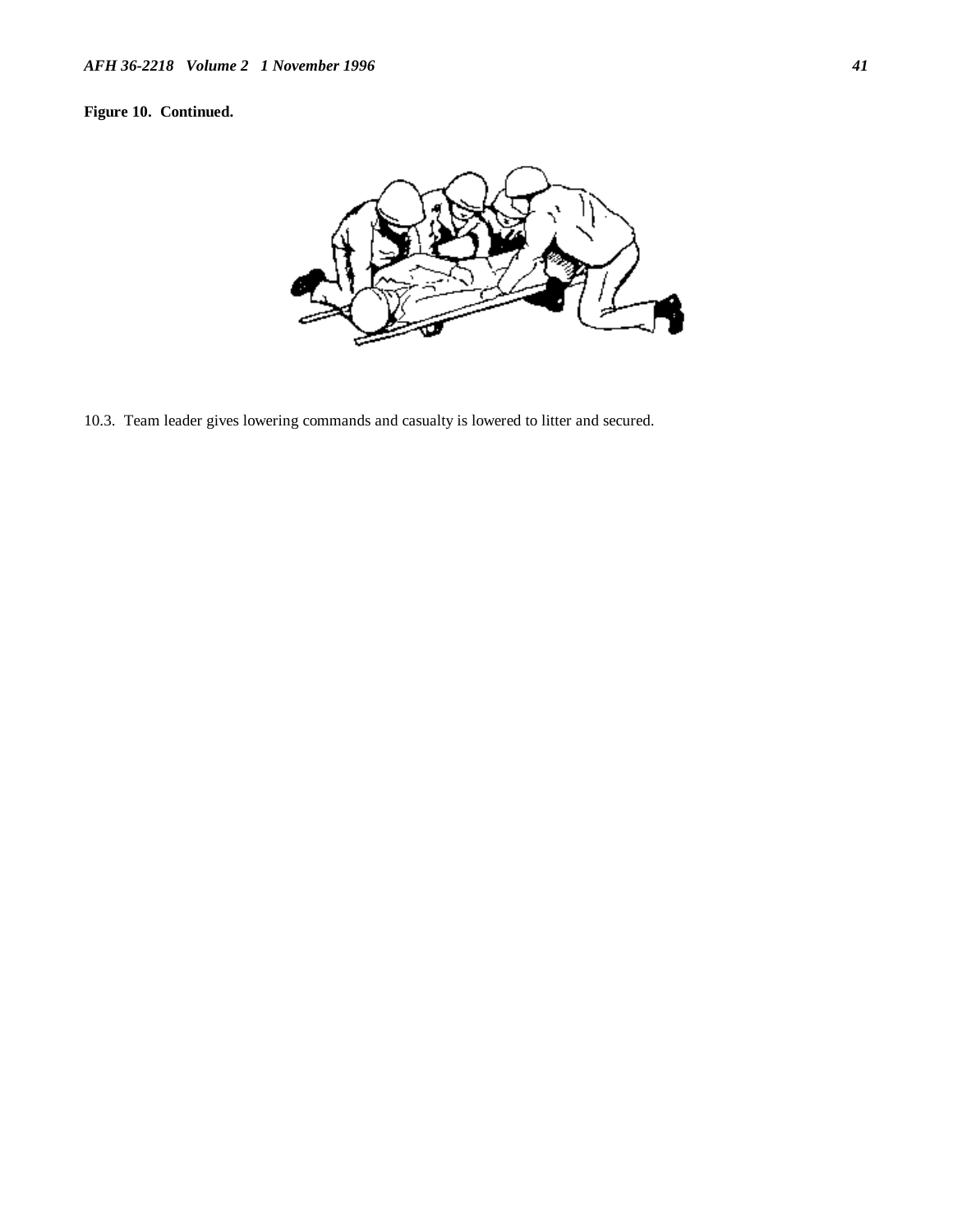**FOUR-MAN CARRY.** Used when the terrain is smooth and level. The litter team leader, usually the senior individual or, if the team is composed of non-medical members, the individual with the most medical training, is positioned at the rear of the litter, on the casualty's right, with a full view of the casualty and equipment.

#### **Figure 11. Four-Man Carry.**



11.1. At the preparatory command, "Prepare to lift," each bearer kneels on the knee closest to the litter, grasps the litter handle, and places the free hand on the upright knee.



11.2. At the command of execution, "Lift," all bearers rise together, keeping the litter level.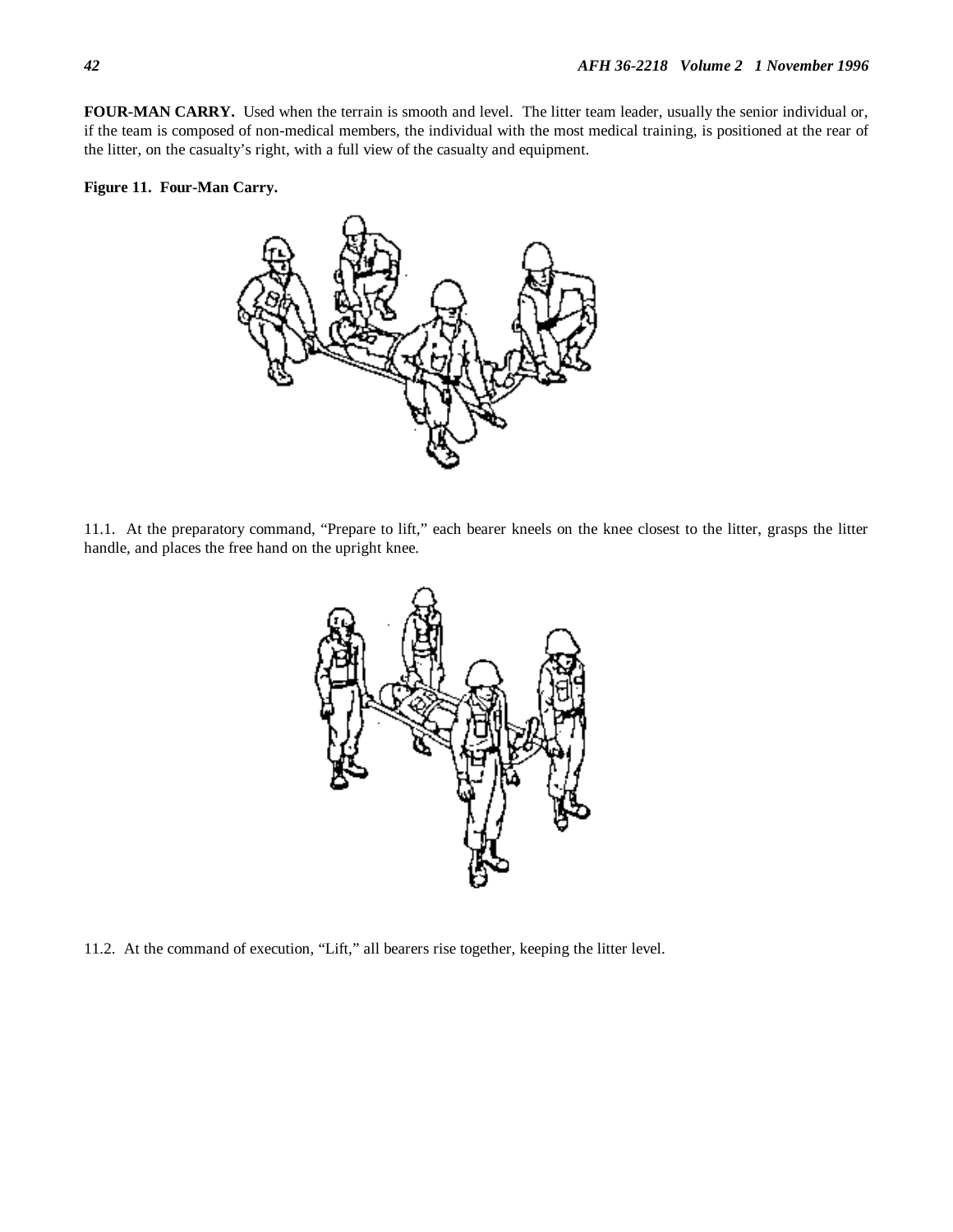**LITTER POST CARRY.** Used to carry the litter when changing direction of travel (uphill or downhill) or to improve litter stability when moving through rough terrain (i.e., foot entanglements). This is a complicated carry involving several changes in position for the bearers. Good communication between all team members is a must.

## **Figure 12. Litter Post.**



12.1.With commands "Litter post carry, move," change into a two-man carry. Team leader and free front bearer then grasp litter at sides, with team leader on the casualty's right.



12.2. Front and rear bearers release weight of litter and step away. Commands are, "Prepare to rotate, rotate." Side bearers rotate litter counter-clockwise 180 degrees.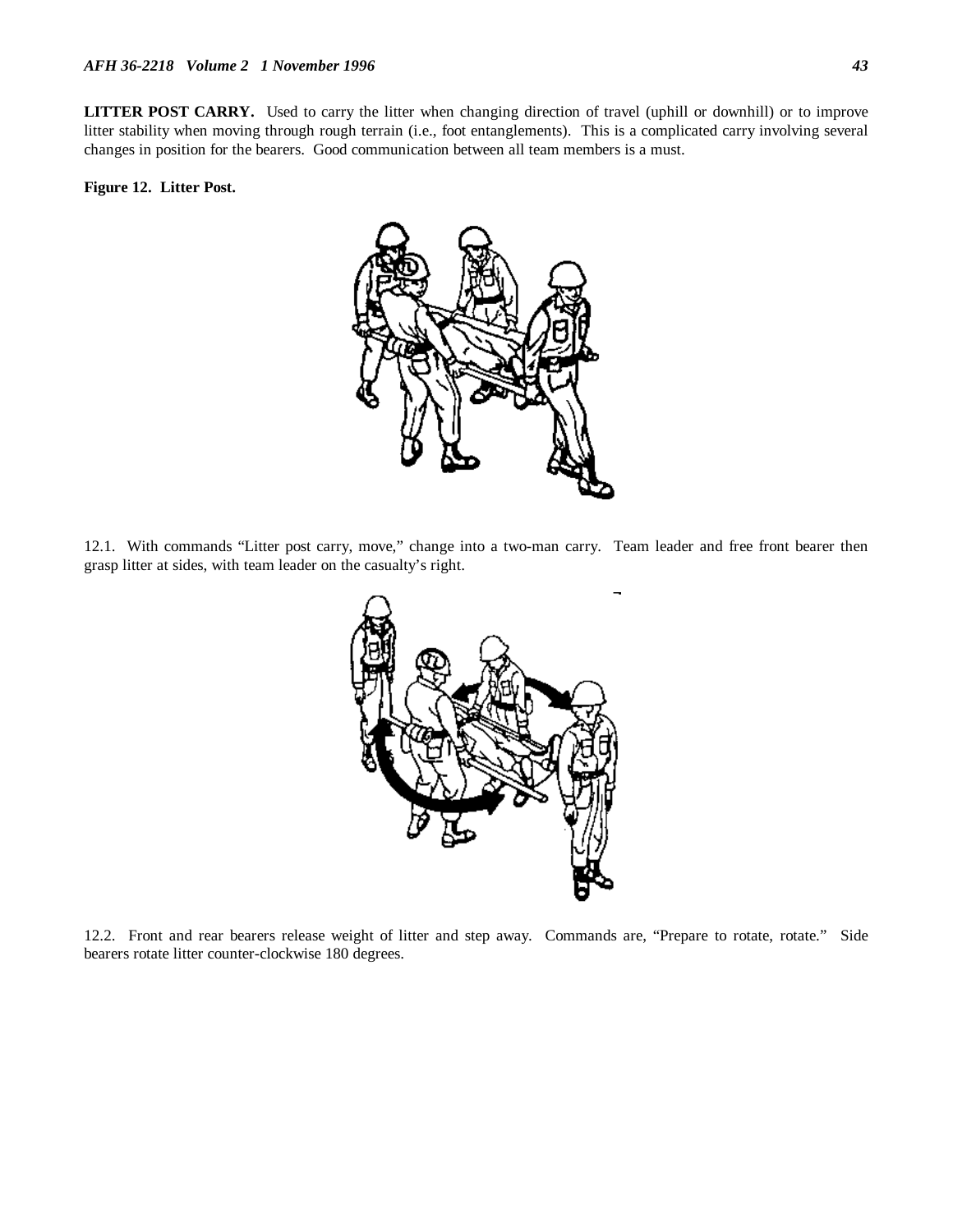



12.3. Front and rear bearers resume their original position and take the weight of the litter. Team returns to four-man carry with commands, "Four-man carry, move."



12.4. Note that the litter team leader is still on the casualty's right at the rear of the litter.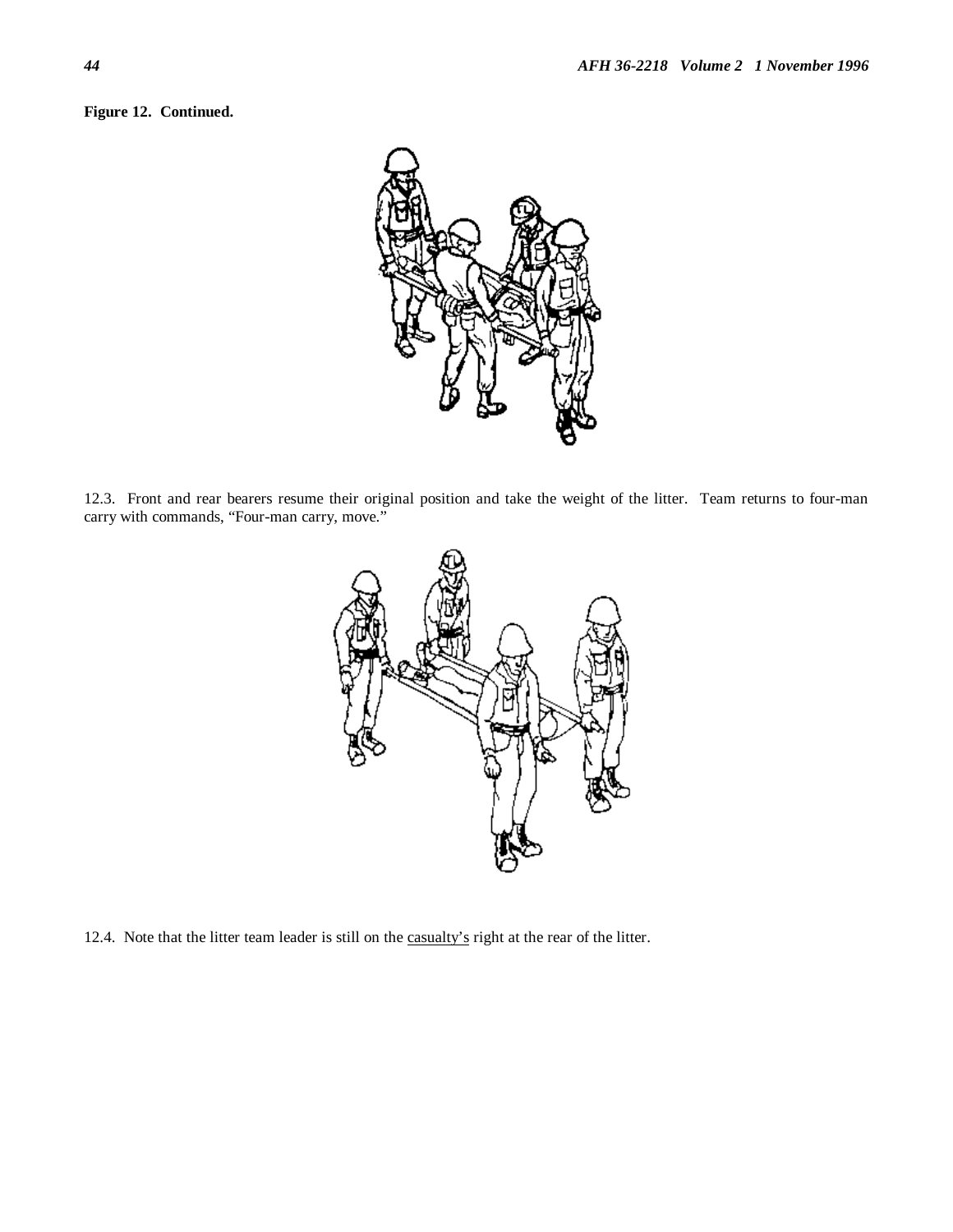**UPHILL CARRY.** When traveling uphill, rotate the litter into a head first position. Once the litter is rotated for an uphill carry, the foot of the litter is in the rear. This keeps the casualty's head closest to the ground in case the litter is dropped.

#### **Figure 13. Uphill Carry.**



13.1. When front and rear team members assume original position, team leader commands, "Uphill carry, move."



13.2. Left side bearer moves to foot of litter and takes left post. Rear center bearer takes right post. Team leader steps in front of front bearer.

*NOTE:* Rear members are responsible for keeping the litter level as they move uphill. Upon reaching the top of the hill, the team leader calls the team to a halt.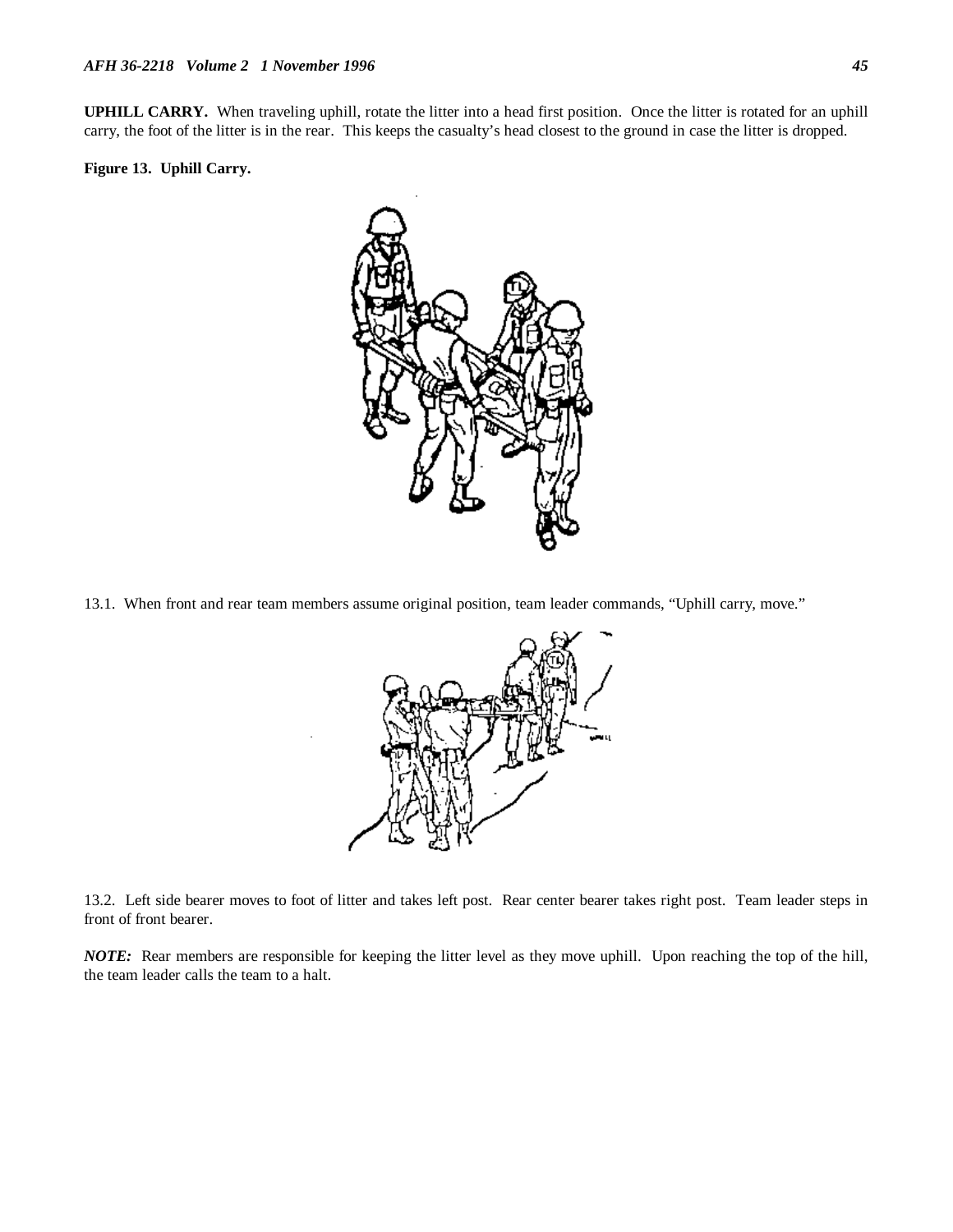



13.3. Team leader commands, "Litter post carry, move." Team leader steps to R side, R rear bearer moves to center rear and L rear bearer moves to L side position.



13.4. Team leader gives command, "Prepare to rotate, rotate." Team leader gives command, "Four-man carry, move." Members then move to correct positions.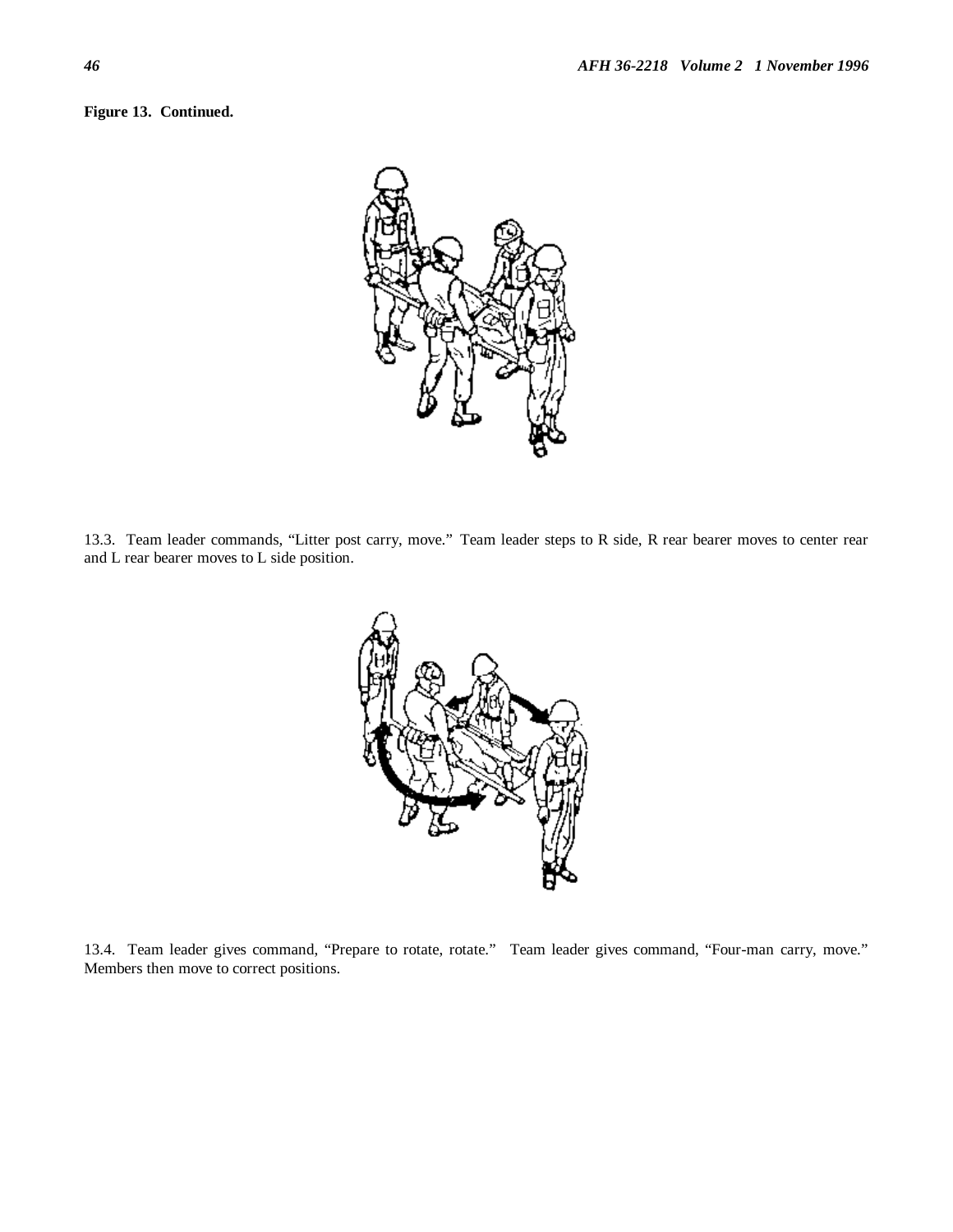**DOWNHILL CARRY.** When traveling downhill, rotate the litter into a feet-first position. Once the litter is rotated for a downhill carry, the foot of the litter is the front.

#### **Figure 14. Downhill Carry.**



14.1. With the litter team in four-man carry position, the team leader gives the command, "Downhill carry, move." R rear bearer takes full support of the litter at the patient's head and the front bearers turn and face each other.



14.2. Team leader moves to the front, facing the team. He supports the front bearers at the waist and hip area, and insures that they keep the litter level as they move downhill.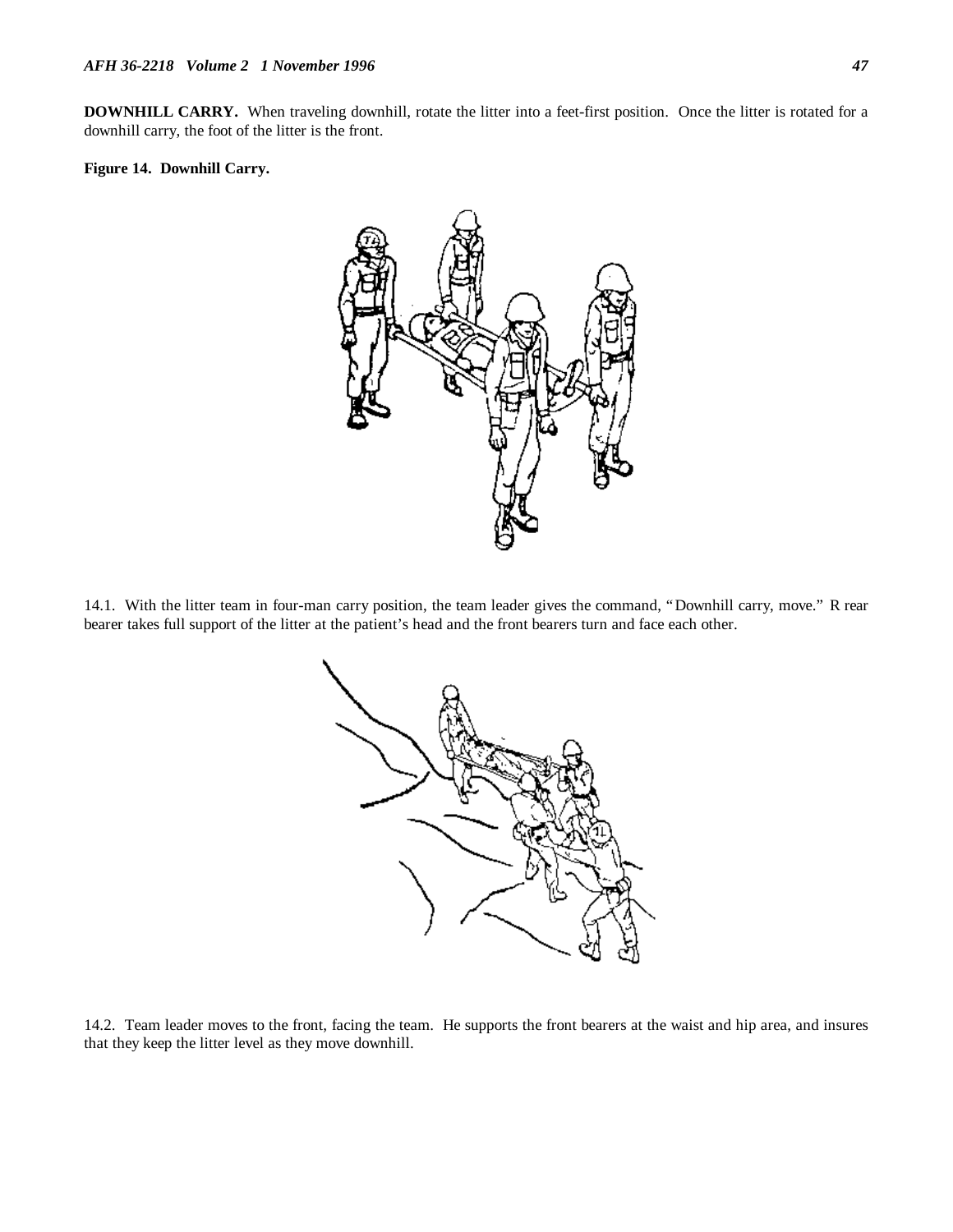## **Figure 14. Continued.**

![](_page_48_Picture_2.jpeg)

14.3. Upon reaching level ground, the team leader calls the team to a halt and moves back to the R rear position and the team proceeds as necessary.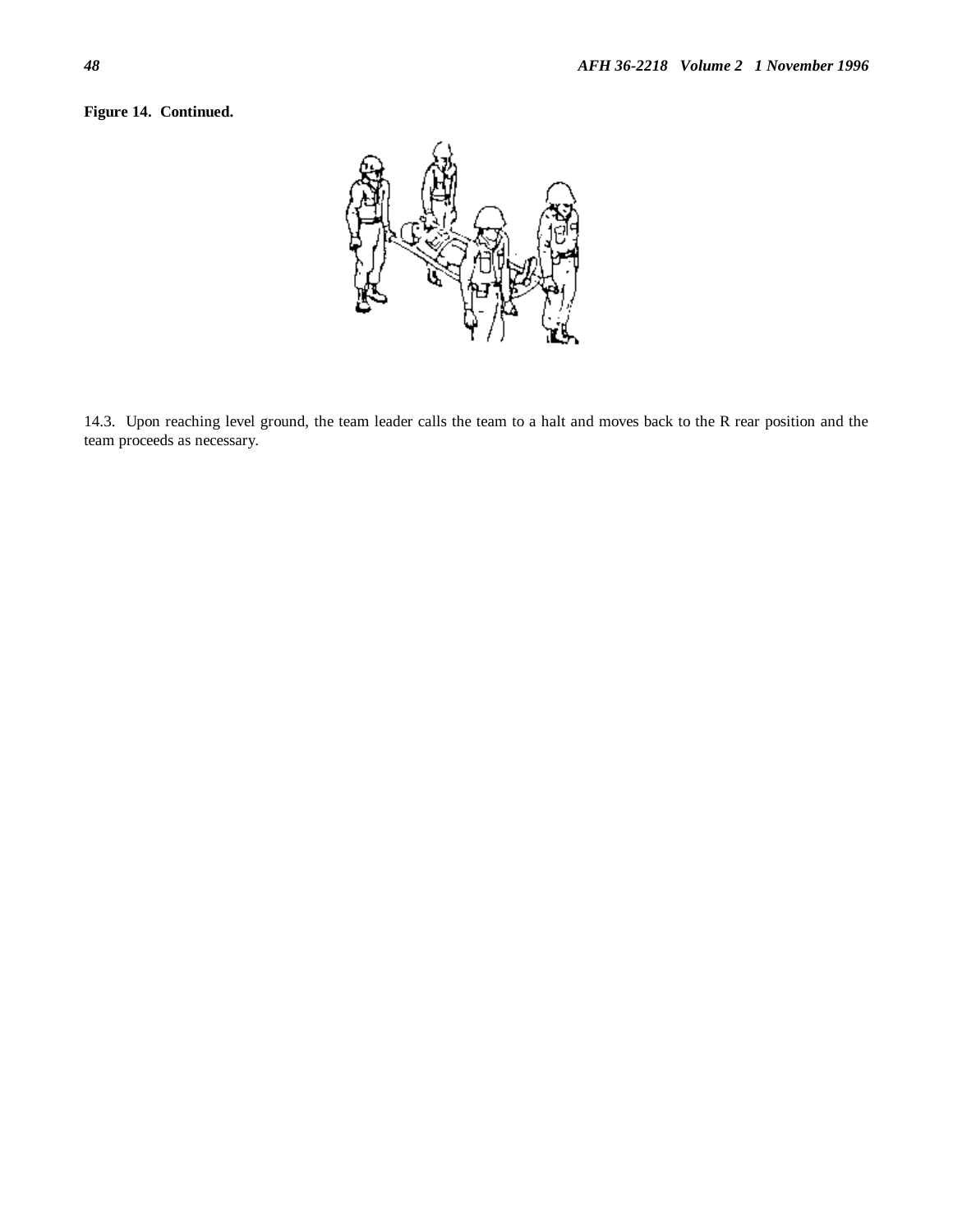**OVERHEAD CARRY.** Used to move over high/low walls. When attempting to cross obstacles (walls, trenches, etc.), bearer alignment must be changed to facilitate moving over and through the obstacle.

#### **Figure 15. Overhead Carry.**

![](_page_49_Picture_3.jpeg)

15.1.At command, "Overhead carry, move," team members turn inward, facing each other.

![](_page_49_Picture_5.jpeg)

15.2. Team leader gives lifting commands and litter is raised to the shoulder height of shortest team member.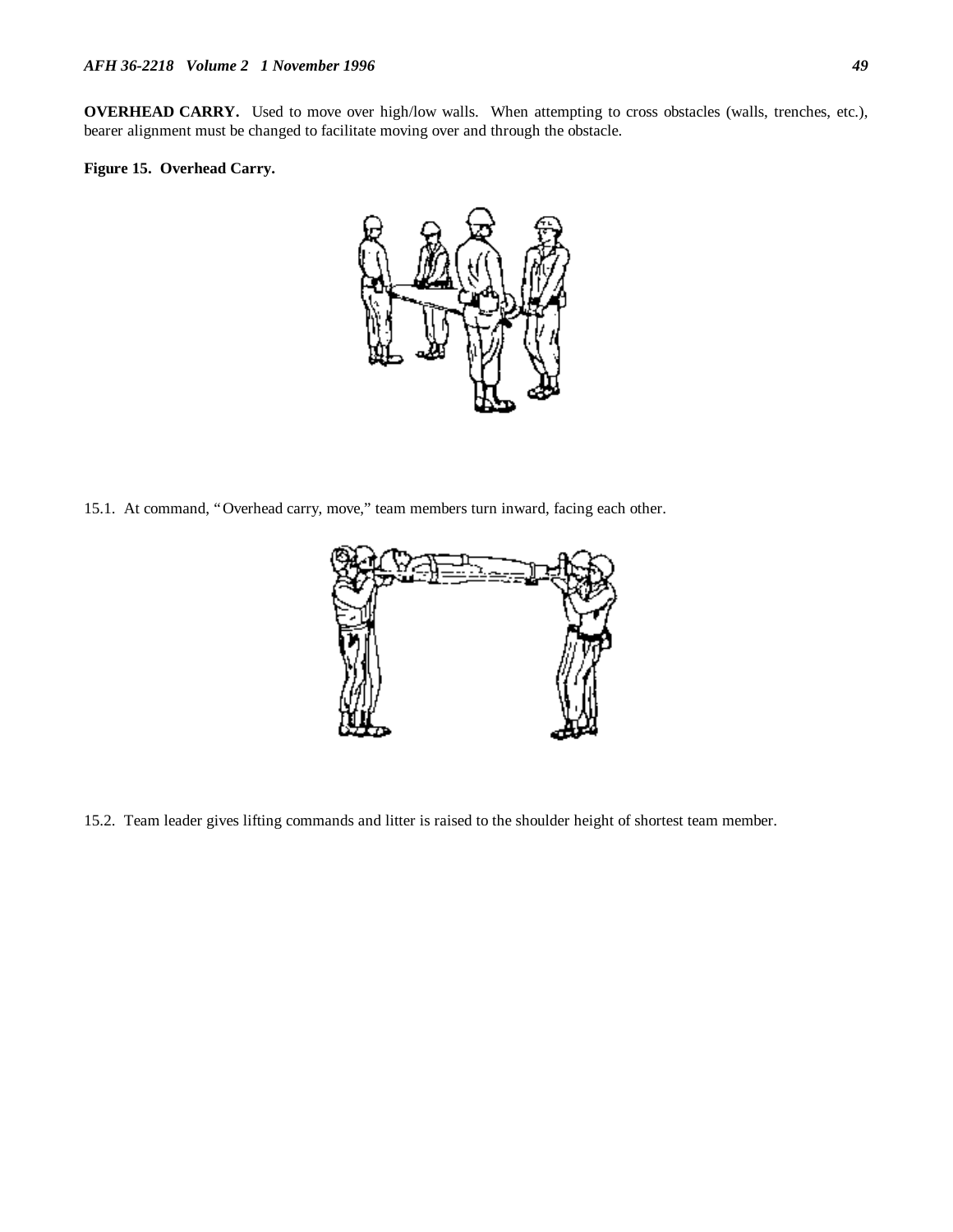## **Figure 15. Continued.**

![](_page_50_Picture_2.jpeg)

15.3. Team leader repeats lifting commands and litter is lifted to height of obstacle.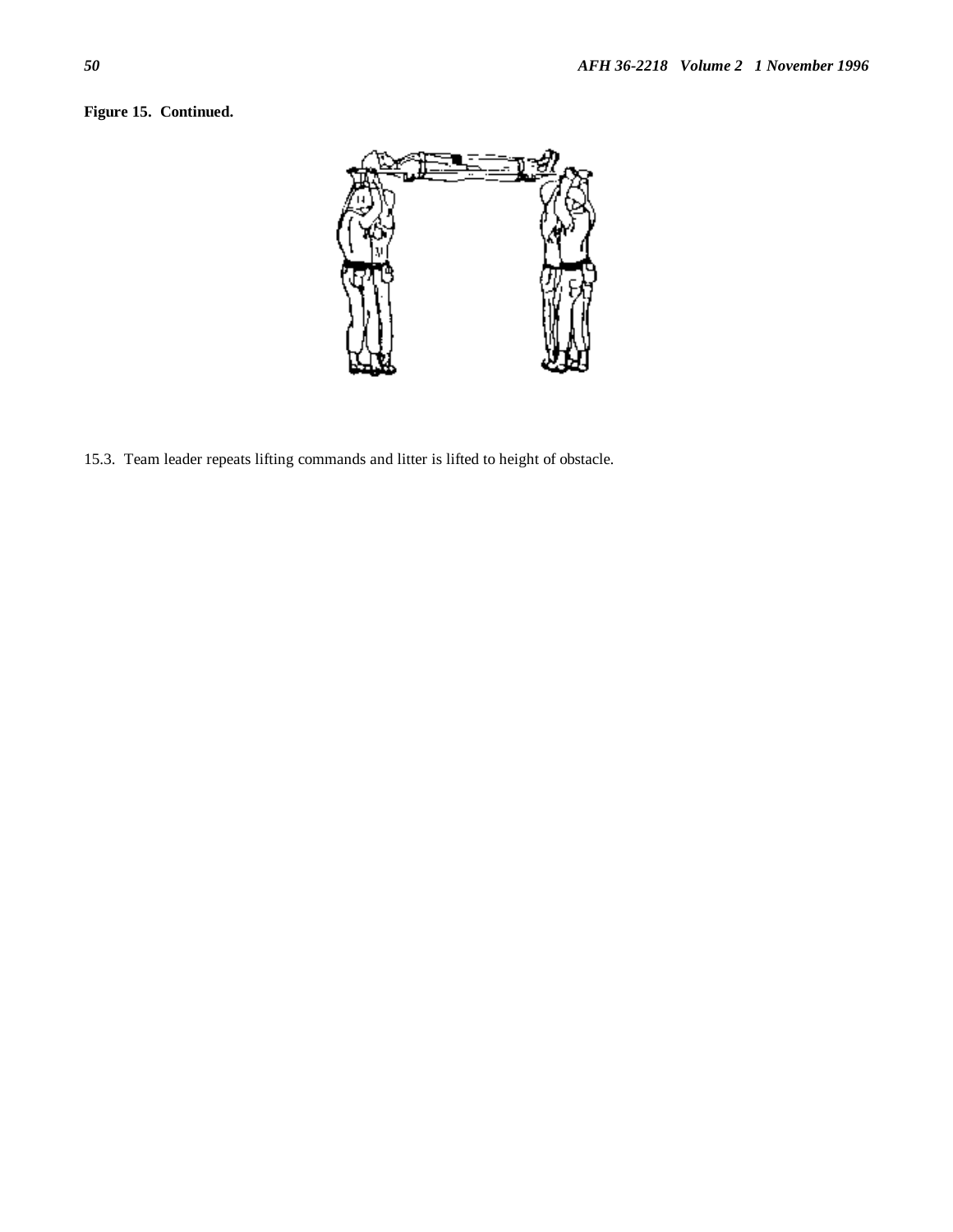**FULL OVERHEAD CARRY.** Used to move litters across streams deep enough to prevent safe carries at waist height, and through low brush which might cause additional injury to the casualty.

#### **Figure 16. Full Overhead Carry.**

![](_page_51_Picture_3.jpeg)

16.1.At command, "Overhead carry, move," team members turn inward, facing each other.

![](_page_51_Picture_5.jpeg)

16.2. Team leader gives lifting commands and litter is raised to the shoulder height of shortest team member.

![](_page_51_Picture_7.jpeg)

16.3. Team leader repeats lifting commands and litter is lifted overhead.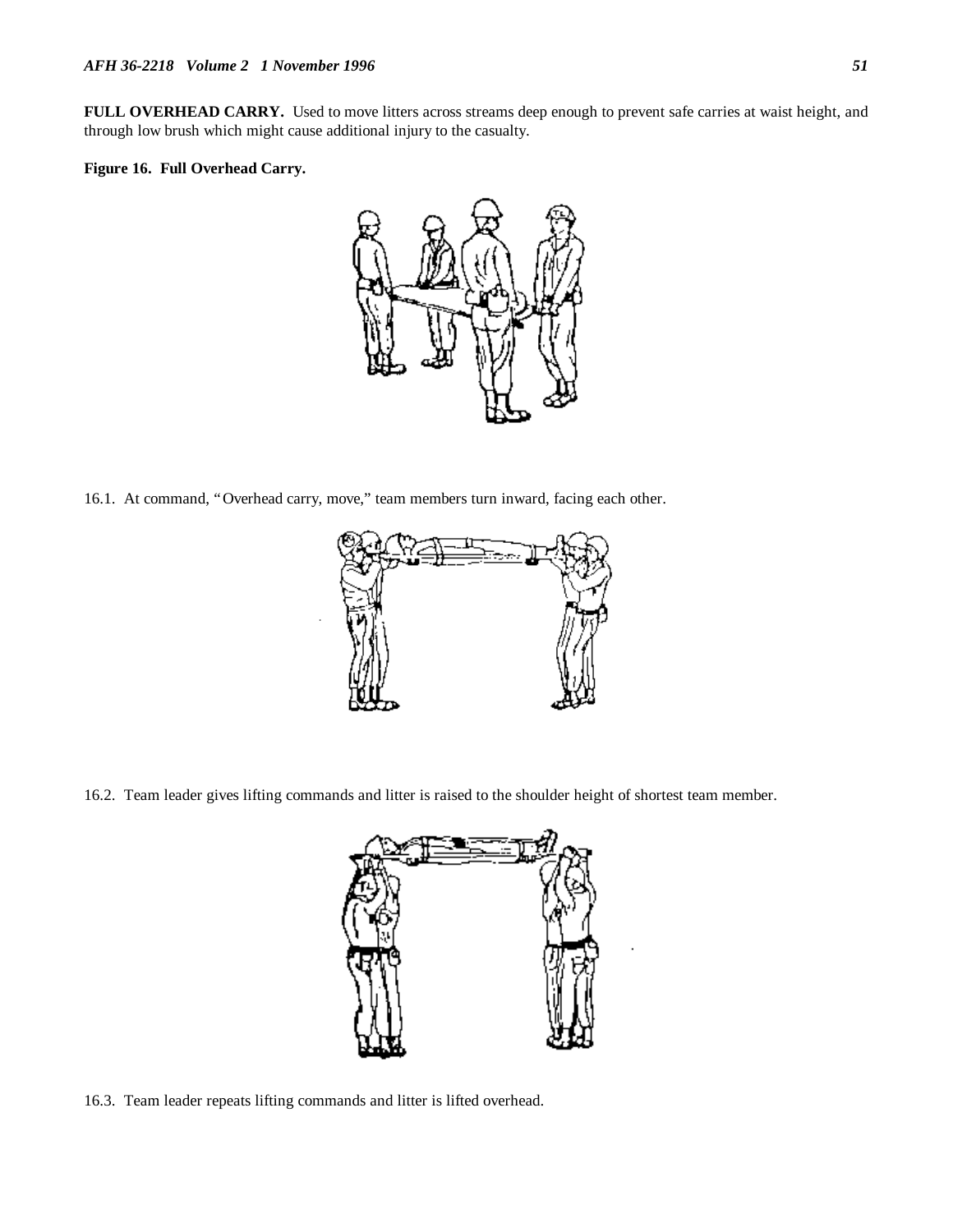**Figure 16. Continued.**

![](_page_52_Figure_2.jpeg)

**16.4.** Taller team members take control of litter at each end of litter poles. Shorter team members move under the litter and remain prepared to catch litter if taller bearers stumble.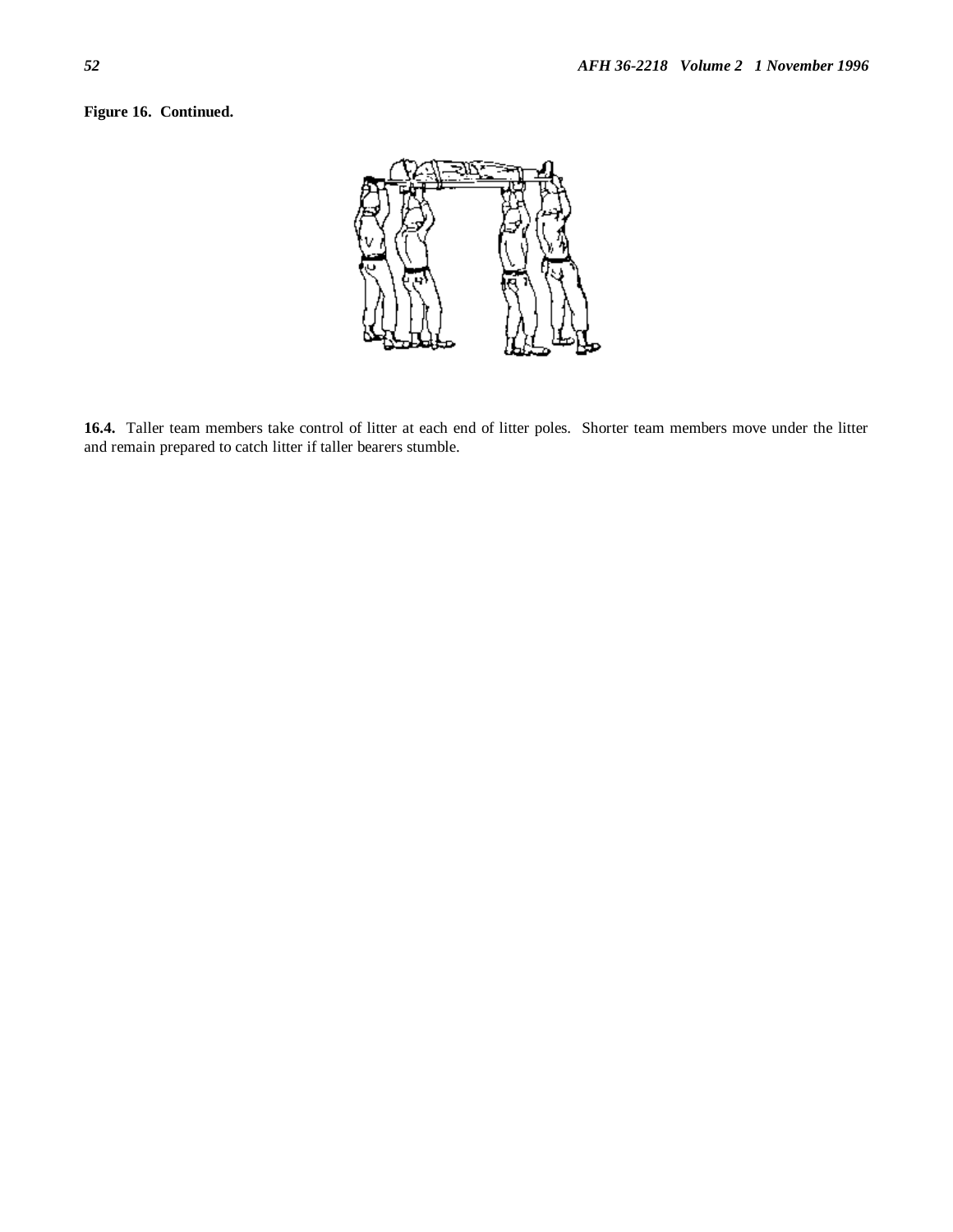LOW CARRY. Used to move under low obstacles, or to move the litter under hostile fire. Take care to protect the casualty's face by covering it with a helmet. Do not push or drag the litter as this can result in injuries to the bearer's hands or collapse of the litter.

#### **Figure 17. Low Crawl.**

![](_page_53_Figure_3.jpeg)

17.1.Beginning with the four-man carry, lower litter quickly and safely at command, "Low crawl."

![](_page_53_Figure_5.jpeg)

17.2. Each team member lies on shoulder facing litter with front members at a 45 degree angle and rear members aligned straight back.

![](_page_53_Picture_7.jpeg)

17.3. Using lifting commands to move litter in a "hopping" motion. The litter should be raised approximately 6" with every forward move. Team members should move only while litter is on the ground.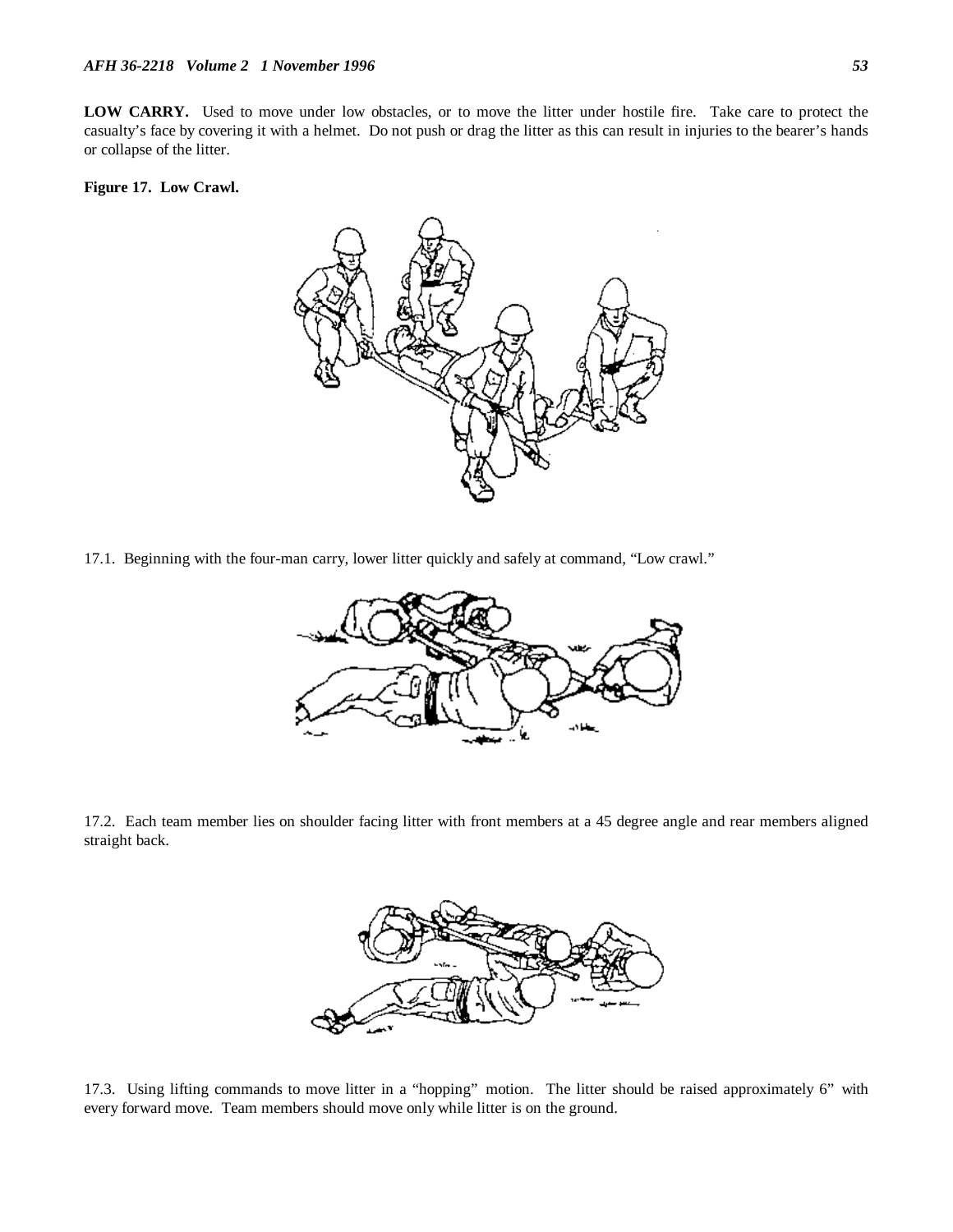**TWO-MAN CARRY.** Used to enable the litter team to pass through or over narrow passages, such as trails, bridges, gang-planks or catwalks.

#### **Figure 18. Two-Man Carry.**

![](_page_54_Figure_3.jpeg)

With the litter team in the four-man carry position, the team leader gives the command, "Two-man carry, move." The right front and left rear bearers grasp both handles and assume responsibility for the weight of the litter.

Litter team leader steps to the rear and the left front bearer steps in front of the lead bearer to act as a guide.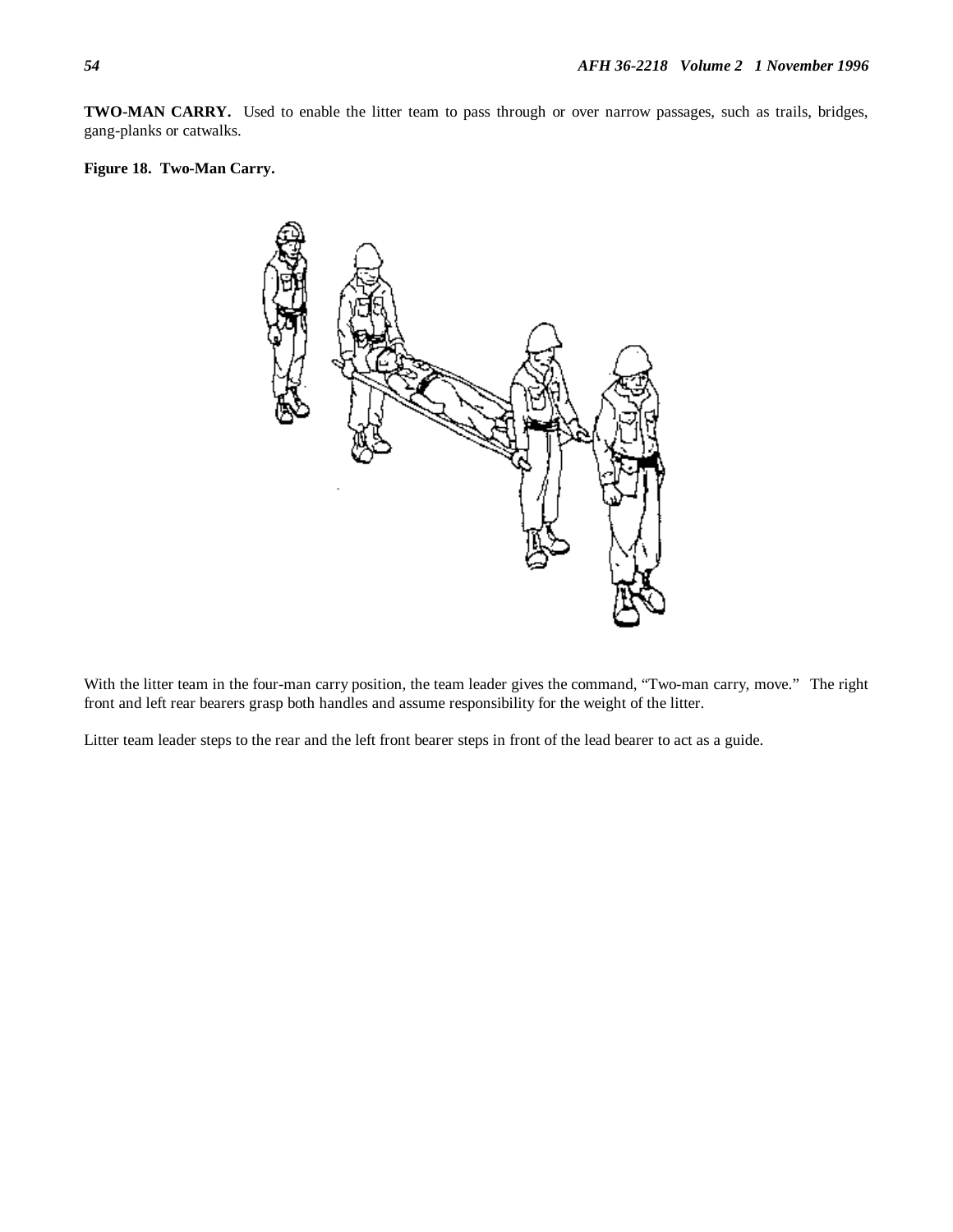**LOW CROUCH.** Used when moving through tunnels where the bearers must keep their heads down. On command, "Low crouch, move," all bearers bend at the knees and waist, keeping their heads down.

## **Figure 19. Low Crouch.**

![](_page_55_Picture_3.jpeg)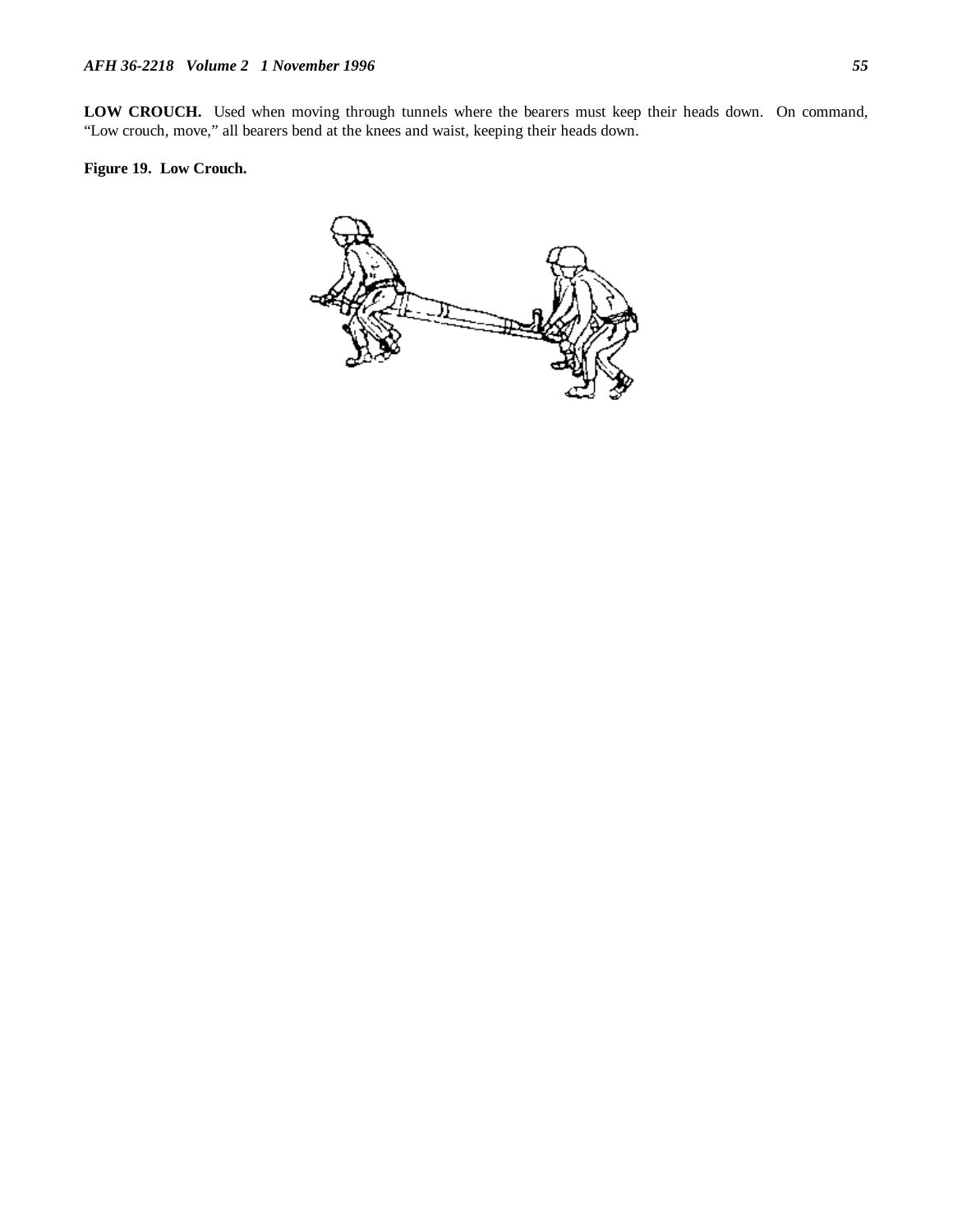#### **Figure 20. Field Ambulance (Vehicle Exterior).**

![](_page_56_Figure_2.jpeg)

#### **Loading Sequence:**

- 1. Load the top right berth with the least injured casualty.
- 2. Load the lower right berth with a casualty requiring more immediate care.
- 3. Load the top left berth with a casualty whose priority of treatment is higher than the casualty on the lower right berth.
- 4. Finally, load the casualty requiring the most immediate care onto the lower left berth.

#### **Figure 21. Field Ambulance (Vehicle Interior).**

![](_page_56_Figure_9.jpeg)

#### **Unloading Sequence:**

Casualties are unloaded beginning with the lower left berth, reversing the loading sequence. This allows the casualty requiring the most immediate care to be unloaded first and the one requiring the least immediate care to be unloaded last.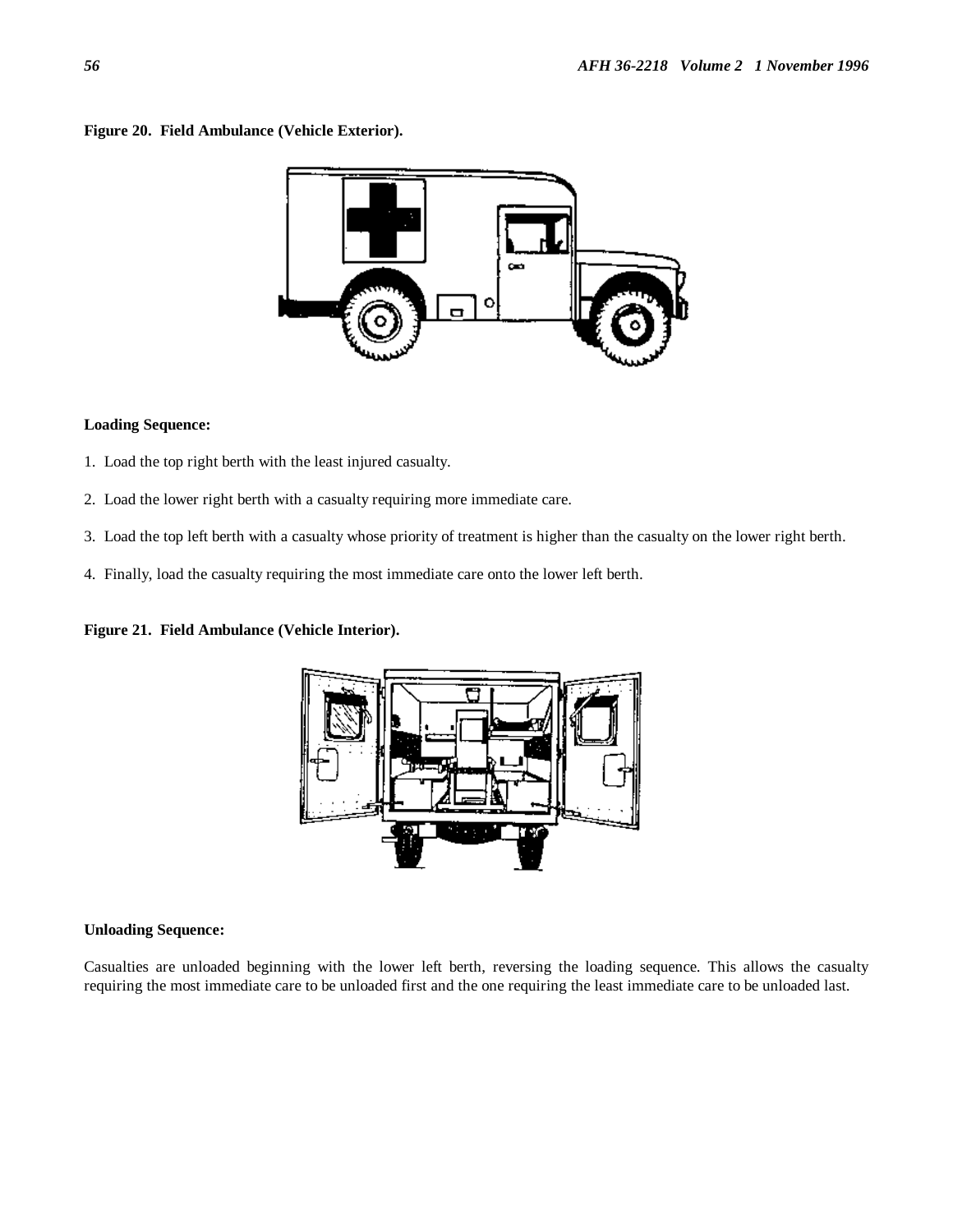**2½ TON CARGO TRUCK.** Normally used to transport general cargo and personnel. It has a canvas-covered cab and tarpaulin braces and sideboards. It has a maximum capacity of twelve litter casualties. It is loaded in two layers from front to rear, beginning with the front-upper layer. Loading must be done carefully so as not to obstruct the placing of one litter by the premature loading of another. Most seriously injured casualty is loaded last.

#### **Figure 22. 2½ Ton Cargo Truck.**

![](_page_57_Figure_3.jpeg)

#### **Loading Sequence:**

- 1. Lower the seats. Remove canvas, it is in place.
- 2. Move to driver's side of truck. Load litters feet first on driver's side.
- 3. Place three litters crosswise on the seats at the front of the truck.

4. Place three litters lengthwise on the floor of the truck. Loading sequence is right side, left side, then center. Load casualty's head first.

5. Place three additional litters crosswise on the seats. Secure last litter in place on the seat with rope, safety strap, or anything available.

6. Extend tailgate and secure. Load last three litters, using same sequence as in Step 4.

7. Secure the last three litters with rope, safety strap, or anything that is available.

**UNLOADING SEQUENCE.** Casualties are unloaded by reversing loading procedures, taking the most seriously injured off first.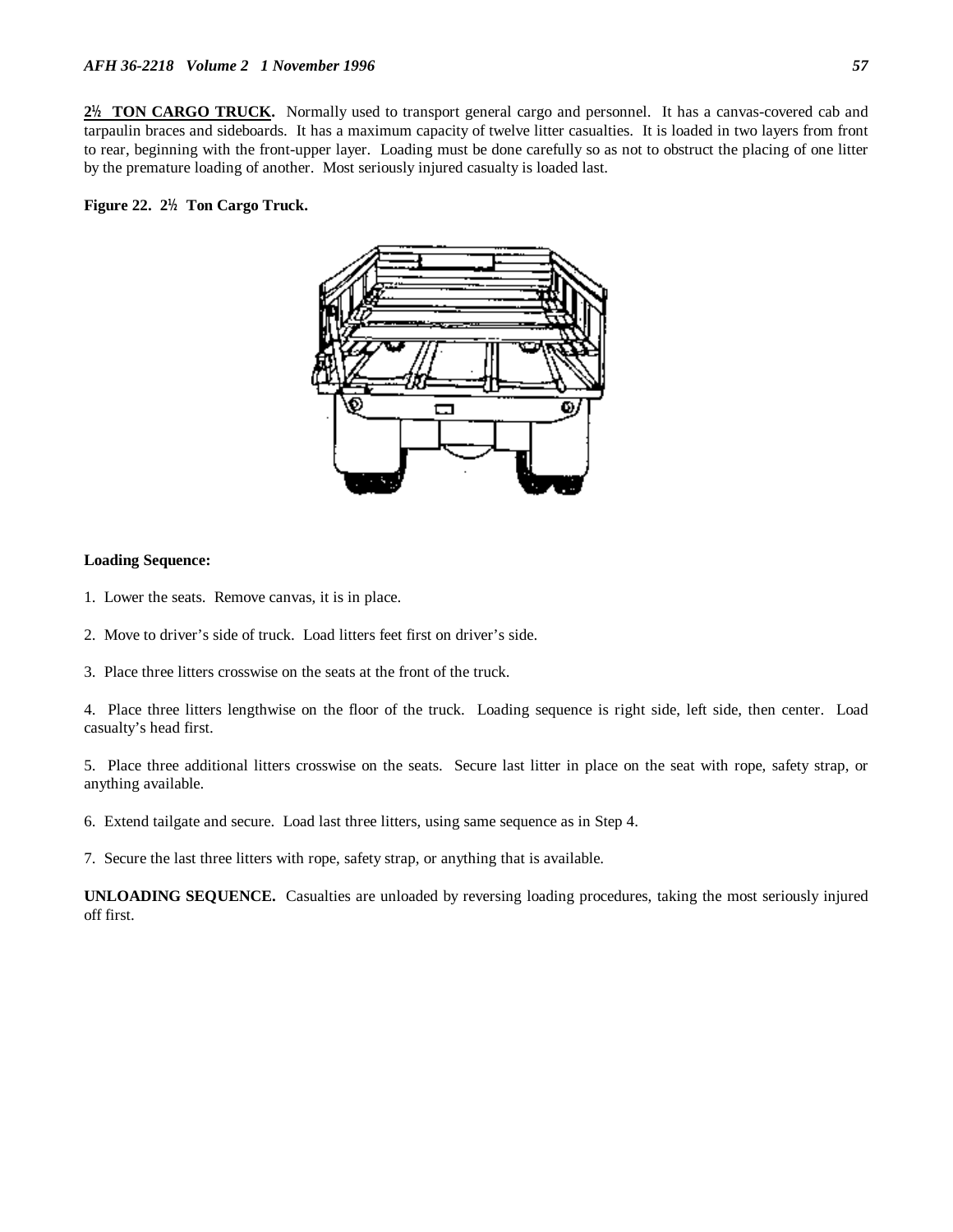**PICKUP TRUCK.** This vehicle is a lightweight, open top, cab type truck used to transport personnel or light general cargo. This is a common vehicle for most units and can be adapted for casualty carrier with a five litter capacity.

#### **Figure 23. Pickup Truck.**

![](_page_58_Picture_3.jpeg)

#### **Loading Sequence:**

- 1. Place three litters side by side across the truck bed side rails.
- 2. Secure the third litter with materials available (rope, safety strap, etc.).
- 3. Place two litters lengthwise head first on bottom of the truck. Load from right to left.
- 4. Secure bottom litters by raising and securing the tailgate.
- 5. Load least seriously injured first, most seriously injured last.

#### **Unloading Sequence:**

- 1. Reverse loading procedures.
- 2. Most seriously injured (bottom left) will be taken off first.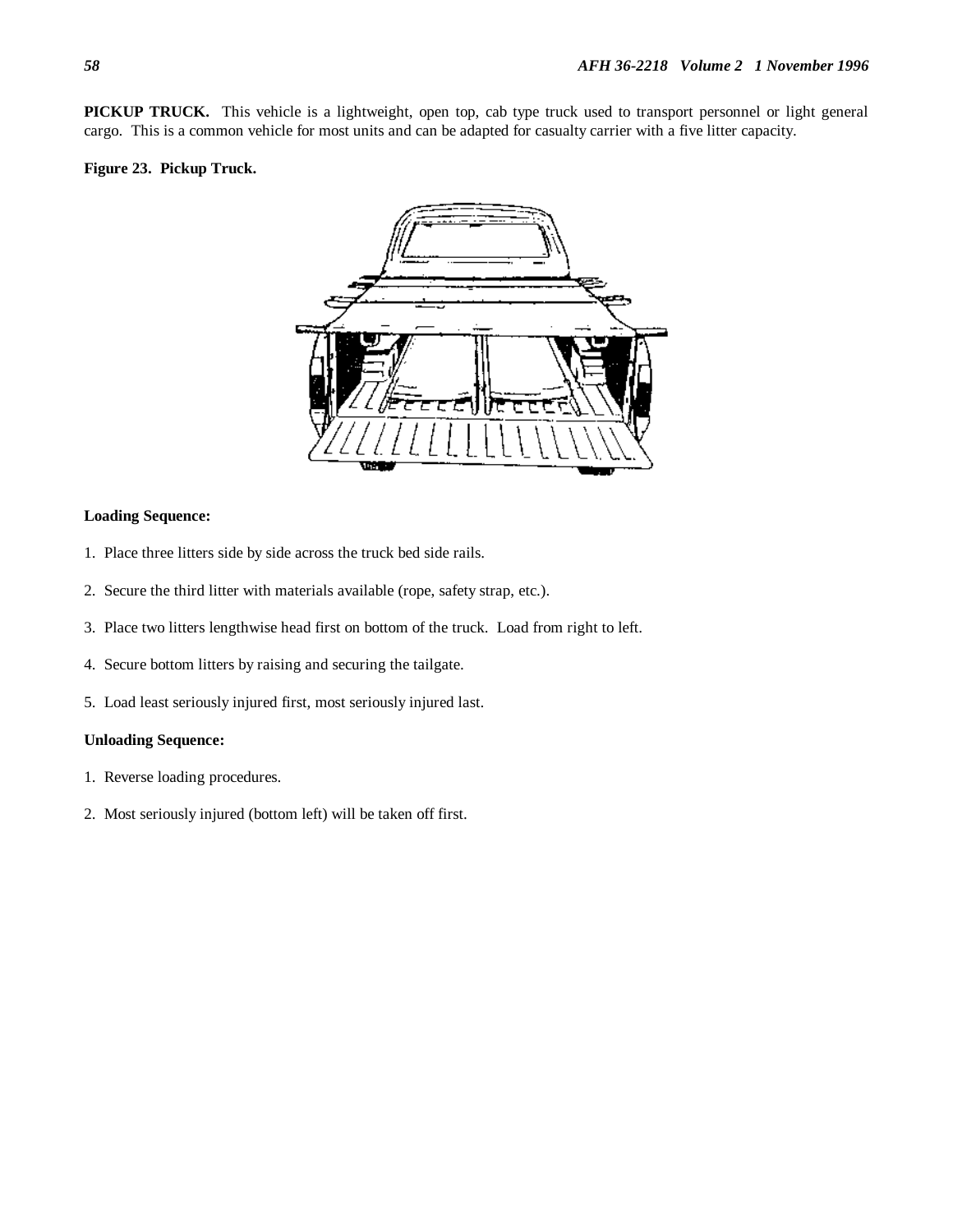**¼ TON UTILITY TRUCK, "JEEP".** A general purpose personnel or cargo carrier designed for close-in support in forward areas. Commonly called a "jeep." Generally available and can be easily converted to a casualty carrier. The vehicle can be open or have a cab-type cover. If the jeep has cover, it must be removed to place litters on the vehicle. The jeep has the capacity to hold two litter patients. If altered with a field ambulance kit, it has the capacity to hold three or four litter patients.

**Figure 24. ¼ Ton Utility Truck, "Jeep".**

![](_page_59_Figure_3.jpeg)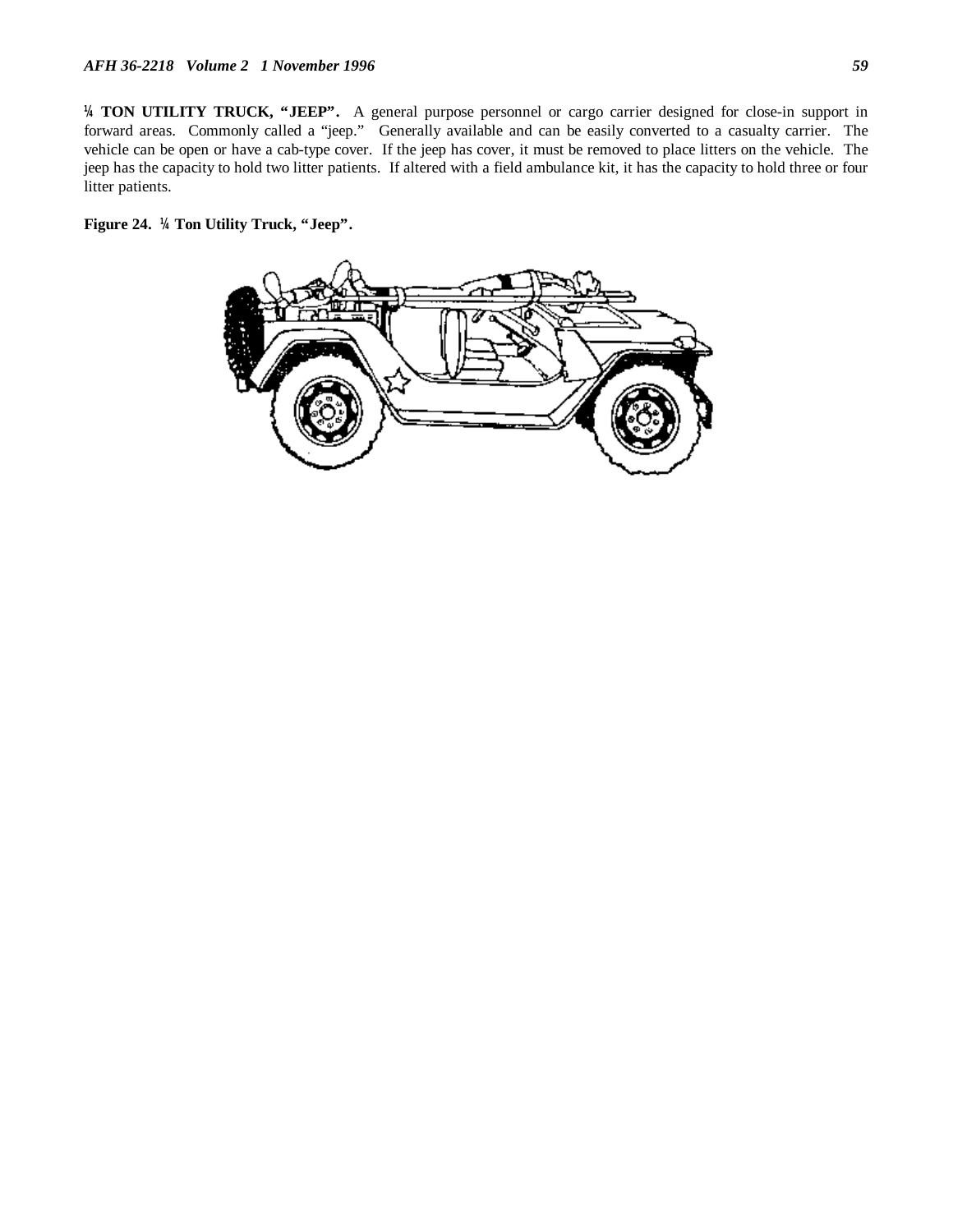#### **XVIII. STUDENT CHECKLIST**

YES NO NA

**NAME:** \_\_\_\_\_\_\_\_\_\_\_\_\_\_\_\_\_\_\_\_\_\_\_\_\_\_\_\_\_\_\_\_\_\_\_\_\_\_\_\_\_\_\_ **RANK:** \_\_\_\_\_\_\_\_\_\_\_\_\_\_\_\_\_

**Objectives:** Given various scenarios, demonstrate proper SABC techniques IAW all items on this checklist

**Criteria:** At the completion of this checklist the member will be able to perform all skills listed on this checklist

#### **1. DRESSING/BANDAGES**

Given materials with which to improvise dressings and bandages apply them to simulated wounds on a fellow student IAW SABC checklist.

- a. Apply dressing and bandage to wound of head.
- b. Apply dressing and bandage to wound of chest.
- c. Apply dressing and bandage to wound of upper leg.
- d. Apply dressing and bandage to wound of abdomen.

#### **2. BLEEDING**

Using simulated materials and a fellow student as a victim control simulated bleeding IAW SABC checklist.

a. Use direct pressure.

Upper arm

- b. Position victim's body.
- c. Use tourniquet (apply loosely and do not tighten for evaluation!)

Upper arm

#### **3. FRACTURES/SPLINTS**

Given materials with which to improvise splints, apply them to simulated fractures on a fellow student IAW SABC checklist.

- a. Apply splint to fracture of upper arm.
- b. Apply splint to fracture of lower arm.
- c. Apply splint to fracture of upper leg.

### **4. SHOCK**

Using a fellow student as a victim perform procedures to control shock IAW SABC checklist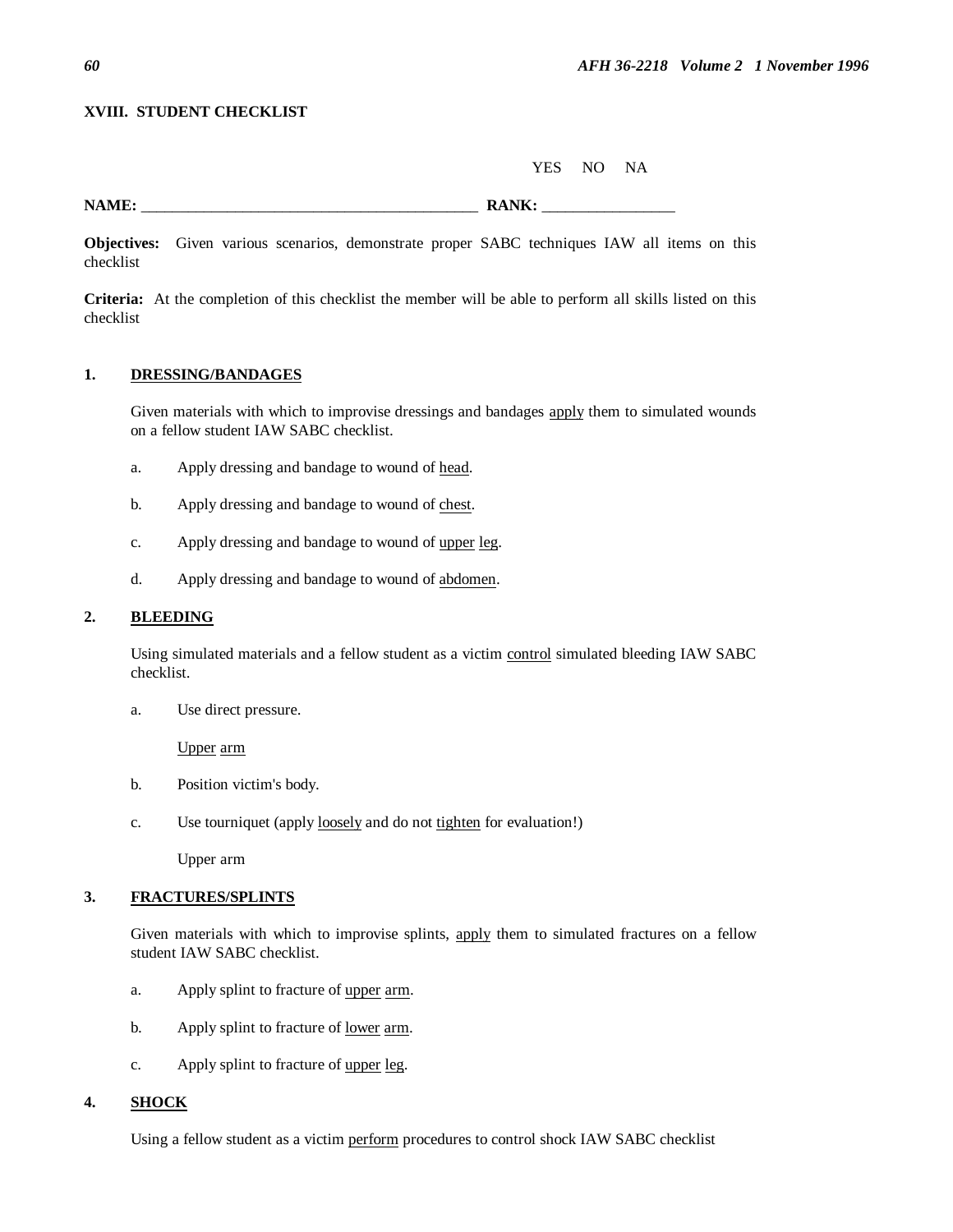- a. Position victim's body.
- b. Prevent loss of body heat.

## 5. **VICTIM TRANSPORTATION**

Transport the sick, injured or deceased victim

- a. Given suitable materials, improvise a litter IAW SABC checklist
- b. Using an improvised litter and a fellow student as a victim, transport him/her IAW SABC checklist
	- (1) Transport victim 10 feet, using fireman's carry.
	- (2) Transport victim 10 feet, using fore-and-aft carry.
	- (3) Transport victim 10 feet, using two hand seat carry.
	- (4) Transport victim 10 feet, using four hand seat carry.
	- (5) Transport victim 10 feet, using improvised litter.

I certify that has/has not successfully completed prescribed techniques above

Date Signature - Trainee

Date Signature - Trainer

Comments: